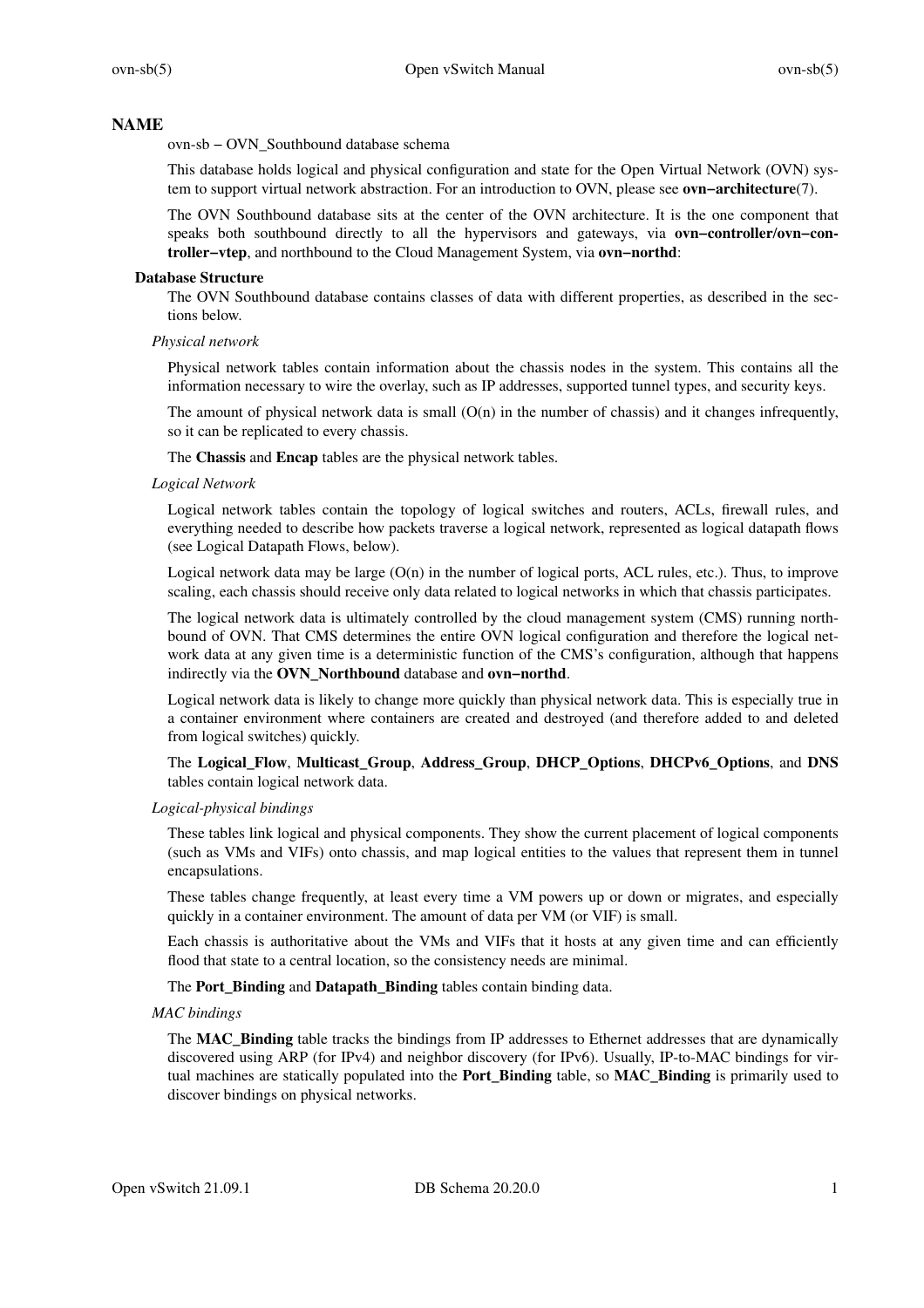# **Common Columns**

Some tables contain a special column named **external\_ids**. This column has the same form and purpose each place that it appears, so we describe it here to save space later.

# **external\_ids**: map of string-string pairs

Key-value pairs for use by the software that manages the OVN Southbound database rather than by **ovn−controller**/**ovn−controller−vtep**. In particular, **ovn−northd** can use key-value pairs in this column to relate entities in the southbound database to higher-level entities (such as entities in the OVN Northbound database). Individual key-value pairs in this column may be documented in some cases to aid in understanding and troubleshooting, but the reader should not mistake such documentation as comprehensive.

# **TABLE SUMMARY**

The following list summarizes the purpose of each of the tables in the **OVN\_Southbound** database. Each table is described in more detail on a later page.

| Table                   | Purpose                                             |  |
|-------------------------|-----------------------------------------------------|--|
| <b>SB_Global</b>        | Southbound configuration                            |  |
| <b>Chassis</b>          | Physical Network Hypervisor and Gateway Information |  |
| <b>Chassis_Private</b>  |                                                     |  |
|                         | <b>Chassis Private</b>                              |  |
| <b>Encap</b>            | <b>Encapsulation Types</b>                          |  |
| Address_Set             | <b>Address Sets</b>                                 |  |
| Port_Group              | Port Groups                                         |  |
| <b>Logical_Flow</b>     | <b>Logical Network Flows</b>                        |  |
| <b>Logical_DP_Group</b> |                                                     |  |
|                         | <b>Logical Datapath Groups</b>                      |  |
| <b>Multicast_Group</b>  |                                                     |  |
|                         | <b>Logical Port Multicast Groups</b>                |  |
| <b>Meter</b>            | Meter entry                                         |  |
| Meter_Band              | Band for meter entries                              |  |
| Datapath_Binding        |                                                     |  |
|                         | Physical-Logical Datapath Bindings                  |  |
| <b>Port_Binding</b>     | Physical-Logical Port Bindings                      |  |
| <b>MAC_Binding</b>      | IP to MAC bindings                                  |  |
| <b>DHCP_Options</b>     |                                                     |  |
|                         | DHCP Options supported by native OVN DHCP           |  |
| DHCPv6_Options          |                                                     |  |
|                         | DHCPv6 Options supported by native OVN DHCPv6       |  |
| <b>Connection</b>       | OVSDB client connections.                           |  |
| <b>SSL</b>              | SSL configuration.                                  |  |
| <b>DNS</b>              | Native DNS resolution                               |  |
| <b>RBAC_Role</b>        | RBAC_Role configuration.                            |  |
| <b>RBAC_Permission</b>  |                                                     |  |
|                         | RBAC_Permission configuration.                      |  |
| Gateway_Chassis         |                                                     |  |
|                         | Gateway_Chassis configuration.                      |  |
| <b>HA_Chassis</b>       | HA_Chassis configuration.                           |  |
| HA_Chassis_Group        |                                                     |  |
|                         | HA_Chassis_Group configuration.                     |  |
| <b>Controller_Event</b> |                                                     |  |
|                         | <b>Controller Event table</b>                       |  |
| <b>IP_Multicast</b>     | IP_Multicast configuration.                         |  |
| <b>IGMP_Group</b>       | IGMP_Group configuration.                           |  |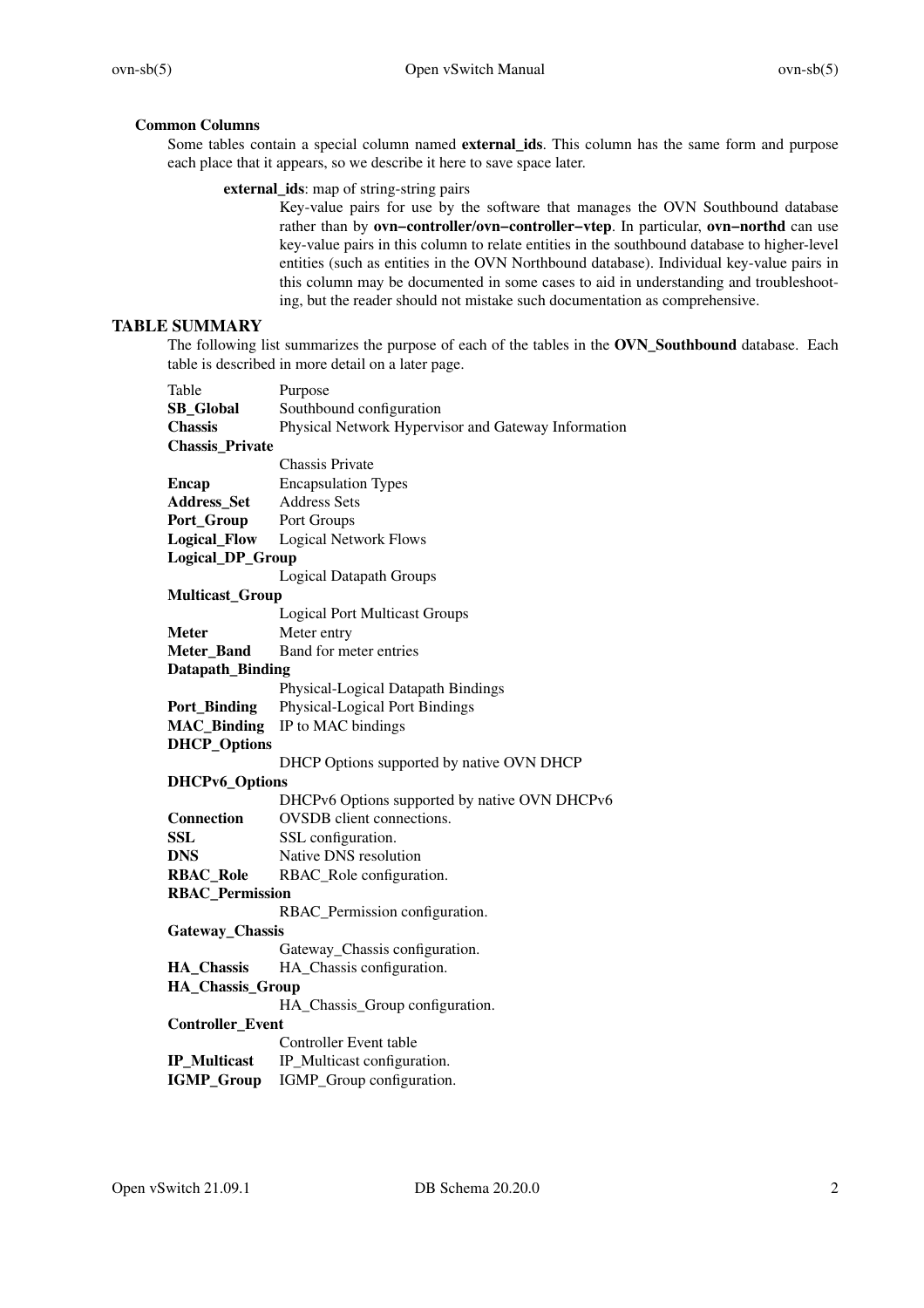# **Service\_Monitor**

|      | Service_Monitor configuration.                    |
|------|---------------------------------------------------|
|      | <b>Load_Balancer</b> Load_Balancer configuration. |
| BFD  | BFD configuration.                                |
| FDB. | Port to MAC bindings                              |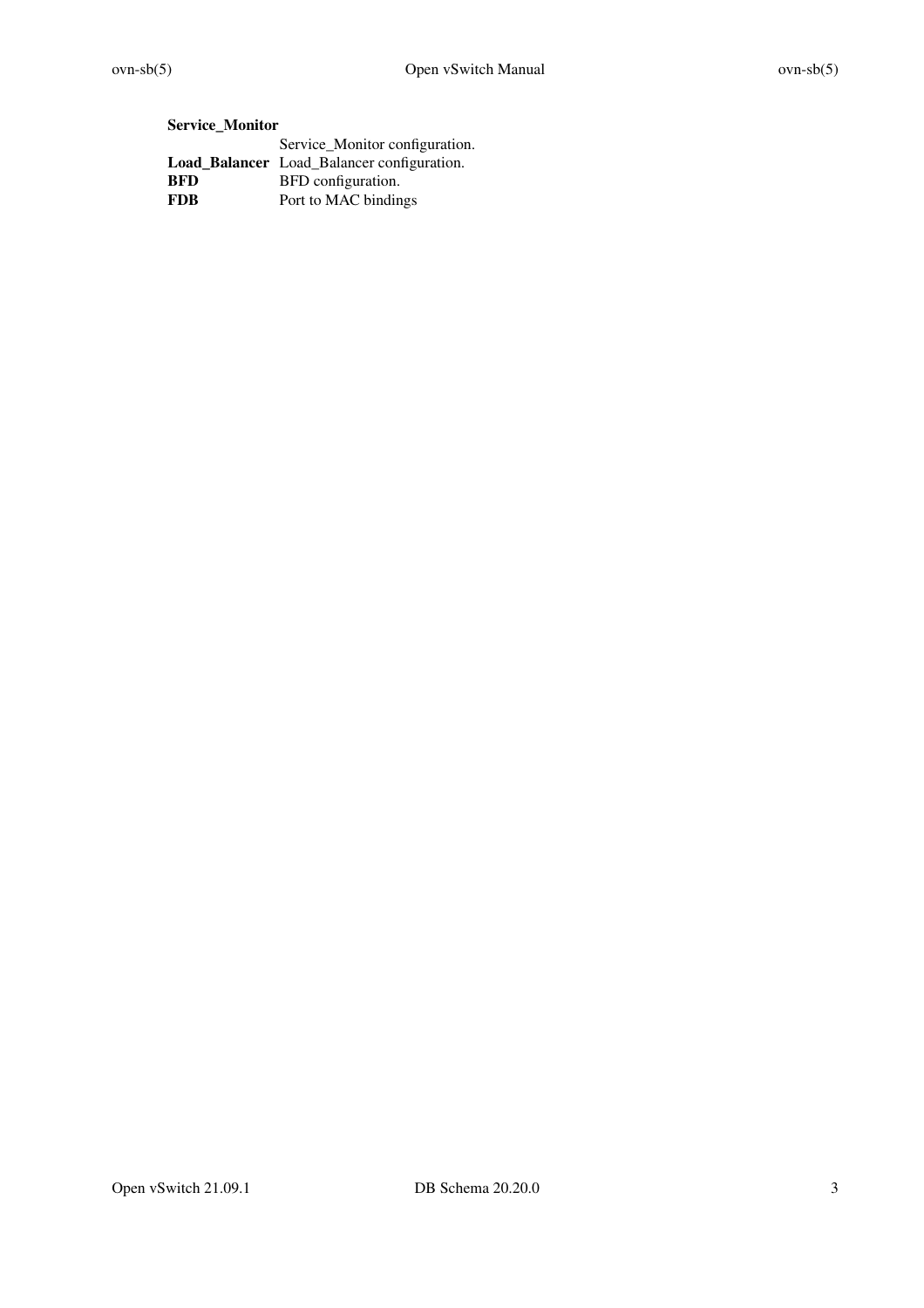### **SB\_Global TABLE**

Southbound configuration for an OVN system. This table must have exactly one row.

| Summary:                     |                            |
|------------------------------|----------------------------|
| <i>Status:</i>               |                            |
| nb_cfg                       | integer                    |
| Common Columns:              |                            |
| external ids                 | map of string-string pairs |
| options                      | map of string-string pairs |
| Common options:              |                            |
| options                      | map of string-string pairs |
| Options for configuring BFD: |                            |
| options : bfd-min-rx         | optional string            |
| options : bfd-decay-min-rx   | optional string            |
| options : bfd-min-tx         | optional string            |
| options : bfd-mult           | optional string            |
| <b>Connection Options:</b>   |                            |
| connections                  | set of <b>Connections</b>  |
| ssl                          | optional SSL               |
| Security Configurations:     |                            |
| ipsec                        | boolean                    |
|                              |                            |

#### **Details:**

*Status:*

This column allow a client to track the overall configuration state of the system.

#### **nb\_cfg**: integer

Sequence number for the configuration. When a CMS or **ovn−nbctl** updates the northbound database, it increments the **nb\_cfg** column in the **NB\_Global** table in the northbound database. In turn, when **ovn−northd** updates the southbound database to bring it up to date with these changes, it updates this column to the same value.

### *Common Columns:*

**external\_ids**: map of string-string pairs

See **External IDs** at the beginning of this document.

**options**: map of string-string pairs

### *Common options:*

**options**: map of string-string pairs

This column provides general key/value settings. The supported options are described individually below.

### *Options for configuring BFD:*

These options apply when **ovn−controller** configures BFD on tunnels interfaces.

### **options : bfd-min-rx**: optional string

BFD option **min–rx** value to use when configuring BFD on tunnel interfaces.

#### **options : bfd-decay-min-rx**: optional string

BFD option **decay–min–rx** value to use when configuring BFD on tunnel interfaces.

### **options : bfd-min-tx**: optional string

BFD option **min–tx** value to use when configuring BFD on tunnel interfaces.

#### **options : bfd-mult**: optional string

BFD option **mult** value to use when configuring BFD on tunnel interfaces.

### *Connection Options:*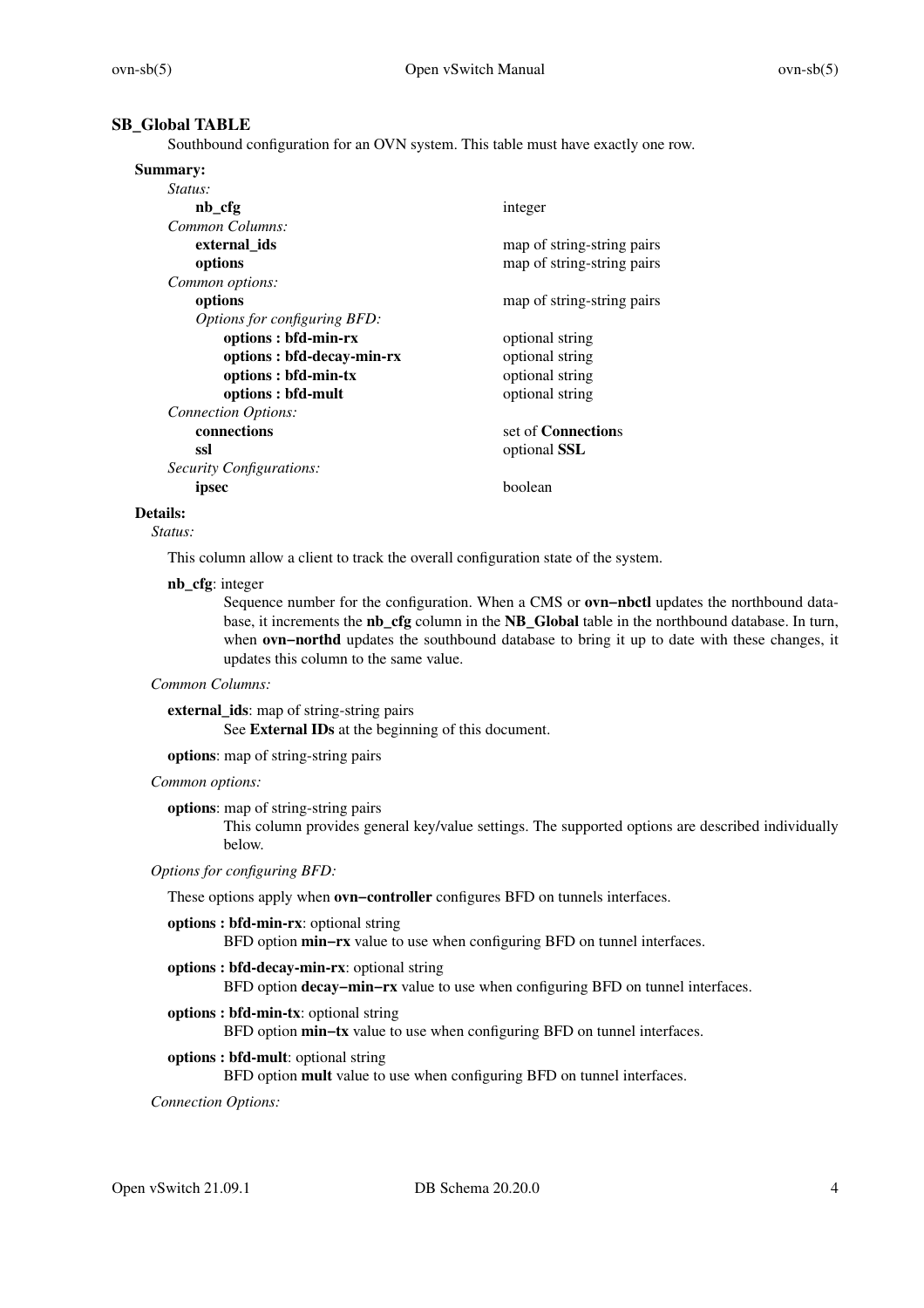### **connections**: set of **Connection**s

Database clients to which the Open vSwitch database server should connect or on which it should listen, along with options for how these connections should be configured. See the **Connection** table for more information.

### **ssl**: optional **SSL**

Global SSL configuration.

# *Security Configurations:*

### **ipsec**: boolean

Tunnel encryption configuration. If this column is set to be true, all OVN tunnels will be encrypted with IPsec.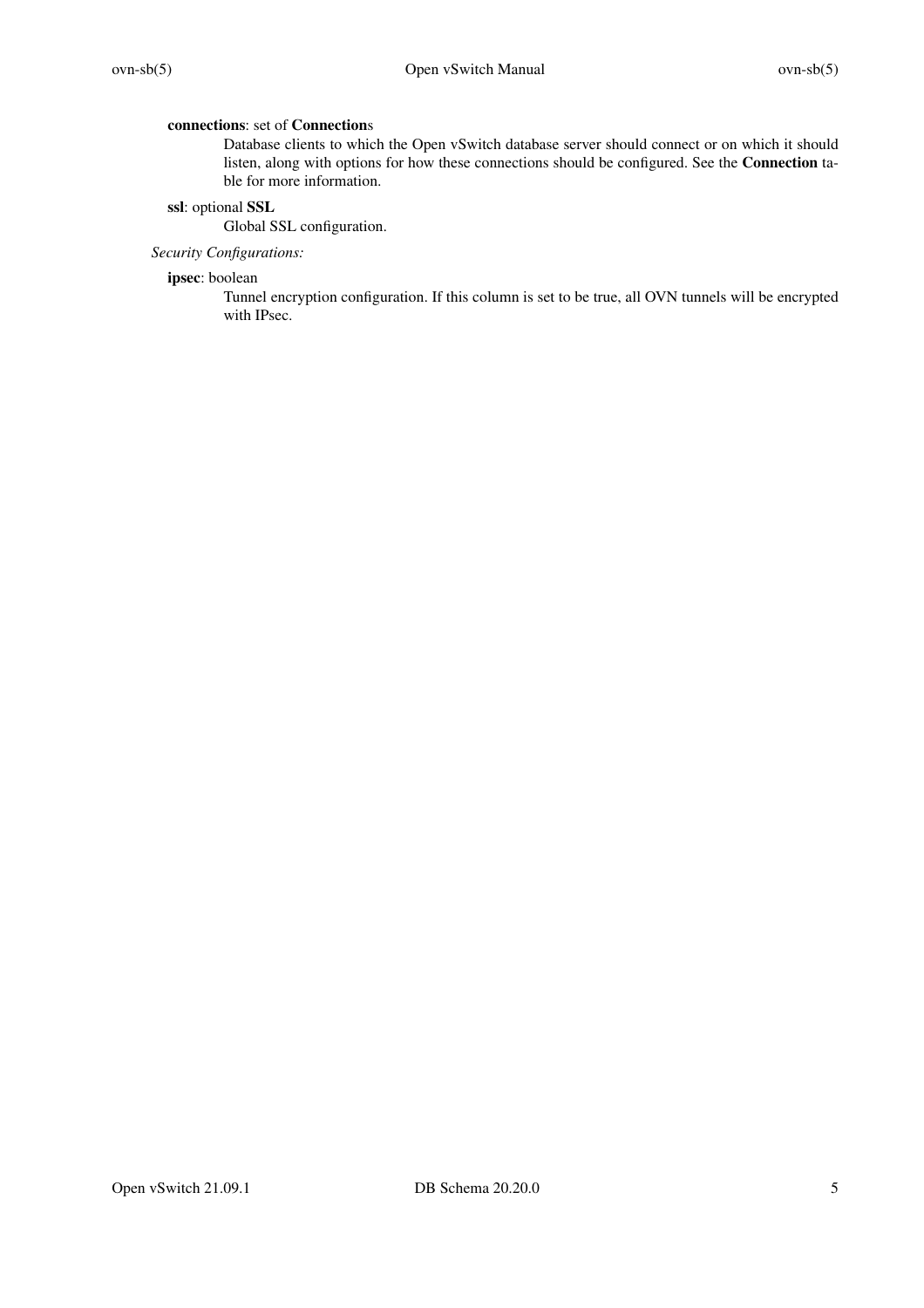# **Chassis TABLE**

Each row in this table represents a hypervisor or gateway (a chassis) in the physical network. Each chassis, via **ovn−controller**/**ovn−controller−vtep**, adds and updates its own row, and keeps a copy of the remaining rows to determine how to reach other hypervisors.

When a chassis shuts down gracefully, it should remove its own row. (This is not critical because resources hosted on the chassis are equally unreachable regardless of whether the row is present.) If a chassis shuts down permanently without removing its row, some kind of manual or automatic cleanup is eventually needed; we can devise a process for that as necessary.

### **Summary:**

| name                                   | string (must be unique within table) |
|----------------------------------------|--------------------------------------|
| hostname                               | string                               |
| nb_cfg                                 | integer                              |
| other_config: ovn-bridge-mappings      | optional string                      |
| other_config: datapath-type            | optional string                      |
| other_config: iface-types              | optional string                      |
| other_config: ovn-cms-options          | optional string                      |
| other_config: is-interconn             | optional string                      |
| other_config: is-remote                | optional string                      |
| transport_zones                        | set of strings                       |
| other_config: ovn-chassis-mac-mappings | optional string                      |
| other_config: port-up-notif            | optional string                      |
| Common Columns:                        |                                      |
| external ids                           | map of string-string pairs           |
| <b>Encapsulation Configuration:</b>    |                                      |
| encaps                                 | set of 1 or more <b>Encaps</b>       |
| Gateway Configuration:                 |                                      |
| vtep_logical_switches                  | set of strings                       |
|                                        |                                      |

#### **Details:**

**name**: string (must be unique within table)

OVN does not prescribe a particular format for chassis names. ovn-controller populates this column using **external\_ids:system-id** in the Open\_vSwitch database's **Open\_vSwitch** table. ovncontroller-vtep populates this column with **name** in the hardware\_vtep database's **Physical\_Switch** table.

### **hostname**: string

The hostname of the chassis, if applicable. ovn-controller will populate this column with the hostname of the host it is running on. ovn-controller-vtep will leave this column empty.

#### **nb\_cfg**: integer

Deprecated. This column is replaced by the **nb\_cfg** column of the **Chassis\_Private** table.

### **other\_config : ovn-bridge-mappings**: optional string

**ovn−controller** populates this key with the set of bridge mappings it has been configured to use. Other applications should treat this key as read-only. See **ovn−controller**(8) for more information.

# **other\_config : datapath-type**: optional string

**ovn−controller** populates this key with the datapath type configured in the **datapath\_type** column of the Open\_vSwitch database's **Bridge** table. Other applications should treat this key as readonly. See **ovn−controller**(8) for more information.

# **other\_config : iface-types**: optional string

**ovn−controller** populates this key with the interface types configured in the **iface\_types** column of the Open\_vSwitch database's **Open\_vSwitch** table. Other applications should treat this key as read-only. See **ovn−controller**(8) for more information.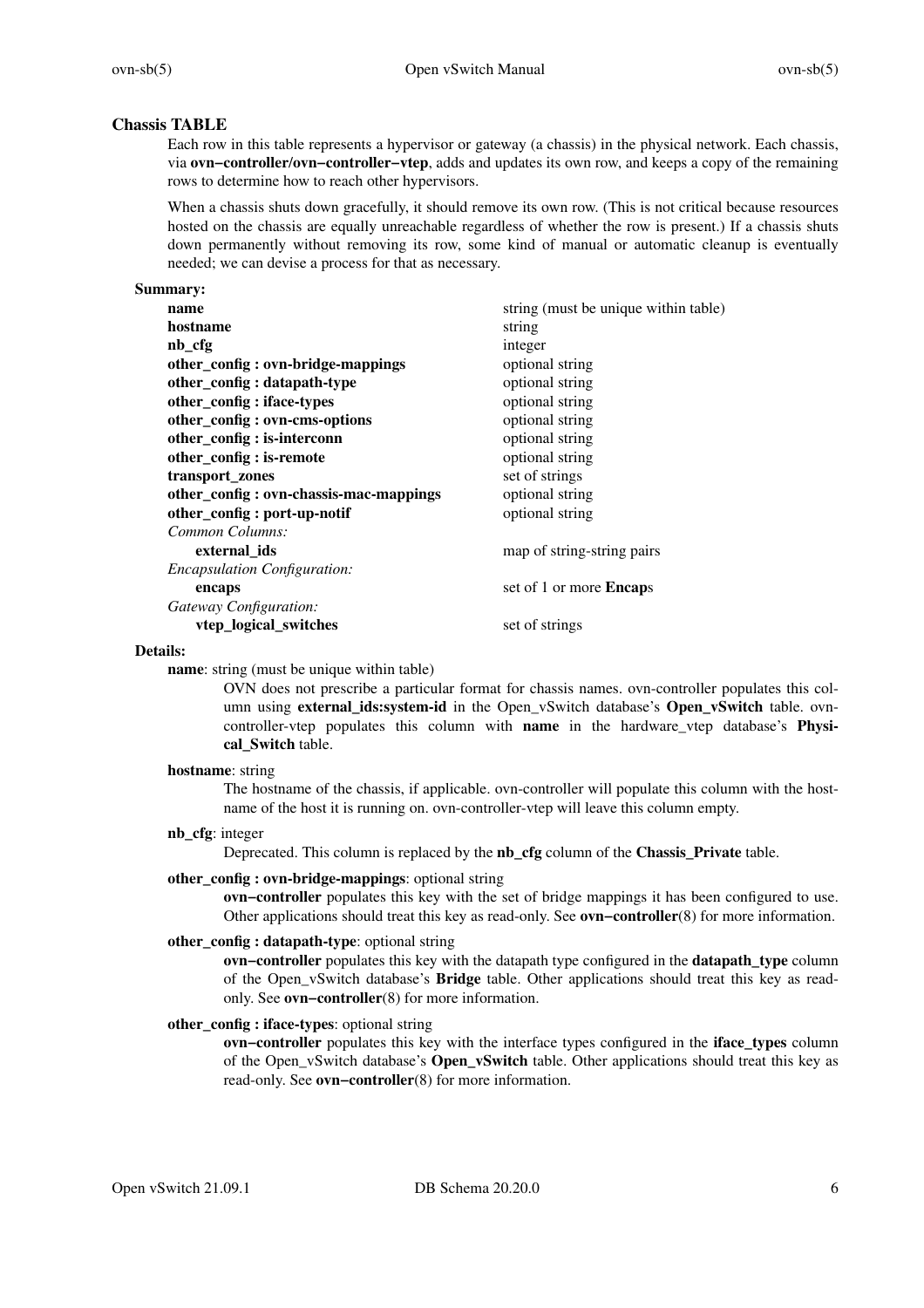### **other\_config : ovn-cms-options**: optional string

**ovn−controller** populates this key with the set of options configured in the **external\_ids:ovn-cmsoptions** column of the Open\_vSwitch database's **Open\_vSwitch** table. See **ovn−controller**(8) for more information.

#### **other** config : is-interconn: optional string

**ovn−controller** populates this key with the setting configured in the **external\_ids:ovn-is-interconn** column of the Open vSwitch database's **Open vSwitch** table. If set to true, the chassis is used as an interconnection gateway. See **ovn−controller**(8) for more information.

#### **other\_config : is-remote**: optional string

**ovn−ic** set this key to true for remote interconnection gateway chassises learned from the interconnection southbound database. See **ovn−ic**(8) for more information.

### **transport\_zones**: set of strings

**ovn–controller** populates this key with the transport zones configured in the **external ids:ovntransport-zones** column of the Open\_vSwitch database's **Open\_vSwitch** table. See **ovn−controller**(8) for more information.

#### **other\_config : ovn-chassis-mac-mappings**: optional string

**ovn–controller** populates this key with the set of options configured in the **external ids:ovnchassis-mac-mappings** column of the Open\_vSwitch database's **Open\_vSwitch** table. See **ovn−controller**(8) for more information.

### **other\_config : port-up-notif**: optional string

**ovn−controller** populates this key with **true** when it supports **Port\_Binding.up**.

### *Common Columns:*

The overall purpose of these columns is described under **Common Columns** at the beginning of this document.

### **external\_ids**: map of string-string pairs

### *Encapsulation Configuration:*

OVN uses encapsulation to transmit logical dataplane packets between chassis.

#### **encaps**: set of 1 or more **Encap**s

Points to supported encapsulation configurations to transmit logical dataplane packets to this chassis. Each entry is a **Encap** record that describes the configuration.

### *Gateway Configuration:*

A *gateway* is a chassis that forwards traffic between the OVN-managed part of a logical network and a physical VLAN, extending a tunnel-based logical network into a physical network. Gateways are typically dedicated nodes that do not host VMs and will be controlled by **ovn−controller−vtep**.

### **vtep\_logical\_switches**: set of strings

Stores all VTEP logical switch names connected by this gateway chassis. The **Port\_Binding** table entry with **options**:**vtep−physical−switch** equal **Chassis name**, and **options**:**vtep−logical−switch** value in **Chassis vtep\_logical\_switches**, will be associated with this **Chassis**.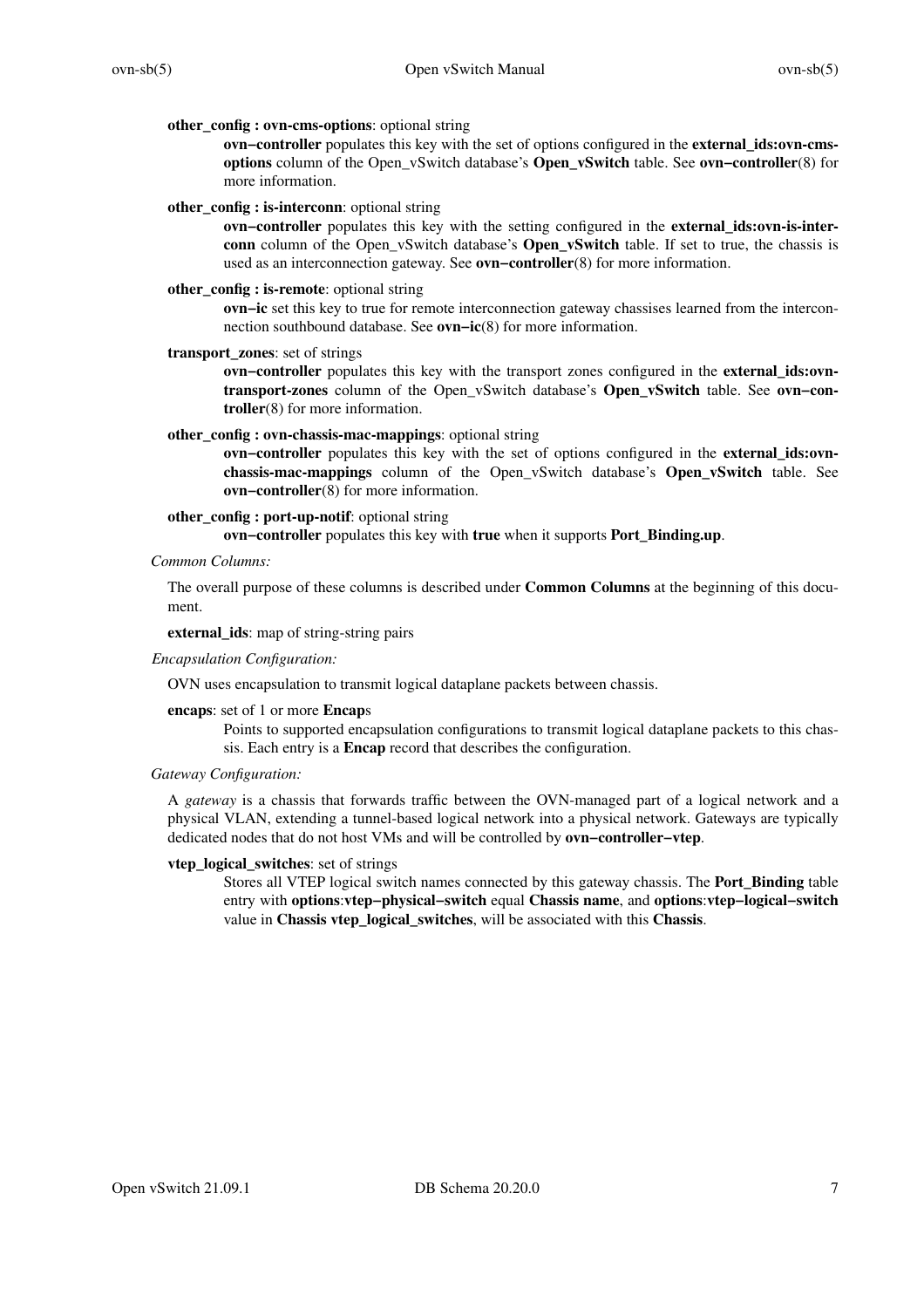# **Chassis\_Private TABLE**

Each row in this table maintains per chassis private data that are accessed only by the owning chassis (write only) and ovn-northd, not by any other chassis. These data are stored in this separate table instead of the **Chassis** table for performance considerations: the rows in this table can be conditionally monitored by chassises so that each chassis only get update notifications for its own row, to avoid unnecessary chassis private data update flooding in a large scale deployment.

### **Summary:**

| name             | string (must be unique within table) |
|------------------|--------------------------------------|
| chassis          | optional weak reference to Chassis   |
| $nb_cfg$         | integer                              |
| nb_cfg_timestamp | integer                              |
| Common Columns:  |                                      |
| external ids     | map of string-string pairs           |

#### **Details:**

**name**: string (must be unique within table)

The name of the chassis that owns these chassis-private data.

### **chassis**: optional weak reference to **Chassis**

The reference to **Chassis** table for the chassis that owns these chassis-private data.

#### **nb\_cfg**: integer

Sequence number for the configuration. When **ovn−controller** updates the configuration of a chassis from the contents of the southbound database, it copies **nb\_cfg** from the **SB\_Global** table into this column.

### **nb\_cfg\_timestamp**: integer

The timestamp when **ovn−controller** finishes processing the change corresponding to **nb\_cfg**.

### *Common Columns:*

The overall purpose of these columns is described under **Common Columns** at the beginning of this document.

**external\_ids**: map of string-string pairs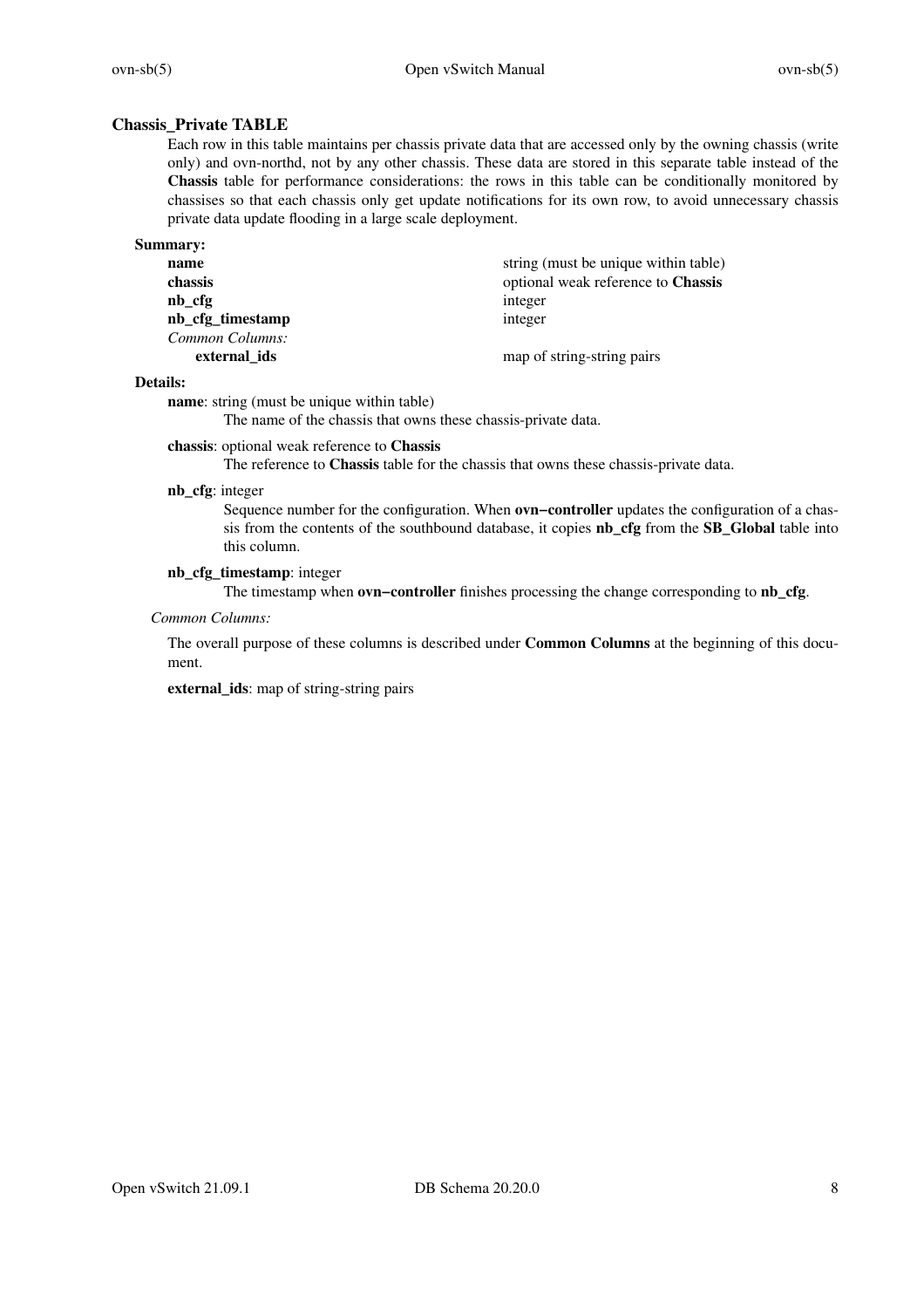# **Encap TABLE**

The **encaps** column in the **Chassis** table refers to rows in this table to identify how OVN may transmit logical dataplane packets to this chassis. Each chassis, via **ovn−controller**(8) or **ovn−controller−vtep**(8), adds and updates its own rows and keeps a copy of the remaining rows to determine how to reach other chassis.

| <b>Summary:</b>    |                                              |
|--------------------|----------------------------------------------|
| type               | string, one of <b>geneve</b> , stt, or vxlan |
| options            | map of string-string pairs                   |
| options : csum     | optional string, either true or false        |
| options : dst_port | optional string, containing an integer       |
| Ìр                 | string                                       |
| chassis name       | string                                       |

### **Details:**

**type**: string, one of **geneve**, **stt**, or **vxlan**

The encapsulation to use to transmit packets to this chassis. Hypervisors must use either **geneve** or **stt**. Gateways may use **vxlan**, **geneve**, or **stt**.

**options**: map of string-string pairs

Options for configuring the encapsulation, which may be **type** specific.

**options : csum**: optional string, either **true** or **false**

**csum** indicates whether this chassis can transmit and receive packets that include checksums with reasonable performance. It hints to senders transmitting data to this chassis that they should use checksums to protect OVN metadata. **ovn−controller** populates this key with the value defined in **external\_ids:ovn-encap-csum** column of the Open\_vSwitch database's **Open\_vSwitch** table. Other applications should treat this key as read-only. See **ovn−controller**(8) for more information.

In terms of performance, checksumming actually significantly increases throughput in most common cases when running on Linux based hosts without NICs supporting encapsulation hardware offload (around 60% for bulk traffic). The reason is that generally all NICs are capable of offloading transmitted and received TCP/UDP checksums (viewed as ordinary data packets and not as tunnels). The benefit comes on the receive side where the validated outer checksum can be used to additionally validate an inner checksum (such as TCP), which in turn allows aggregation of packets to be more efficiently handled by the rest of the stack.

Not all devices see such a benefit. The most notable exception is hardware VTEPs. These devices are designed to not buffer entire packets in their switching engines and are therefore unable to efficiently compute or validate full packet checksums. In addition certain versions of the Linux kernel are not able to fully take advantage of encapsulation NIC offloads in the presence of checksums. (This is actually a pretty narrow corner case though: earlier versions of Linux don't support encapsulation offloads at all and later versions support both offloads and checksums well.)

**csum** defaults to **false** for hardware VTEPs and **true** for all other cases.

This option applies to **geneve** and **vxlan** encapsulations.

**options : dst\_port**: optional string, containing an integer

If set, overrides the UDP (for **geneve** and **vxlan**) or TCP (for **stt**) destination port.

**ip**: string

The IPv4 address of the encapsulation tunnel endpoint.

### **chassis\_name**: string

The name of the chassis that created this encap.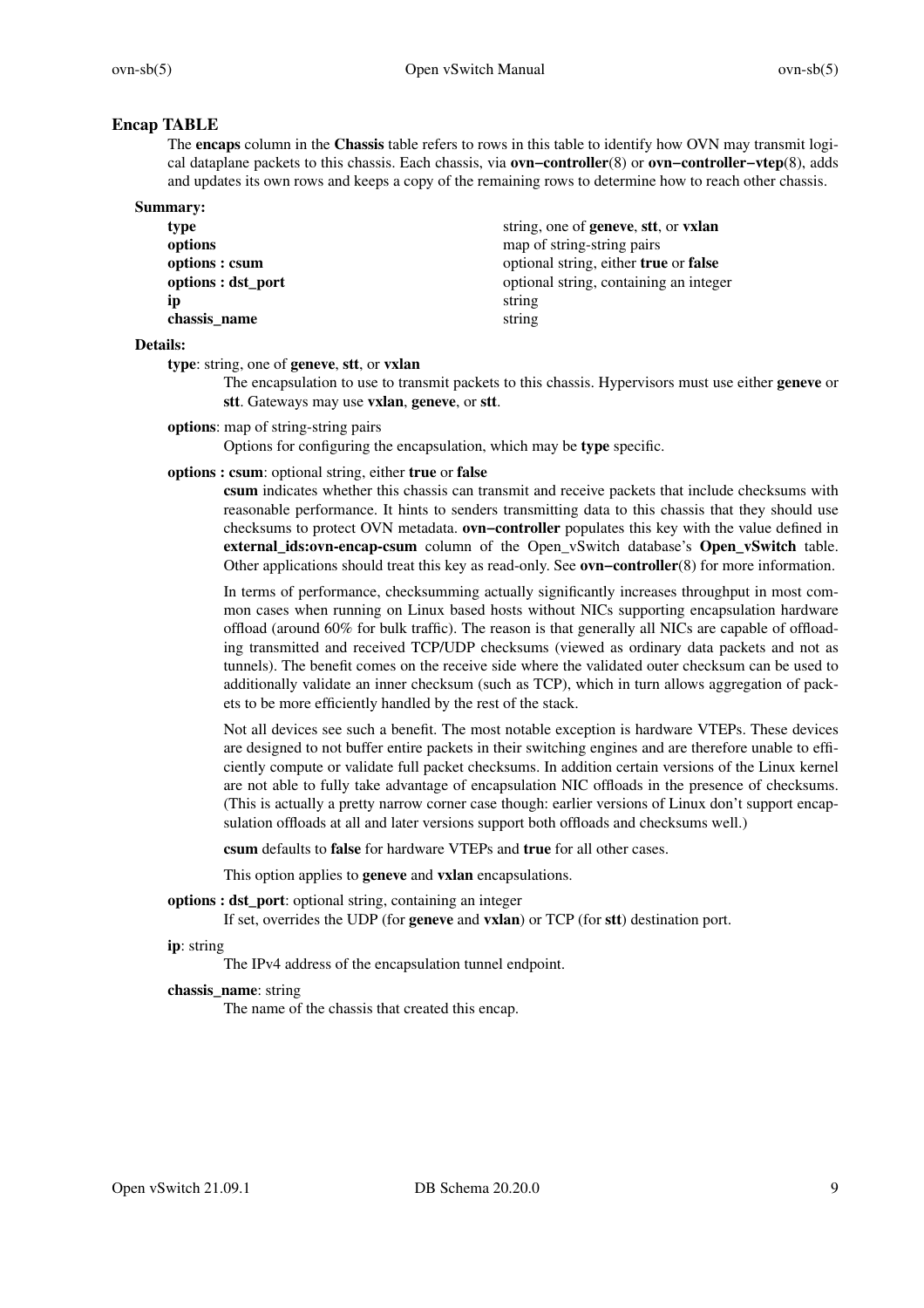# **Address\_Set TABLE**

This table contains address sets synced from the **Address\_Set** table in the **OVN\_Northbound** database and address sets generated from the **Port\_Group** table in the **OVN\_Northbound** database.

See the documentation for the **Address\_Set** table and **Port\_Group** table in the **OVN\_Northbound** database for details.

**Summary:**

**name** string (must be unique within table) **addresses** set of strings

**Details:**

**name**: string (must be unique within table)

**addresses**: set of strings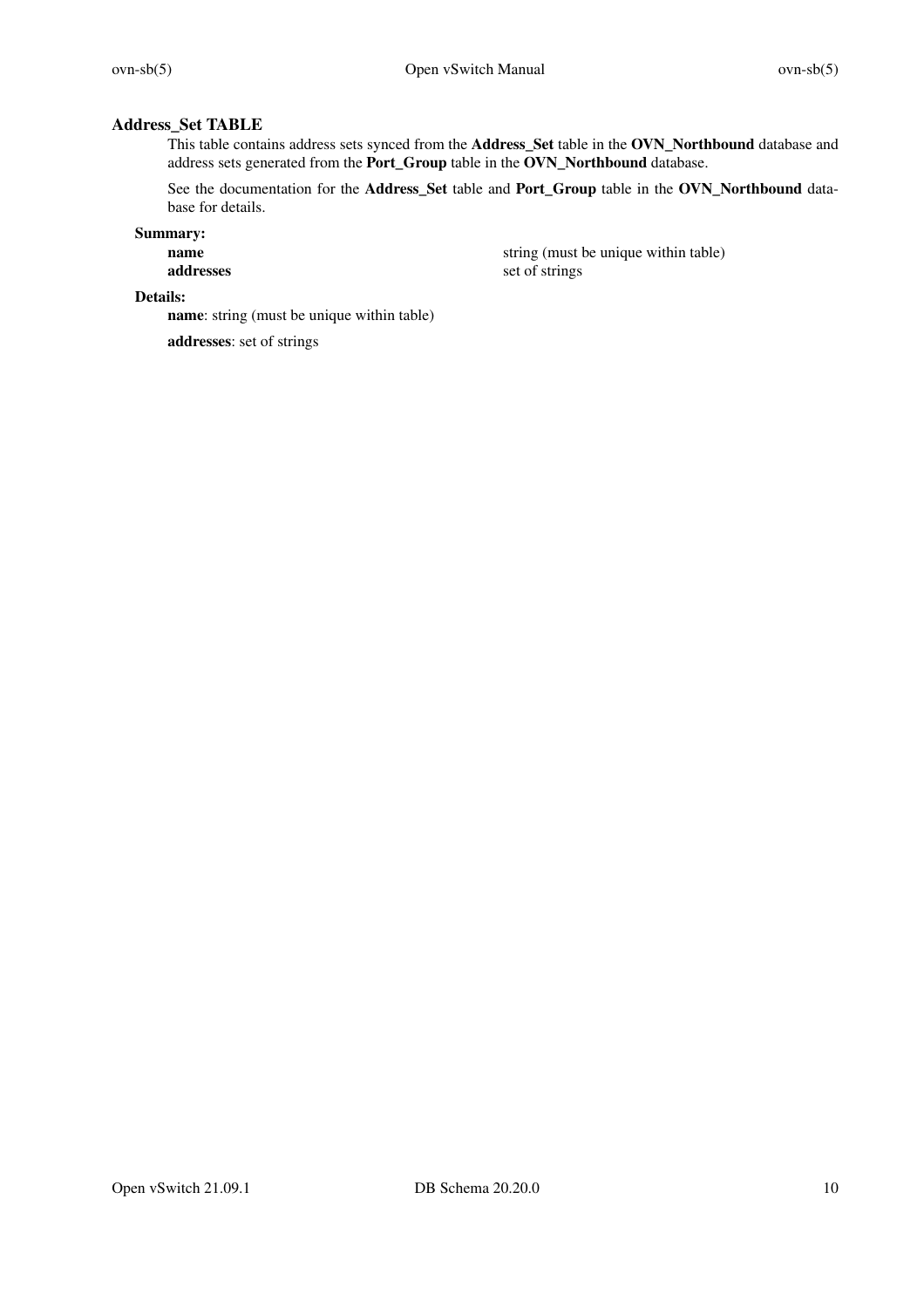# **Port\_Group TABLE**

This table contains names for the logical switch ports in the **OVN\_Northbound** database that belongs to the same group that is defined in **Port\_Group** in the **OVN\_Northbound** database.

# **Summary:**

string (must be unique within table) **ports** set of strings

# **Details:**

**name**: string (must be unique within table)

**ports**: set of strings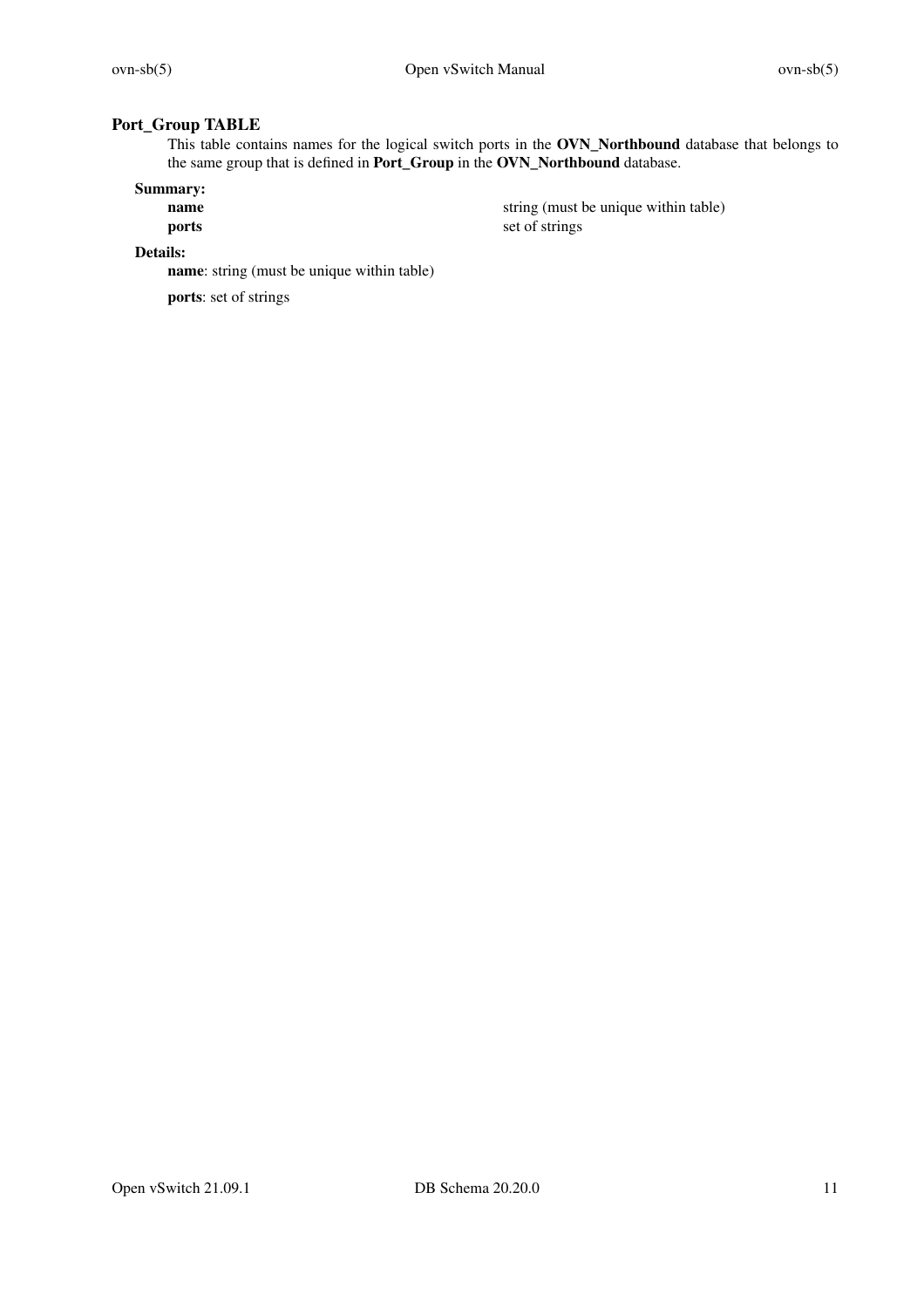### **Logical\_Flow TABLE**

Each row in this table represents one logical flow. **ovn−northd** populates this table with logical flows that implement the L2 and L3 topologies specified in the **OVN\_Northbound** database. Each hypervisor, via **ovn−controller**, translates the logical flows into OpenFlow flows specific to its hypervisor and installs them into Open vSwitch.

Logical flows are expressed in an OVN-specific format, described here. A logical datapath flow is much like an OpenFlow flow, except that the flows are written in terms of logical ports and logical datapaths instead of physical ports and physical datapaths. Translation between logical and physical flows helps to ensure isolation between logical datapaths. (The logical flow abstraction also allows the OVN centralized components to do less work, since they do not have to separately compute and push out physical flows to each chassis.)

The default action when no flow matches is to drop packets.

### **Architectural Logical Life Cycle of a Packet**

This following description focuses on the life cycle of a packet through a logical datapath, ignoring physical details of the implementation. Please refer to **Architectural Physical Life Cycle of a Packet** in **ovn−architecture**(7) for the physical information.

The description here is written as if OVN itself executes these steps, but in fact OVN (that is, **ovn−controller**) programs Open vSwitch, via OpenFlow and OVSDB, to execute them on its behalf.

At a high level, OVN passes each packet through the logical datapath's logical ingress pipeline, which may output the packet to one or more logical port or logical multicast groups. For each such logical output port, OVN passes the packet through the datapath's logical egress pipeline, which may either drop the packet or deliver it to the destination. Between the two pipelines, outputs to logical multicast groups are expanded into logical ports, so that the egress pipeline only processes a single logical output port at a time. Between the two pipelines is also where, when necessary, OVN encapsulates a packet in a tunnel (or tunnels) to transmit to remote hypervisors.

In more detail, to start, OVN searches the **Logical\_Flow** table for a row with correct **logical\_datapath** or a **logical\_dp\_group**, a **pipeline** of **ingress**, a **table\_id** of 0, and a **match** that is true for the packet. If none is found, OVN drops the packet. If OVN finds more than one, it chooses the match with the highest **priority**. Then OVN executes each of the actions specified in the row's **actions** column, in the order specified. Some actions, such as those to modify packet headers, require no further details. The **next** and **output** actions are special.

The **next** action causes the above process to be repeated recursively, except that OVN searches for **table\_id** of 1 instead of 0. Similarly, any **next** action in a row found in that table would cause a further search for a **table id** of 2, and so on. When recursive processing completes, flow control returns to the action following **next**.

The **output** action also introduces recursion. Its effect depends on the current value of the **outport** field. Suppose **outport** designates a logical port. First, OVN compares **inport** to **outport**; if they are equal, it treats the **output** as a no-op by default. In the common case, where they are different, the packet enters the egress pipeline. This transition to the egress pipeline discards register data, e.g. **reg0** ... **reg9** and connection tracking state, to achieve uniform behavior regardless of whether the egress pipeline is on a different hypervisor (because registers aren't preserve across tunnel encapsulation).

To execute the egress pipeline, OVN again searches the **Logical\_Flow** table for a row with correct **logical datapath** or a **logical dp** group, a **table id** of 0, a **match** that is true for the packet, but now looking for a **pipeline** of **egress**. If no matching row is found, the output becomes a no-op. Otherwise, OVN executes the actions for the matching flow (which is chosen from multiple, if necessary, as already described).

In the **egress** pipeline, the **next** action acts as already described, except that it, of course, searches for **egress** flows. The **output** action, however, now directly outputs the packet to the output port (which is now fixed, because **outport** is read-only within the egress pipeline).

The description earlier assumed that **outport** referred to a logical port. If it instead designates a logical multicast group, then the description above still applies, with the addition of fan-out from the logical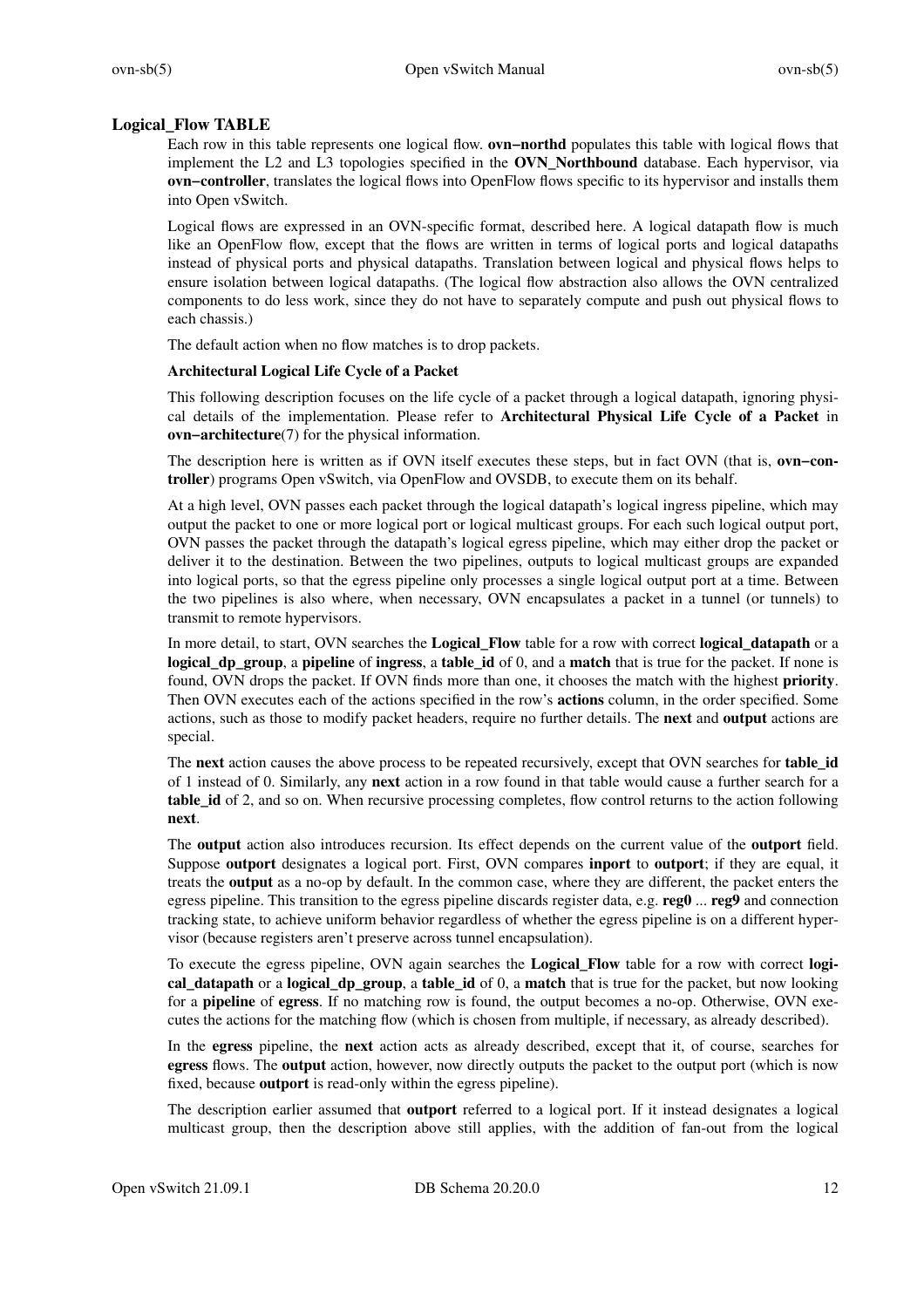multicast group to each logical port in the group. For each member of the group, OVN executes the logical pipeline as described, with the logical output port replaced by the group member.

### **Pipeline Stages**

**ovn−northd** populates the **Logical\_Flow** table with the logical flows described in detail in **ovn−northd**(8).

| Summary: |  |
|----------|--|
|          |  |

| logical_datapath          | optional Datapath_Binding           |
|---------------------------|-------------------------------------|
| logical_dp_group          | optional Logical_DP_Group           |
| pipeline                  | string, either egress or ingress    |
| table id                  | integer, in range 0 to 32           |
| priority                  | integer, in range 0 to $65,535$     |
| match                     | string                              |
| actions                   | string                              |
| tags                      | map of string-string pairs          |
| controller_meter          | optional string                     |
| external ids : stage-name | optional string                     |
| external_ids: stage-hint  | optional string, containing an uuid |
| external_ids: source      | optional string                     |
| Common Columns:           |                                     |
| external ids              | map of string-string pairs          |

#### **Details:**

### **logical\_datapath**: optional **Datapath\_Binding**

The logical datapath to which the logical flow belongs.

# **logical\_dp\_group**: optional **Logical\_DP\_Group**

The group of logical datapaths to which the logical flow belongs. This means that the same logical flow belongs to all datapaths in a group.

### **pipeline**: string, either **egress** or **ingress**

The primary flows used for deciding on a packet's destination are the **ingress** flows. The **egress** flows implement ACLs. See **Logical Life Cycle of a Packet**, above, for details.

### **table\_id**: integer, in range 0 to 32

The stage in the logical pipeline, analogous to an OpenFlow table number.

### **priority**: integer, in range 0 to 65,535

The flow's priority. Flows with numerically higher priority take precedence over those with lower. If two logical datapath flows with the same priority both match, then the one actually applied to the packet is undefined.

### **match**: string

A matching expression. OVN provides a superset of OpenFlow matching capabilities, using a syntax similar to Boolean expressions in a programming language.

The most important components of match expression are *comparisons* between *symbols* and *constants*, e.g. **ip4.dst == 192.168.0.1**, **ip.proto == 6**,  $\text{arp.op}$  == 1,  $\text{eth.type}$  ==  $\text{0x800}$ . The logical AND operator **&&** and logical OR operator **||** can combine comparisons into a larger expression.

Matching expressions also support parentheses for grouping, the logical NOT prefix operator **!**, and literals **0** and **1** to express ''false'' or ''true,'' respectively. The latter is useful by itself as a catch-all expression that matches every packet.

Match expressions also support a kind of function syntax. The following functions are supported:

### **is\_chassis\_resident(***lport***)**

Evaluates to true on a chassis on which logical port *lport* (a quoted string) resides, and to false elsewhere. This function was introduced in OVN 2.7.

#### **Symbols**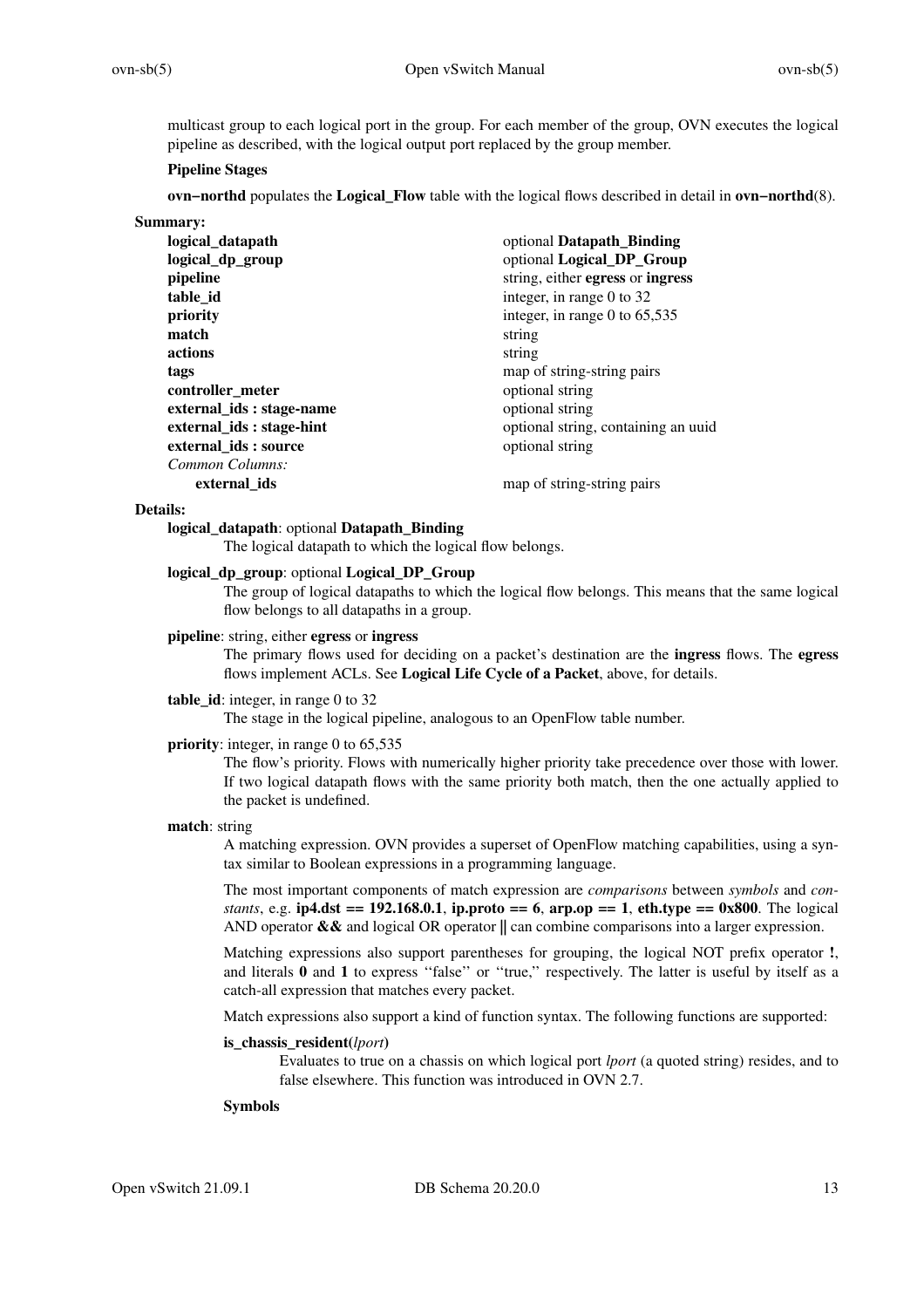**Type**. Symbols have *integer* or *string* type. Integer symbols have a *width* in bits.

**Kinds**. There are three kinds of symbols:

• *Fields*.Afield symbol represents a packet header or metadata field. For example, a field named **vlan.tci** might represent the VLAN TCI field in a packet.

A field symbol can have integer or string type. Integer fields can be nominal or ordinal (see **Level of Measurement**, below).

• *Subfields*.Asubfield represents a subset of bits from a larger field. For example, a field **vlan.vid** might be defined as an alias for **vlan.tci[0..11]**. Subfields are provided for syntactic convenience, because it is always possible to instead refer to a subset of bits from a field directly.

Only ordinal fields (see **Level of Measurement**, below) may have subfields. Subfields are always ordinal.

*Predicates*. A predicate is shorthand for a Boolean expression. Predicates may be used much like 1-bit fields. For example,  $ip4$  might expand to  $eth.type == 0x800$ . Predicates are provided for syntactic convenience, because it is always possible to instead specify the underlying expression directly.

A predicate whose expansion refers to any nominal field or predicate (see **Level of Measurement**, below) is nominal; other predicates have Boolean level of measurement.

Level of Measurement. See http://en.wikipedia.org/wiki/Level of measurement for the statistical concept on which this classification is based. There are three levels:

• *Ordinal*. In statistics, ordinal values can be ordered on a scale. OVN considers a field (or subfield) to be ordinal if its bits can be examined individually. This is true for the Open-Flow fields that OpenFlow or Open vSwitch makes ''maskable.''

Any use of a ordinal field may specify a single bit or a range of bits, e.g. **vlan.tci[13..15]** refers to the PCP field within the VLAN TCI, and **eth.dst[40]** refers to the multicast bit in the Ethernet destination address.

OVN supports all the usual arithmetic relations  $(==, !=, <, <=, >,$  and  $>=)$  on ordinal fields and their subfields, because OVN can implement these in OpenFlow and Open vSwitch as collections of bitwise tests.

• *Nominal*. In statistics, nominal values cannot be usefully compared except for equality. This is true of OpenFlow port numbers, Ethernet types, and IP protocols are examples: all of these are just identifiers assigned arbitrarily with no deeper meaning. In OpenFlow and Open vSwitch, bits in these fields generally aren't individually addressable.

OVN only supports arithmetic tests for equality on nominal fields, because OpenFlow and Open vSwitch provide no way for a flow to efficiently implement other comparisons on them. (A test for inequality can be sort of built out of two flows with different priorities, but OVN matching expressions always generate flows with a single priority.)

String fields are always nominal.

• *Boolean*.Anominal field that has only two values, 0 and 1, is somewhat exceptional, since it is easy to support both equality and inequality tests on such a field: either one can be implemented as a test for 0 or 1.

Only predicates (see above) have a Boolean level of measurement.

This isn't a standard level of measurement.

**Prerequisites**. Any symbol can have prerequisites, which are additional condition implied by the use of the symbol. For example, For example, **icmp4.type** symbol might have prerequisite **icmp4**, which would cause an expression **icmp4.type == 0** to be interpreted as **icmp4.type == 0 && icmp4**, which would in turn expand to **icmp4.type == 0 && eth.type == 0x800 && ip4.proto ==**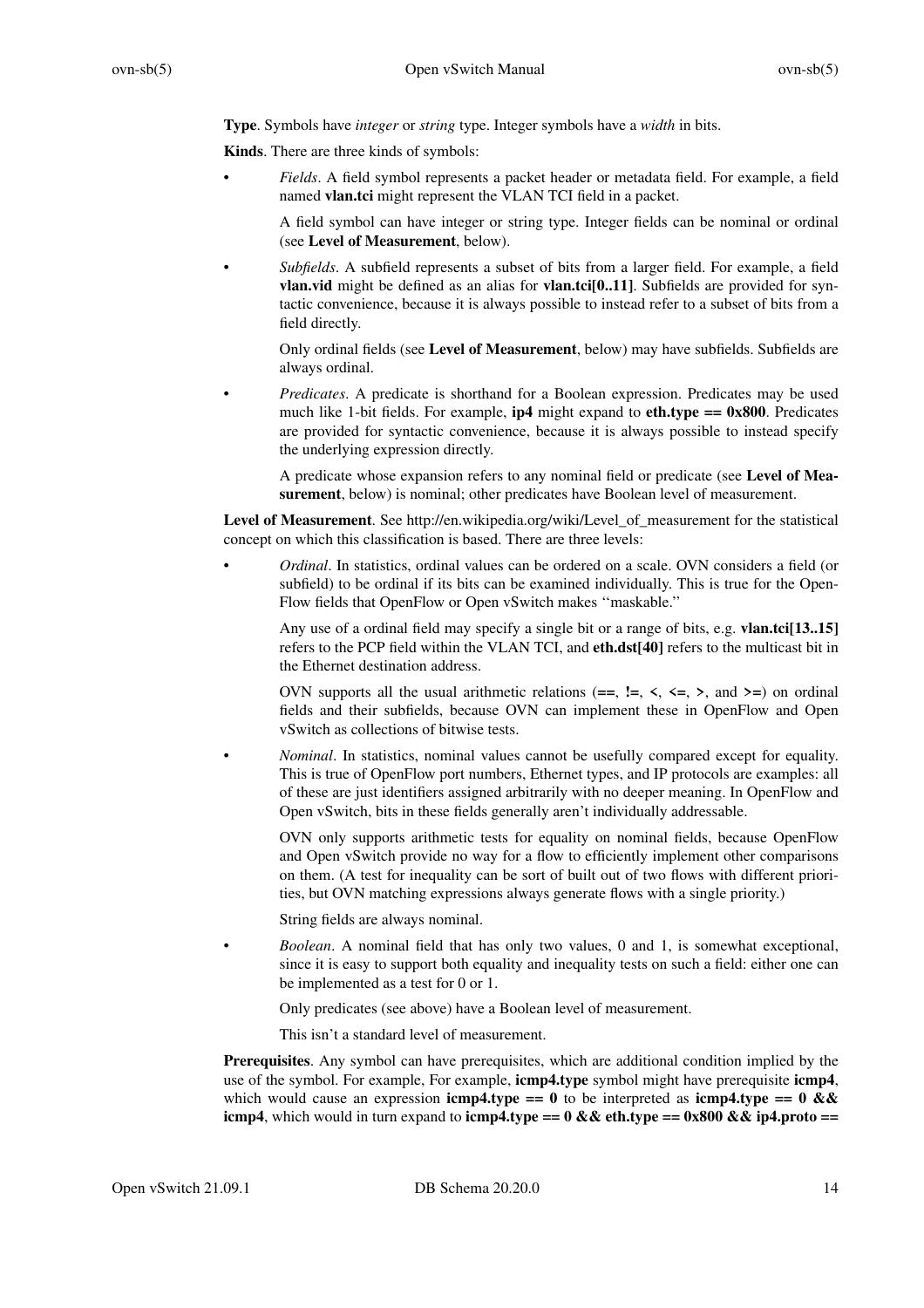**1** (assuming **icmp4** is a predicate defined as suggested under **Types** above).

### **Relational operators**

All of the standard relational operators  $==, !=, <, < =, >$ , and  $>=$  are supported. Nominal fields support only **==** and **!=**, and only in a positive sense when outer **!** are taken into account, e.g. given string field **inport**, **inport == "eth0"** and **!(inport != "eth0")** are acceptable, but not **inport != "eth0"**.

The implementation of **==** (or **!=** when it is negated), is more efficient than that of the other relational operators.

### **Constants**

Integer constants may be expressed in decimal, hexadecimal prefixed by **0x**, or as dotted-quad IPv4 addresses, IPv6 addresses in their standard forms, or Ethernet addresses as colon-separated hex digits. A constant in any of these forms may be followed by a slash and a second constant (the mask) in the same form, to form a masked constant. IPv4 and IPv6 masks may be given as integers, to express CIDR prefixes.

String constants have the same syntax as quoted strings in JSON (thus, they are Unicode strings).

Some operators support sets of constants written inside curly braces **{** ... **}**. Commas between elements of a set, and after the last elements, are optional. With **==**, ''*field* **== {** *constant1***,** *constant2***,** ... **}**'' is syntactic sugar for ''*field* **==** *constant1* **||** *field* **==** *constant2* **||** .... Similarly, ''*field* **!= {** *constant1*, *constant2*, ... **}**'' is equivalent to "*field* **!=** *constant1* && *field* **!=** *constant2* && ...''.

You may refer to a set of IPv4, IPv6, or MAC addresses stored in the **Address\_Set** table by its **name**. An **Address\_Set** with a name of **set1** can be referred to as **\$set1**.

You may refer to a group of logical switch ports stored in the **Port\_Group** table by its **name**. An **Port\_Group** with a name of **port\_group1** can be referred to as **@port\_group1**.

Additionally, you may refer to the set of addresses belonging to a group of logical switch ports stored in the **Port\_Group** table by its **name** followed by a suffix '\_ip4'/'\_ip6'. The IPv4 address set of a **Port\_Group** with a name of **port\_group1** can be referred to as **\$port\_group1\_ip4**, and the IPv6 address set of the same **Port\_Group** can be referred to as **\$port\_group1\_ip6**

### **Miscellaneous**

Comparisons may name the symbol or the constant first, e.g.  $\text{tep}.\text{src} == 80$  and  $80 = \text{tep}.\text{src}$  are both acceptable.

Tests for a range may be expressed using a syntax like  $1024 \leq \text{top.src} \leq 49151$ , which is equivalent to **1024 <= tcp.src && tcp.src <= 49151**.

For a one-bit field or predicate, a mention of its name is equivalent to  $symbol$  = 1, e.g. **vlan.present** is equivalent to **vlan.present** = 1. The same is true for one-bit subfields, e.g. **vlan.tci[12]**. There is no technical limitation to implementing the same for ordinal fields of all widths, but the implementation is expensive enough that the syntax parser requires writing an explicit comparison against zero to make mistakes less likely, e.g. in **tcp.src != 0** the comparison against 0 is required.

**Operator precedence** is as shown below, from highest to lowest. There are two exceptions where parentheses are required even though the table would suggest that they are not: **&&** and **||** require parentheses when used together, and **!** requires parentheses when applied to a relational expression. Thus, in **(eth.type == 0x800 || eth.type == 0x86dd) && ip.proto == 6** or **!(arp.op == 1)**, the parentheses are mandatory.

- **()**
- **== != < <= > >=**
- **!**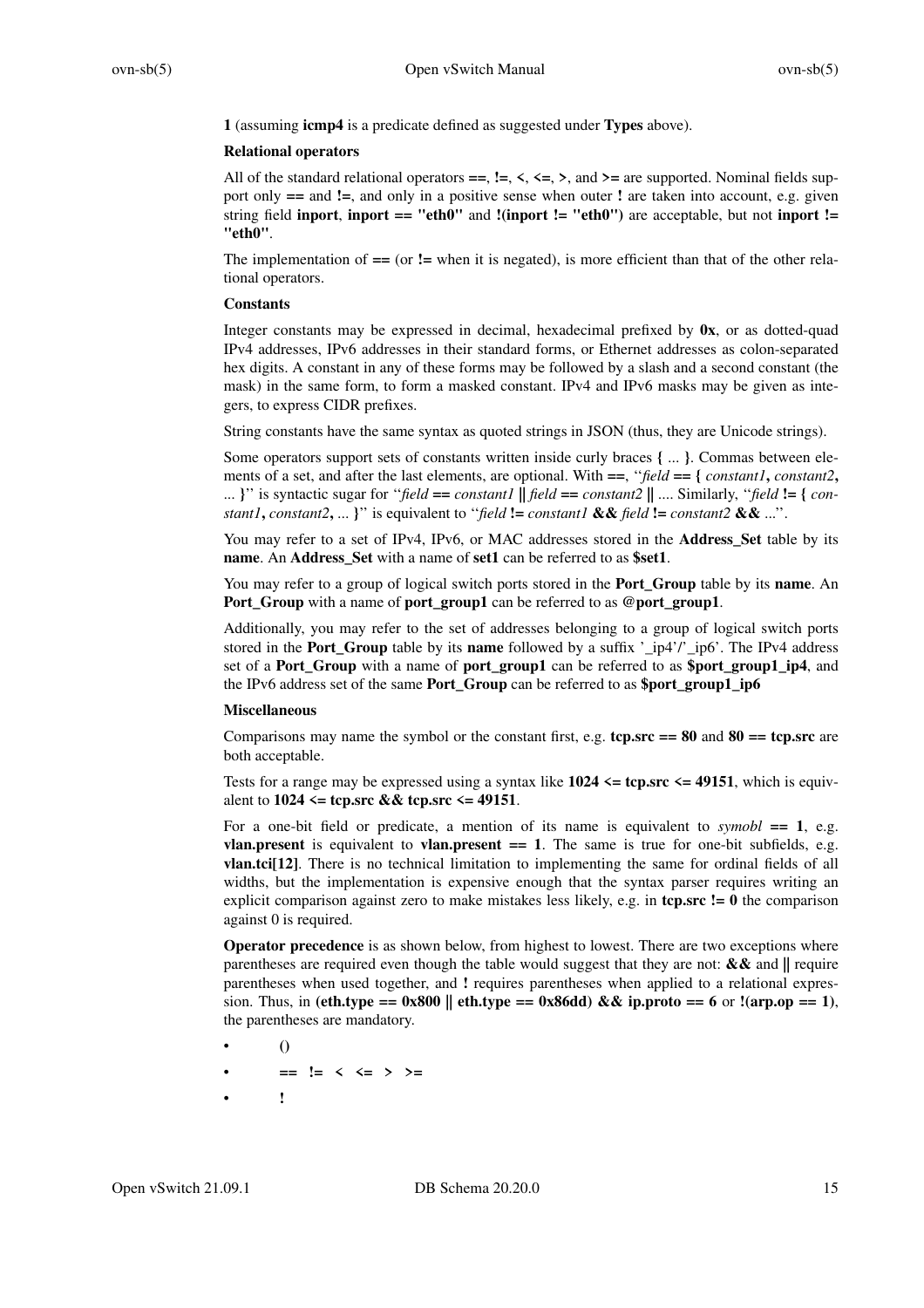# • **&& ||**

**Comments** may be introduced by **//**, which extends to the next new-line. Comments within a line may be bracketed by **/\*** and **\*/**. Multiline comments are not supported.

### **Symbols**

Most of the symbols below have integer type. Only **inport** and **outport** have string type. **inport** names a logical port. Thus, its value is a **logical\_port** name from the **Port\_Binding** table. **outport** may name a logical port, as **inport**, or a logical multicast group defined in the **Multicast\_Group** table. For both symbols, only names within the flow's logical datapath may be used.

The **reg***X* symbols are 32-bit integers. The **xxreg***X* symbols are 128-bit integers, which overlay four of the 32-bit registers: **xxreg0** overlays **reg0** through **reg3**, with **reg0** supplying the most-significant bits of **xxreg0** and **reg3** the least-significant. **xxreg1** similarly overlays **reg4** through **reg7**.

- **reg0**...**reg9**
- **xxreg0 xxreg1**
- **inport outport**
- **flags.loopback**
- **pkt.mark**
- **eth.src eth.dst eth.type**
- **vlan.tci vlan.vid vlan.pcp vlan.present**
- **ip.proto ip.dscp ip.ecn ip.ttl ip.frag**
- **ip4.src ip4.dst**
- **ip6.src ip6.dst ip6.label**
- **arp.op arp.spa arp.tpa arp.sha arp.tha**
- **tcp.src tcp.dst tcp.flags**
- **udp.src udp.dst**
- **sctp.src sctp.dst**
- **icmp4.type icmp4.code**
- **icmp6.type icmp6.code**
- **nd.target nd.sll nd.tll**
- **ct\_mark ct\_label**
- **ct\_state**, which has several Boolean subfields. The **ct\_next** action initializes the following subfields:
	- **ct.trk**: Always set to true by **ct\_next** to indicate that connection tracking has taken place. All other **ct** subfields have **ct.trk** as a prerequisite.
	- **ct.new**: True for a new flow
	- **ct.est**: True for an established flow
	- **ct.rel**: True for a related flow
	- **ct.rpl**: True for a reply flow
	- **ct.inv**: True for a connection entry in a bad state

The **ct** dnat, **ct** snat, and **ct** Ib actions initialize the following subfields:

- **ct.dnat**: True for a packet whose destination IP address has been changed.
- **ct.snat**: True for a packet whose source IP address has been changed.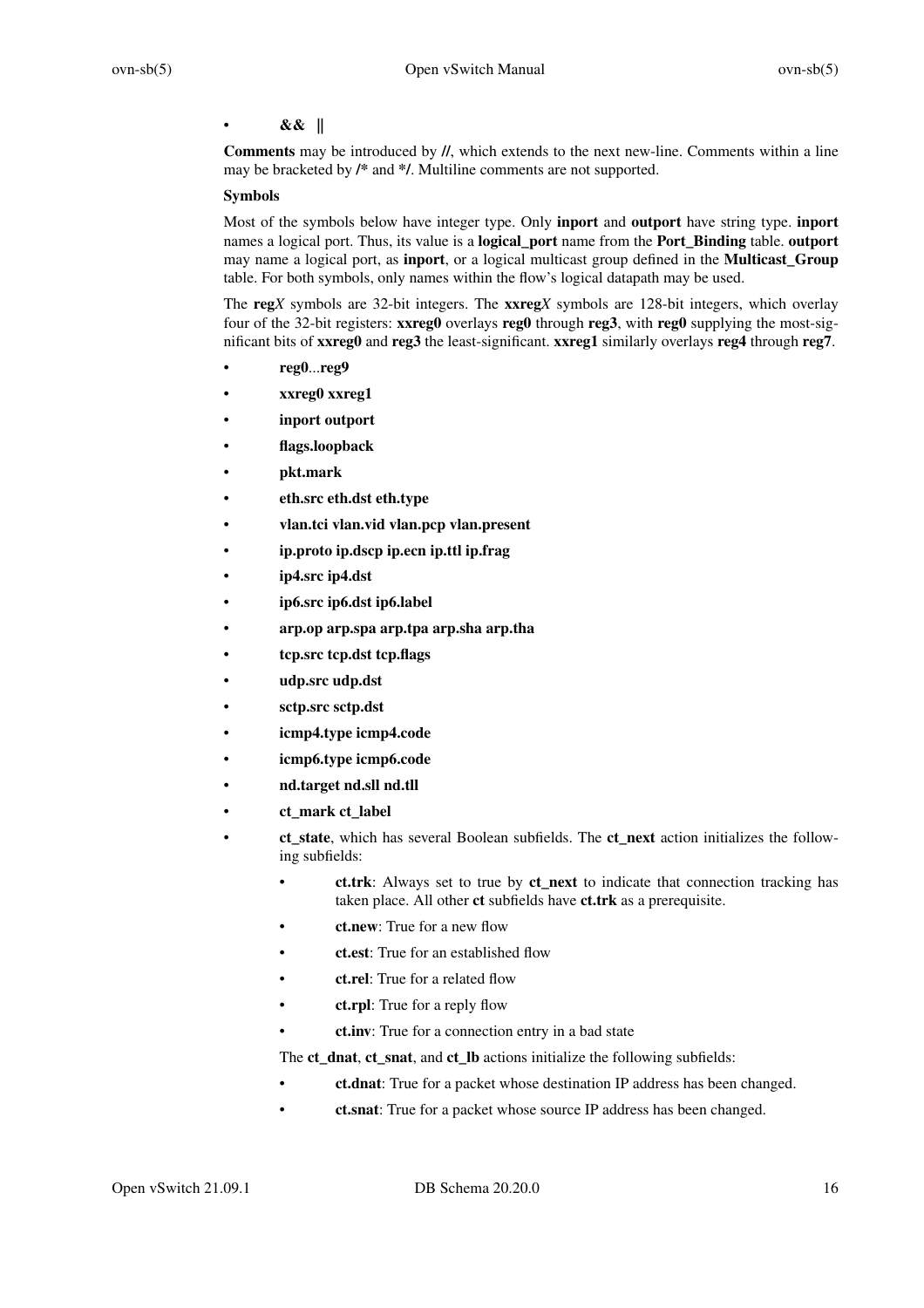The following predicates are supported:

- **eth.bcast** expands to **eth.dst == ff:ff:ff:ff:ff:ff**
- **eth.mcast** expands to **eth.dst[40]**
- **vlan.present** expands to **vlan.tci[12]**
- $ip4$  expands to  $eth.type == 0x800$
- **ip4.src\_mcast** expands to **ip4.src[28..31] == 0xe**
- **ip4.mcast** expands to **ip4.dst[28..31] == 0xe**
- **ip6** expands to **eth.type == 0x86dd**
- **ip** expands to **ip4 || ip6**
- **icmp4** expands to **ip4 && ip.proto** == 1
- **icmp6** expands to **ip6** && **ip.proto** ==  $58$
- **icmp** expands to **icmp4 || icmp6**
- **ip.is\_frag** expands to **ip.frag[0]**
- **ip.later\_frag** expands to **ip.frag[1]**
- **ip.first\_frag** expands to **ip.is\_frag && !ip.later\_frag**
- **arp** expands to **eth.type == 0x806**
- **nd** expands to **icmp6.type ==**  $\{135, 136\}$  && **icmp6.code == 0 && ip.ttl == 255**
- **nd\_ns** expands to **icmp6.type == 135 && icmp6.code == 0 && ip.ttl == 255**
- **nd** na expands to **icmp6.type == 136 && icmp6.code == 0 && ip.ttl == 255**
- **nd\_rs** expands to **icmp6.type == 133 && icmp6.code == 0 && ip.ttl == 255**
- **nd\_ra** expands to **icmp6.type == 134 && icmp6.code == 0 && ip.ttl == 255**
- **tcp** expands to **ip.proto == 6**
- **udp** expands to **ip.proto == 17**
	- sctp expands to  $ip.proto == 132$

#### **actions**: string

Logical datapath actions, to be executed when the logical flow represented by this row is the highest-priority match.

Actions share lexical syntax with the **match** column. An empty set of actions (or one that contains just white space or comments), or a set of actions that consists of just **drop;**, causes the matched packets to be dropped. Otherwise, the column should contain a sequence of actions, each terminated by a semicolon.

The following actions are defined:

#### **output;**

In the ingress pipeline, this action executes the **egress** pipeline as a subroutine. If **outport** names a logical port, the egress pipeline executes once; if it is a multicast group, the egress pipeline runs once for each logical port in the group.

In the egress pipeline, this action performs the actual output to the **outport** logical port. (In the egress pipeline, **outport** never names a multicast group.)

By default, output to the input port is implicitly dropped, that is, **output** becomes a no-op if **outport** == **inport**. Occasionally it may be useful to override this behavior, e.g. to send an ARP reply to an ARP request; to do so, use **flags.loopback = 1** to allow the packet to "hair-pin" back to the input port.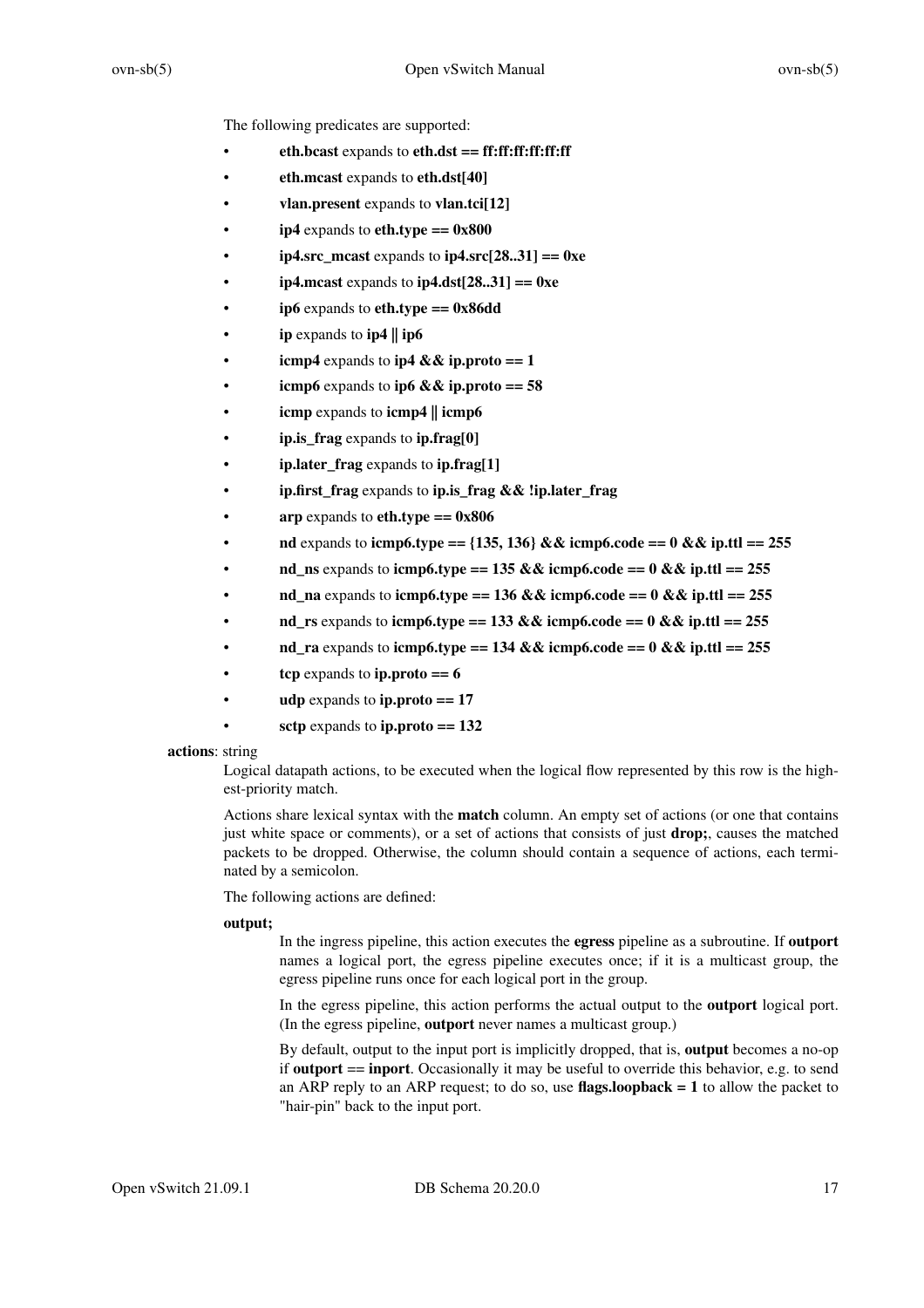# **next;**

### **next(***table***);**

### **next(pipeline=***pipeline***, table=***table***);**

Executes the given logical datapath *table* in *pipeline* as a subroutine. The default *table* is just after the current one. If *pipeline* is specified, it may be **ingress** or **egress**; the default *pipeline* is the one currently executing. Actions in the both ingress and egress pipeline can use **next** to jump across the other pipeline. Actions in the ingress pipeline should use **next** to jump into the specific table of egress pipeline only if it is certain that the packets are local and not tunnelled and wants to skip certain stages in the packet processing.

### *field* **=** *constant***;**

Sets data or metadata field *field* to constant value *constant*, e.g. **outport = "vif0";** to set the logical output port. To set only a subset of bits in a field, specify a subfield for *field* or a masked *constant*, e.g. one may use **vlan.pcp**[2] = 1; or **vlan.pcp** =  $4/4$ ; to set the most significant bit of the VLAN PCP.

Assigning to a field with prerequisites implicitly adds those prerequisites to **match**; thus, for example, a flow that sets **tcp.dst** applies only to TCP flows, regardless of whether its **match** mentions any TCP field.

Not all fields are modifiable (e.g. **eth.type** and **ip.proto** are read-only), and not all modifiable fields may be partially modified (e.g. **ip.ttl** must assigned as a whole). The **outport** field is modifiable in the **ingress** pipeline but not in the **egress** pipeline.

### *ovn\_field* **=** *constant***;**

Sets OVN field *ovn\_field* to constant value *constant*.

**OVN** supports setting the values of certain fields which are not yet supported in Open-Flow to set or modify them.

### Below are the supported **OVN fields**:

### • **icmp4.frag\_mtu icmp6.frag\_mtu**

This field sets the low-order 16 bits of the ICMP{4,6} header field that is labelled "unused" in the ICMP specification as defined in the RFC 1191 with the value specified in *constant*.

Eg. icmp4.frag\_mtu =  $1500$ ;

# *field1* **=** *field2***;**

Sets data or metadata field *field1* to the value of data or metadata field *field2*, e.g. **reg0 = ip4.src;** copies **ip4.src** into **reg0**. To modify only a subset of a field's bits, specify a subfield for *field1* or *field2* or both, e.g. **vlan.pcp = reg0[0..2];** copies the least-significant bits of **reg0** into the VLAN PCP.

*field1* and *field2* must be the same type, either both string or both integer fields. If they are both integer fields, they must have the same width.

If *field1* or *field2* has prerequisites, they are added implicitly to **match**. It is possible to write an assignment with contradictory prerequisites, such as  $ip4.src = ip6.src[0..31];$ but the contradiction means that a logical flow with such an assignment will never be matched.

### *field1* **<−>** *field2***;**

Similar to *field1* **=** *field2***;** except that the two values are exchanged instead of copied. Both *field1* and *field2* must modifiable.

### **ip.ttl−−;**

Decrements the IPv4 or IPv6 TTL. If this would make the TTL zero or negative, then processing of the packet halts; no further actions are processed. (To properly handle such cases, a higher-priority flow should match on **ip.ttl == {0, 1};**.)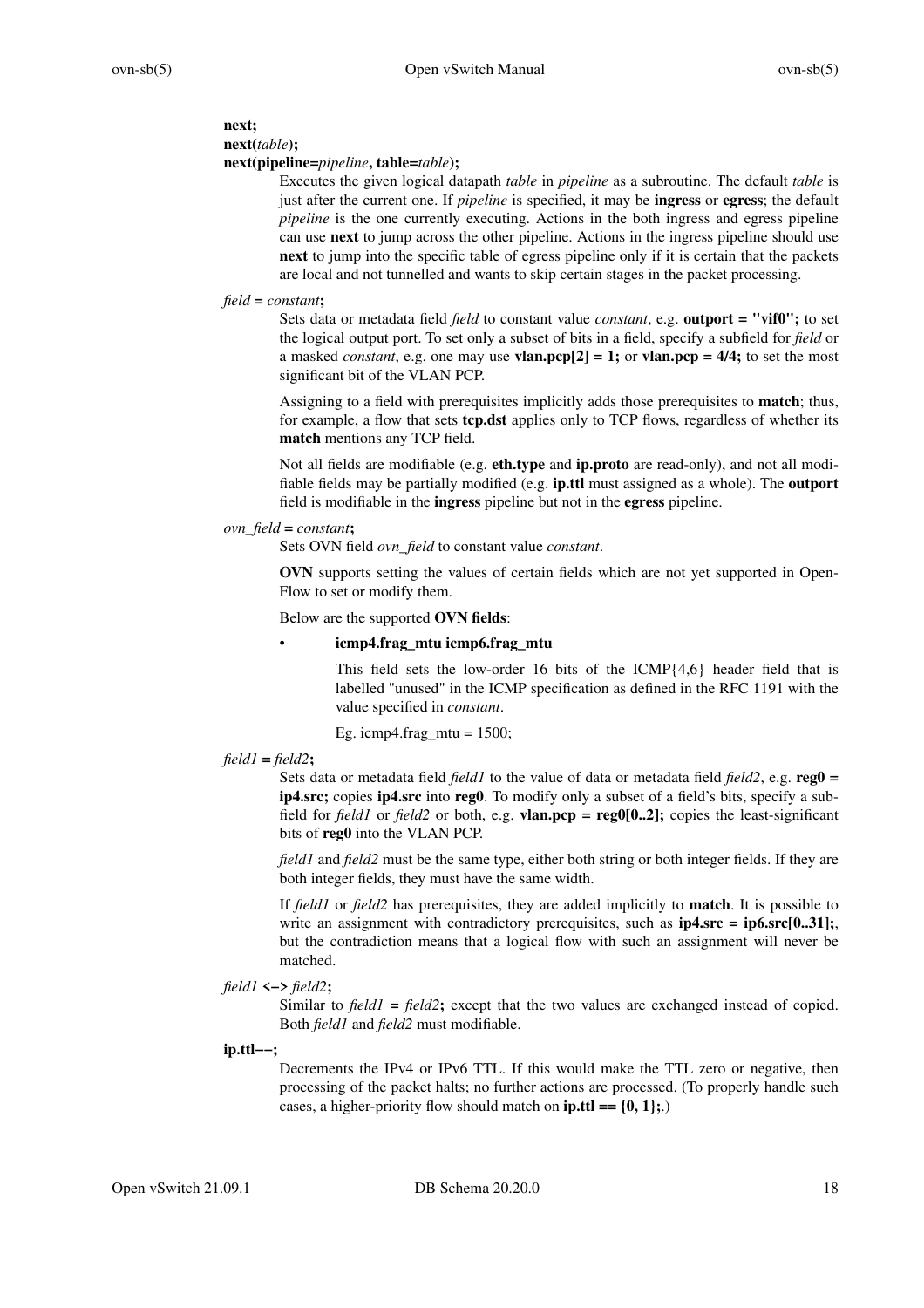### **Prerequisite: ip**

#### **ct\_next;**

Apply connection tracking to the flow, initializing **ct\_state** for matching in later tables. Automatically moves on to the next table, as if followed by **next**.

As a side effect, IP fragments will be reassembled for matching. If a fragmented packet is output, then it will be sent with any overlapping fragments squashed. The connection tracking state is scoped by the logical port when the action is used in a flow for a logical switch, so overlapping addresses may be used. To allow traffic related to the matched flow, execute **ct\_commit** . Connection tracking state is scoped by the logical topology when the action is used in a flow for a router.

It is possible to have actions follow **ct** next, but they will not have access to any of its side-effects and is not generally useful.

#### ct commit  $\{\}$ ;

### **ct\_commit { ct\_mark=***value[/mask]***; };**

**ct\_commit { ct\_label=***value[/mask]***; };**

**ct\_commit { ct\_mark=***value[/mask]***; ct\_label=***value[/mask]***; };**

Commit the flow to the connection tracking entry associated with it by a previous call to **ct\_next**. When **ct\_mark=***value[/mask]* and/or **ct\_label=***value[/mask]* are supplied, **ct\_mark** and/or **ct\_label** will be set to the values indicated by *value[/mask]* on the connection tracking entry. **ct\_mark** is a 32-bit field. **ct\_label** is a 128-bit field. The *value[/mask]* should be specified in hex string if more than 64bits are to be used. Registers and other named fields can be used for *value*. **ct\_mark** and **ct\_label** may be subaddressed in order to have specific bits set.

Note that if you want processing to continue in the next table, you must execute the **next** action after **ct\_commit**. You may also leave out **next** which will commit connection tracking state, and then drop the packet. This could be useful for setting **ct\_mark** on a connection tracking entry before dropping a packet, for example.

#### **ct\_dnat;**

#### ct  $d$ **nat** $(IP)$ **;**

**ct\_dnat** sends the packet through the DNAT zone in connection tracking table to unD-NAT any packet that was DNATed in the opposite direction. The packet is then automatically sent to to the next tables as if followed by **next;** action. The next tables will see the changes in the packet caused by the connection tracker.

**ct** dnat( $IP$ ) sends the packet through the DNAT zone to change the destination IP address of the packet to the one provided inside the parentheses and commits the connection. The packet is then automatically sent to the next tables as if followed by **next;** action. The next tables will see the changes in the packet caused by the connection tracker.

#### **ct\_snat;**

#### ct\_snat $(IP)$ ;

**ct\_snat** sends the packet through the SNAT zone to unSNAT any packet that was SNAT ed in the opposite direction. The packet is automatically sent to the next tables as if followed by the **next;** action. The next tables will see the changes in the packet caused by the connection tracker.

**ct\_snat(***IP***)** sends the packet through the SNAT zone to change the source IP address of the packet to the one provided inside the parenthesis and commits the connection. The packet is then automatically sent to the next tables as if followed by **next;** action. The next tables will see the changes in the packet caused by the connection tracker.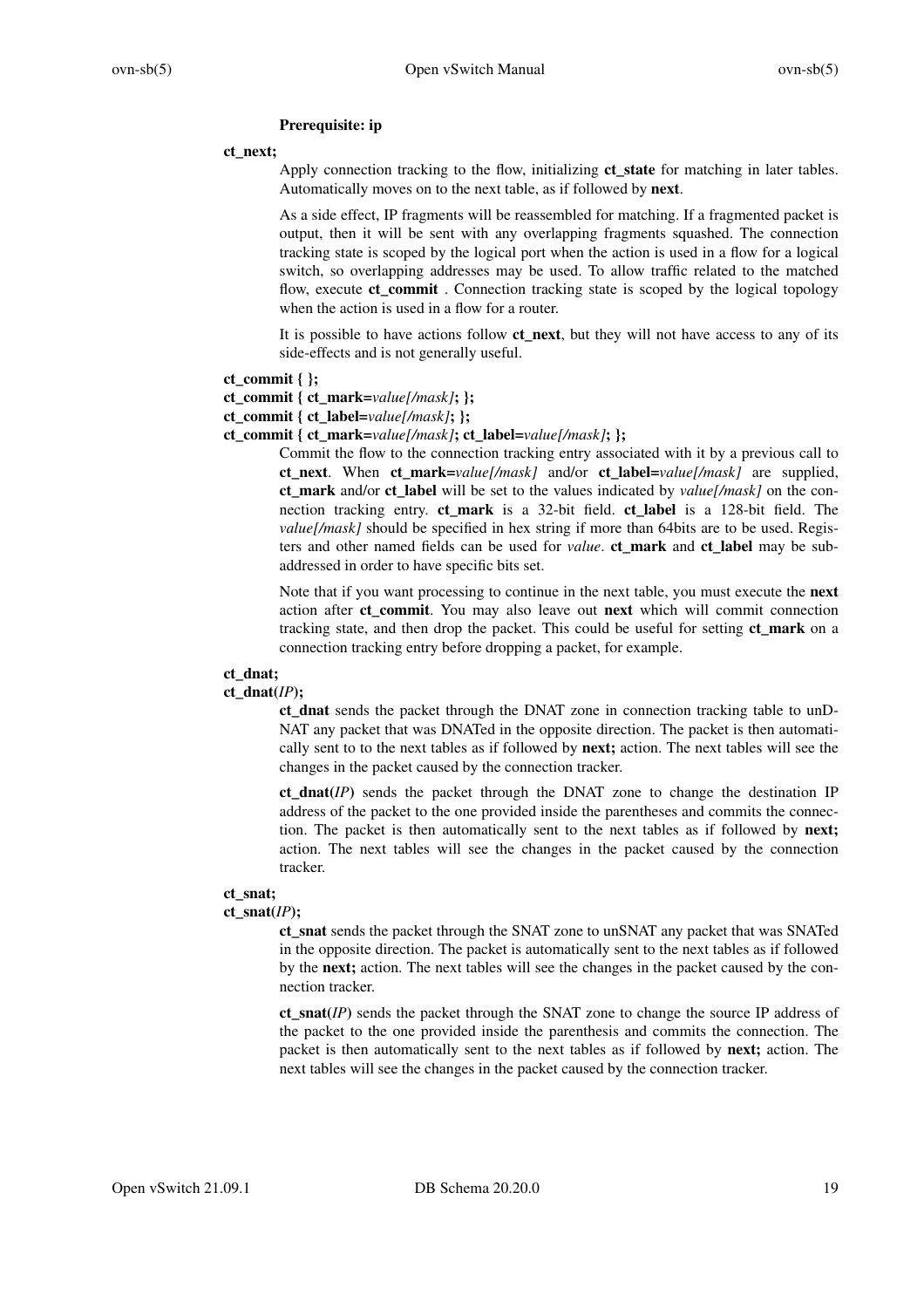### **ct\_clear;**

Clears connection tracking state.

### **clone {** *action***;** ... **};**

Makes a copy of the packet being processed and executes each **action** on the copy. Actions following the *clone* action, if any, apply to the original, unmodified packet. This can be used as a way to ''save and restore'' the packet around a set of actions that may modify it and should not persist.

### **arp {** *action***;** ... **};**

Temporarily replaces the IPv4 packet being processed by an ARP packet and executes each nested *action* on the ARP packet. Actions following the *arp* action, if any, apply to the original, unmodified packet.

The ARP packet that this action operates on is initialized based on the IPv4 packet being processed, as follows. These are default values that the nested actions will probably want to change:

- **eth.src** unchanged
- **eth.dst** unchanged
- **eth.type = 0x0806**
- $arp_op = 1$  (ARP request)
- **arp.sha** copied from **eth.src**
- **arp.spa** copied from **ip4.src**
- **arp.tha = 00:00:00:00:00:00**
- **arp.tpa** copied from **ip4.dst**

The ARP packet has the same VLAN header, if any, as the IP packet it replaces.

### **Prerequisite: ip4**

# $get_$ *arp* $(P, A)$ **;**

**Parameters**: logical port string field *P*, 32-bit IP address field *A*.

Looks up *A* in *P*'s mac binding table. If an entry is found, stores its Ethernet address in **eth.dst**, otherwise stores **00:00:00:00:00:00** in **eth.dst**.

### **Example: get\_arp(outport, ip4.dst);**

### **put**  $\text{arp}(P, A, E)$ ;

**Parameters**: logical port string field *P*, 32-bit IP address field *A*, 48-bit Ethernet address field *E*.

Adds or updates the entry for IP address *A* in logical port *P*'s mac binding table, setting its Ethernet address to *E*.

### **Example: put\_arp(inport, arp.spa, arp.sha);**

### $R = \textbf{lookup\_arp}(P, A, M);$

**Parameters**: logical port string field *P*, 32-bit IP address field *A*, 48-bit MAC address field *M*.

**Result**: stored to a 1-bit subfield *R*.

Looks up *A* and *M* in *P*'s mac binding table. If an entry is found, stores **1** in the 1-bit subfield *R*, else 0.

# **Example: reg0[0] = lookup\_arp(inport, arp.spa, arp.sha);**

# $R =$ **lookup\_arp\_ip** $(P, A)$ ;

**Parameters**: logical port string field *P*, 32-bit IP address field *A*.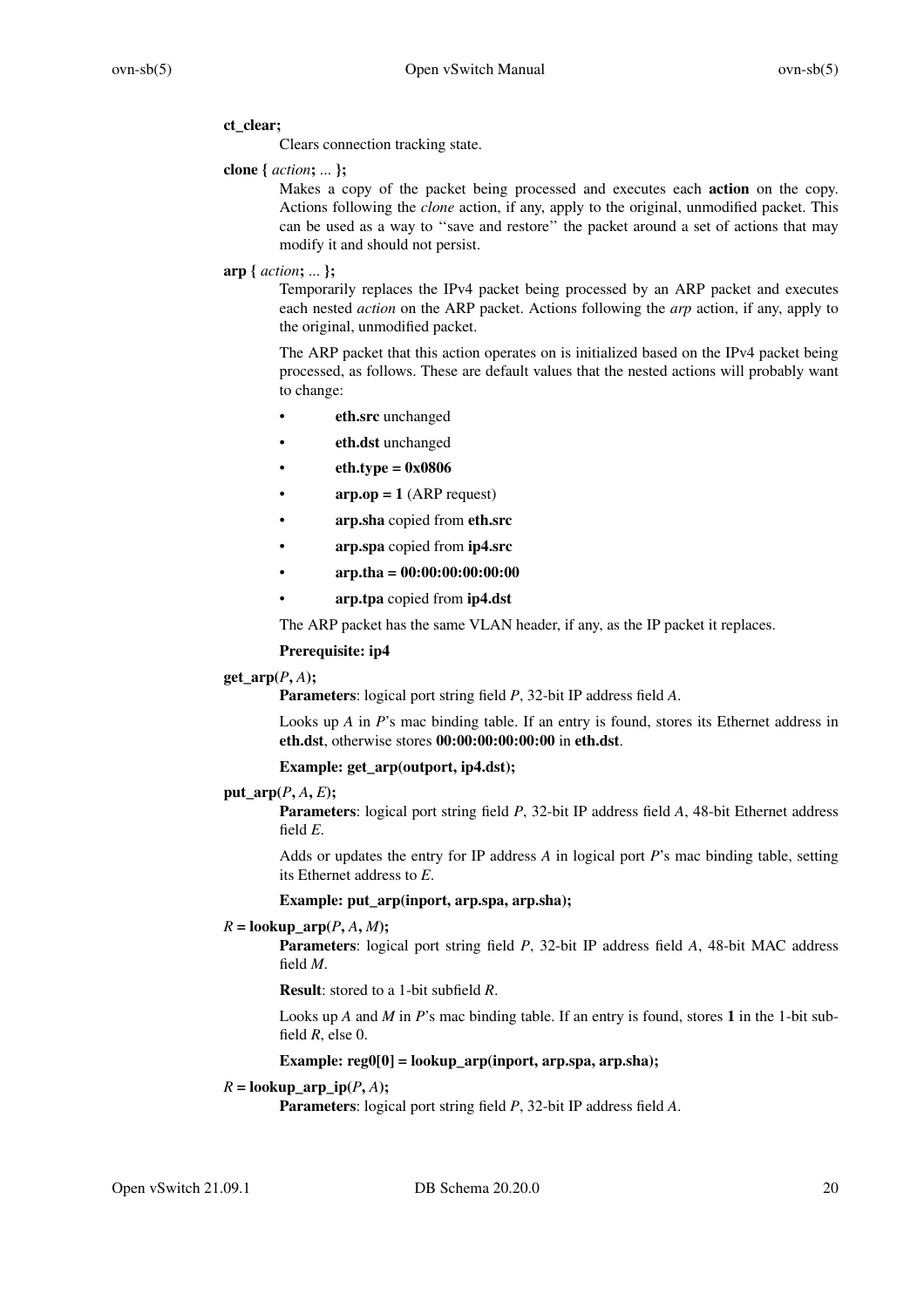**Result**: stored to a 1-bit subfield *R*.

Looks up *A* in *P*'s mac binding table. If an entry is found, stores **1** in the 1-bit subfield *R*, else 0.

# **Example: reg0[0] = lookup\_arp\_ip(inport, arp.spa);**

### $P = \text{get fdb}(A)$ ;

**Parameters**:48-bit MAC address field *A*.

Looks up *A* in fdb table. If an entry is found, stores the logical port key to the out parameter **P**.

### **Example: outport = get\_fdb(eth.src);**

### **put\_fdb(***P***,** *A***);**

**Parameters**: logical port string field *P*, 48-bit MAC address field *A*.

Adds or updates the entry for Ethernet address *A* in fdb table, setting its logical port key to *P*.

### **Example: put\_fdb(inport, arp.spa);**

### $R =$ **lookup**  $fdb(P, A)$ ;

**Parameters**: 48-bit MAC address field *M*, logical port string field *P*.

**Result**: stored to a 1-bit subfield *R*.

Looks up *A* in fdb table. If an entry is found and the the logical port key is *P*, **P**, stores **1** in the 1-bit subfield *R*, else 0.

### **Example: reg0[0] = lookup\_fdb(inport, eth.src);**

### **nd\_ns {** *action***;** ... **};**

Temporarily replaces the IPv6 packet being processed by an IPv6 Neighbor Solicitation packet and executes each nested *action* on the IPv6 NS packet. Actions following the *nd\_ns* action, if any, apply to the original, unmodified packet.

The IPv6 NS packet that this action operates on is initialized based on the IPv6 packet being processed, as follows. These are default values that the nested actions will probably want to change:

- **eth.src** unchanged
- **eth.dst** set to IPv6 multicast MAC address
- **eth.type = 0x86dd**
- **ip6.src** copied from **ip6.src**
- **ip6.dst** set to IPv6 Solicited-Node multicast address
- **icmp6.type = 135** (Neighbor Solicitation)
- **nd.target** copied from **ip6.dst**

The IPv6 NS packet has the same VLAN header, if any, as the IP packet it replaces.

# **Prerequisite: ip6**

### **nd\_na {** *action***;** ... **};**

Temporarily replaces the IPv6 neighbor solicitation packet being processed by an IPv6 neighbor advertisement (NA) packet and executes each nested *action* on the NA packet. Actions following the **nd\_na** action, if any, apply to the original, unmodified packet.

The NA packet that this action operates on is initialized based on the IPv6 packet being processed, as follows. These are default values that the nested actions will probably want to change: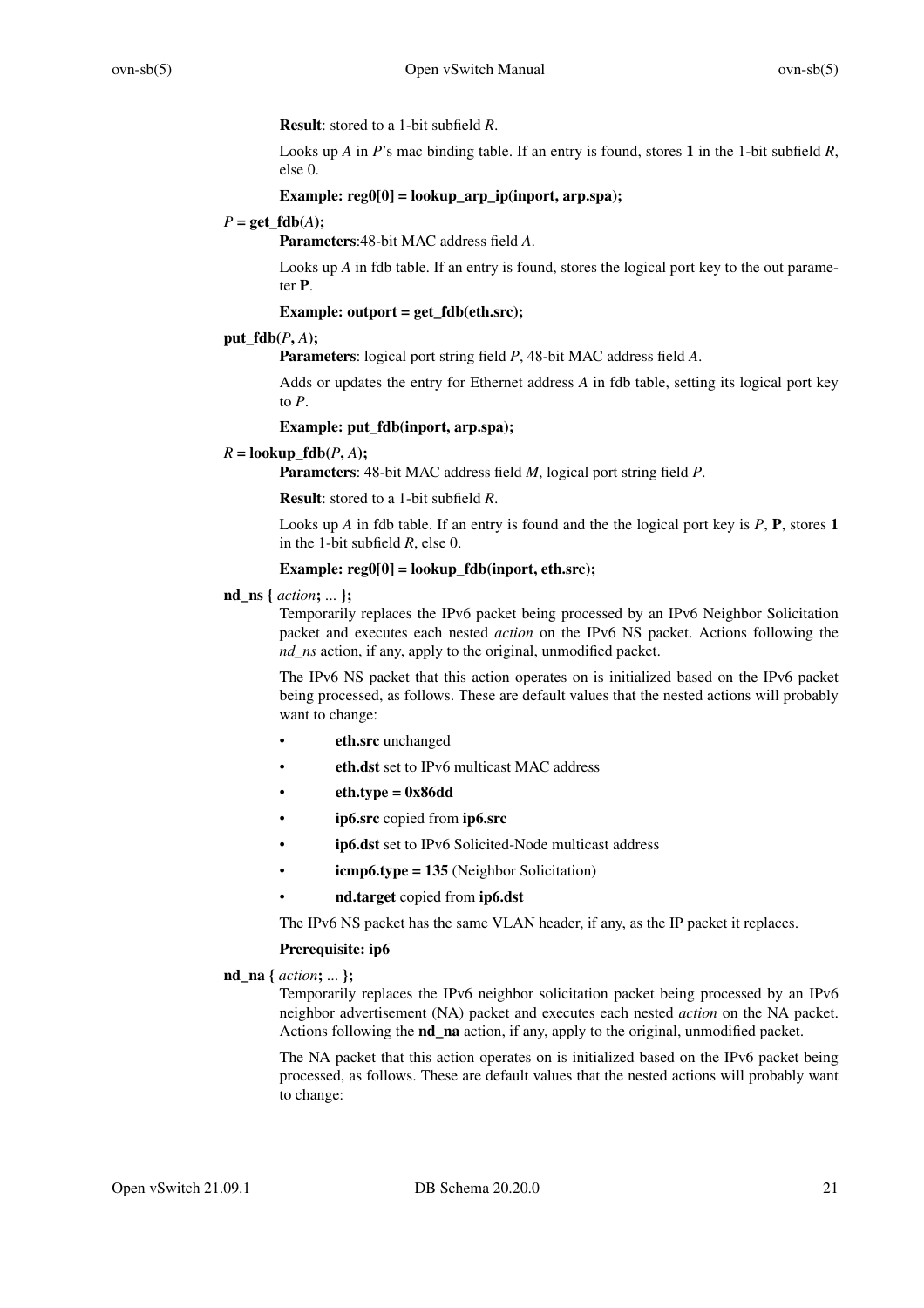- **eth.dst** exchanged with **eth.src**
- $\cdot$  **eth.type = 0x86dd**
- **ip6.dst** copied from **ip6.src**
- **ip6.src** copied from **nd.target**
- **icmp6.type = 136** (Neighbor Advertisement)
- **nd.target** unchanged
- **nd.sll = 00:00:00:00:00:00**
- **nd.tll** copied from **eth.dst**

The ND packet has the same VLAN header, if any, as the IPv6 packet it replaces.

### **Prerequisite: nd\_ns**

**nd\_na\_router {** *action***;** ... **};**

Temporarily replaces the IPv6 neighbor solicitation packet being processed by an IPv6 neighbor advertisement (NA) packet, sets ND\_NSO\_ROUTER in the RSO flags and executes each nested *action* on the NA packet. Actions following the **nd\_na\_router** action, if any, apply to the original, unmodified packet.

The NA packet that this action operates on is initialized based on the IPv6 packet being processed, as follows. These are default values that the nested actions will probably want to change:

- **eth.dst** exchanged with **eth.src**
- $eth.tvpe = 0x86dd$
- **ip6.dst** copied from **ip6.src**
- **ip6.src** copied from **nd.target**
- **icmp6.type = 136** (Neighbor Advertisement)
- **nd.target** unchanged
- **nd.sll = 00:00:00:00:00:00**
- **nd.tll** copied from **eth.dst**
- The ND packet has the same VLAN header, if any, as the IPv6 packet it replaces.

### **Prerequisite: nd\_ns**

**get\_nd(***P***,** *A***);**

**Parameters**: logical port string field *P*, 128-bit IPv6 address field *A*.

Looks up *A* in *P*'s mac binding table. If an entry is found, stores its Ethernet address in **eth.dst**, otherwise stores **00:00:00:00:00:00** in **eth.dst**.

#### **Example: get\_nd(outport, ip6.dst);**

# $put\_nd(P, A, E);$

**Parameters**: logical port string field *P*, 128-bit IPv6 address field *A*, 48-bit Ethernet address field *E*.

Adds or updates the entry for IPv6 address *A* in logical port *P*'s mac binding table, setting its Ethernet address to *E*.

# **Example: put\_nd(inport, nd.target, nd.tll);**

### $R = \textbf{lookup} \cdot \textbf{nd}(P, A, M);$

**Parameters**: logical port string field *P*, 128-bit IP address field *A*, 48-bit MAC address field *M*.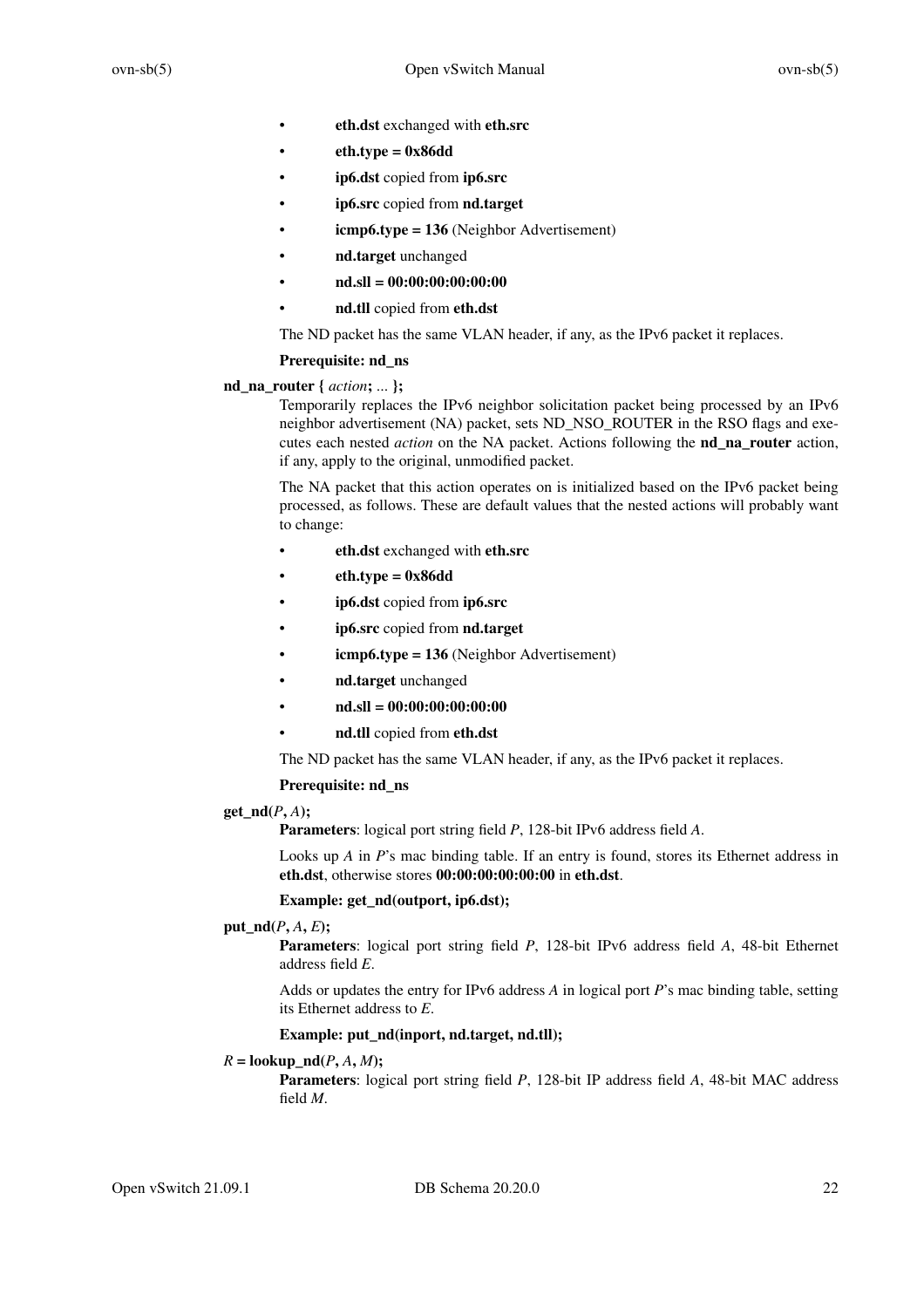**Result**: stored to a 1-bit subfield *R*.

Looks up *A* and *M* in *P*'s mac binding table. If an entry is found, stores **1** in the 1-bit subfield *R*, else 0.

### **Example: reg0[0] = lookup\_nd(inport, ip6.src, eth.src);**

 $R =$ **lookup** nd  $ip(P, A)$ ;

**Parameters**: logical port string field *P*, 128-bit IP address field *A*.

**Result**: stored to a 1-bit subfield *R*.

Looks up *A* in *P*'s mac binding table. If an entry is found, stores **1** in the 1-bit subfield *R*, else 0.

Example: reg0[0] = lookup\_nd\_ip(inport, ip6.src);

 $R = \text{put\_dhep\_opts}(D1 = VI, D2 = V2, ..., Dn = Vn);$ 

**Parameters**: one or more DHCP option/value pairs, which must include an **offerip** option (with code 0).

**Result**: stored to a 1-bit subfield *R*.

Valid only in the ingress pipeline.

When this action is applied to a DHCP request packet (DHCPDISCOVER or DHCPRE-QUEST), it changes the packet into a DHCP reply (DHCPOFFER or DHCPACK, respectively), replaces the options by those specified as parameters, and stores 1 in *R*.

When this action is applied to a non-DHCP packet or a DHCP packet that is not DHCPDISCOVER or DHCPREQUEST, it leaves the packet unchanged and stores 0 in *R*.

The contents of the **DHCP\_Option** table control the DHCP option names and values that this action supports.

**Example: reg0[0] = put\_dhcp\_opts(offerip = 10.0.0.2, router = 10.0.0.1, netmask = 255.255.255.0, dns\_server={8.8.8.8, 7.7.7.7});**

### $R = \text{put\_dhcpv6\_opts}(D1 = VI, D2 = V2, ..., Dn = Vn);$

**Parameters**: one or more DHCPv6 option/value pairs.

**Result**: stored to a 1-bit subfield *R*.

Valid only in the ingress pipeline.

When this action is applied to a DHCPv6 request packet, it changes the packet into a DHCPv6 reply, replaces the options by those specified as parameters, and stores 1 in *R*.

When this action is applied to a non-DHCPv6 packet or an invalid DHCPv6 request packet , it leaves the packet unchanged and stores 0 in *R*.

The contents of the **DHCPv6\_Options** table control the DHCPv6 option names and values that this action supports.

**Example: reg0[3] = put\_dhcpv6\_opts(ia\_addr = aef0::4, server\_id = 00:00:00:00:10:02, dns\_server={ae70::1,ae70::2});**

#### **set\_queue(***queue\_number***);**

**Parameters**: Queue number *queue\_number*, in the range 0 to 61440.

This is a logical equivalent of the OpenFlow **set\_queue** action. It affects packets that egress a hypervisor through a physical interface. For nonzero *queue\_number*, it configures packet queuing to match the settings configured for the **Port\_Binding** with **options:qdisc\_queue\_id** matching *queue\_number*. When *queue\_number* is zero, it resets queuing to the default strategy.

### **Example: set\_queue(10);**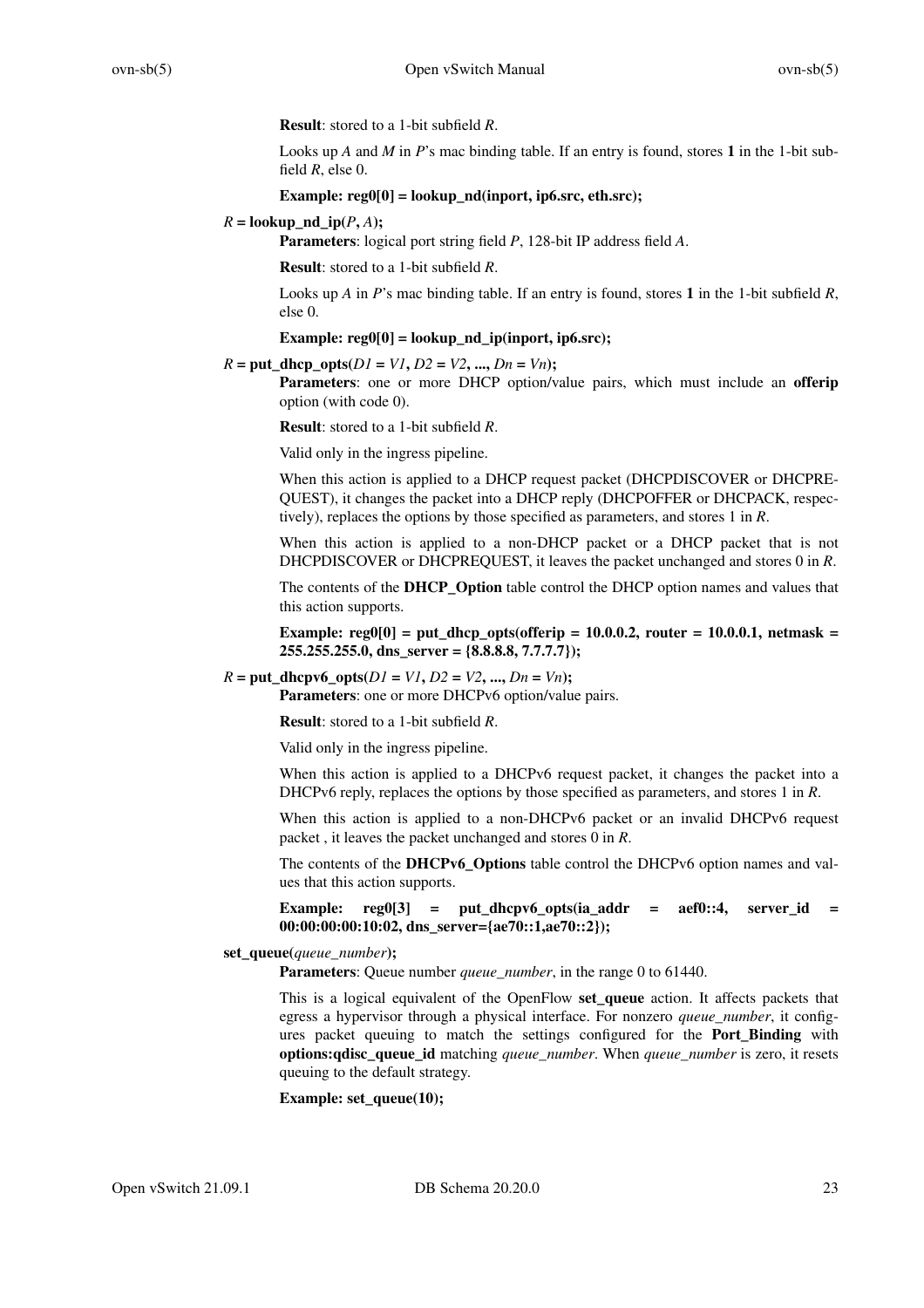### **ct\_lb;**

### **ct\_lb(***ip*[**:***port*]...**);**

With one or more arguments, **ct\_lb** commits the packet to the connection tracking table and DNATs the packet's destination IP address (and port) to the IP address or addresses (and optional ports) specified in the string. If multiple comma-separated IP addresses are specified, each is given equal weight for picking the DNAT address. Processing automatically moves on to the next table, as if **next;** were specified, and later tables act on the packet as modified by the connection tracker. Connection tracking state is scoped by the logical port when the action is used in a flow for a logical switch, so overlapping addresses may be used. Connection tracking state is scoped by the logical topology when the action is used in a flow for a router.

Without arguments, ct Ib sends the packet to the connection tracking table to NAT the packets. If the packet is part of an established connection that was previously committed to the connection tracker via **ct it will automatically get DNATed to the same IP** address as the first packet in that connection.

### $R = \text{dns}$  lookup();

**Parameters**: No parameters.

**Result**: stored to a 1-bit subfield *R*.

Valid only in the ingress pipeline.

When this action is applied to a valid DNS request (a UDP packet typically directed to port 53), it attempts to resolve the query using the contents of the **DNS** table. If it is successful, it changes the packet into a DNS reply and stores 1 in *R*. If the action is applied to a non-DNS packet, an invalid DNS request packet, or a valid DNS request for which the **DNS** table does not supply an answer, it leaves the packet unchanged and stores 0 in *R*.

Regardless of success, the action does not make any of the changes to the flow that are necessary to direct the packet back to the requester. The logical pipeline can implement this behavior with matches and actions in later tables.

### **Example: reg0[3] = dns\_lookup();**

### **Prerequisite: udp**

### $R = \text{put\_nd\_ra\_opts}(D1 = VI, D2 = V2, ..., Dn = Vn);$

**Parameters**: The following IPv6 ND Router Advertisement option/value pairs as defined in RFC 4861.

### • **addr\_mode**

Mandatory parameter which specifies the address mode flag to be set in the RA flag options field. The value of this option is a string and the following values can be defined - "slaac", "dhcpv6\_stateful" and "dhcpv6\_stateless".

• **slla**

Mandatory parameter which specifies the link-layer address of the interface from which the Router Advertisement is sent.

• **mtu**

Optional parameter which specifies the MTU.

• **prefix**

Optional parameter which should be specified if the addr\_mode is "slaac" or "dhcpv6\_stateless". The value should be an IPv6 prefix which will be used for stateless IPv6 address configuration. This option can be defined multiple times.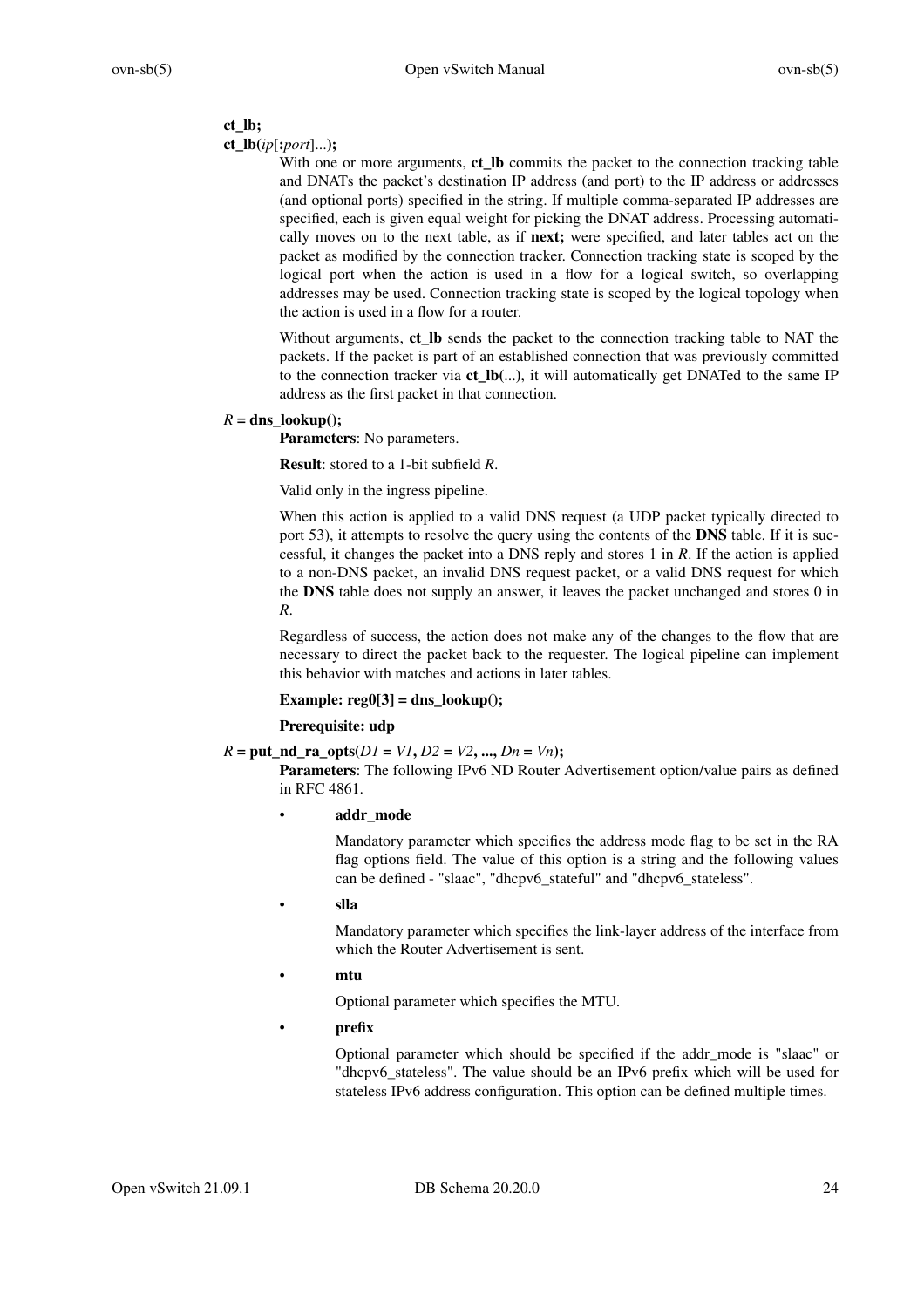**Result**: stored to a 1-bit subfield *R*.

Valid only in the ingress pipeline.

When this action is applied to an IPv6 Router solicitation request packet, it changes the packet into an IPv6 Router Advertisement reply and adds the options specified in the parameters, and stores 1 in *R*.

When this action is applied to a non-IPv6 Router solicitation packet or an invalid IPv6 request packet , it leaves the packet unchanged and stores 0 in *R*.

**Example: reg0[3] = put\_nd\_ra\_opts(addr\_mode = "slaac", slla = 00:00:00:00:10:02, prefix = aef0::/64, mtu = 1450);**

#### **set\_meter(***rate***);**

#### **set\_meter(***rate***,** *burst***);**

**Parameters**: rate limit int field *rate* in kbps, burst rate limits int field *burst* in kbps.

This action sets the rate limit for a flow.

**Example: set\_meter(100, 1000);**

### $R =$  check pkt larger(*L*)

**Parameters**: packet length *L* to check for in bytes.

**Result**: stored to a 1-bit subfield *R*.

This is a logical equivalent of the OpenFlow **check\_pkt\_larger** action. If the packet is larger than the length specified in *L*, it stores 1 in the subfield *R*.

#### **Example: reg0[6] = check\_pkt\_larger(1000);**

#### **log(***key***=***value***,** ...**);**

Causes **ovn−controller** to log the packet on the chassis that processes it. Packet logging currently uses the same logging mechanism as other Open vSwitch and OVN messages, which means that whether and where log messages appear depends on the local logging configuration that can be configured with **ovs−appctl**, etc.

The **log** action takes zero or more of the following key-value pair arguments that control what is logged:

#### **name=***string*

An optional name for the ACL. The *string* is currently limited to 64 bytes.

#### **severity=***level*

Indicates the severity of the event. The *level* is one of following (from more to less serious): **alert**, **warning**, **notice**, **info**, or **debug**. If a severity is not provided, the default is **info**.

### **verdict=***value*

The verdict for packets matching the flow. The value must be one of **allow**, **deny**, or **reject**.

### **meter=***string*

An optional rate-limiting meter to be applied to the logs. The *string* should reference a **name** entry from the **Meter** table. The only meter **action** that is appropriate is **drop**.

### **fwd\_group(liveness=***bool***, childports=***port***, ...);**

**Parameters**: optional **liveness**, either **true** or **false**, defaulting to false; **childports**, a comma-delimited list of strings denoting logical ports to load balance across.

Load balance traffic to one or more child ports in a logical switch. **ovn−controller** translates the **fwd\_group** into an OpenFlow group with one bucket for each child port. If **liveness=true** is specified, it also integrates the bucket selection with BFD status on the tunnel interface corresponding to child port.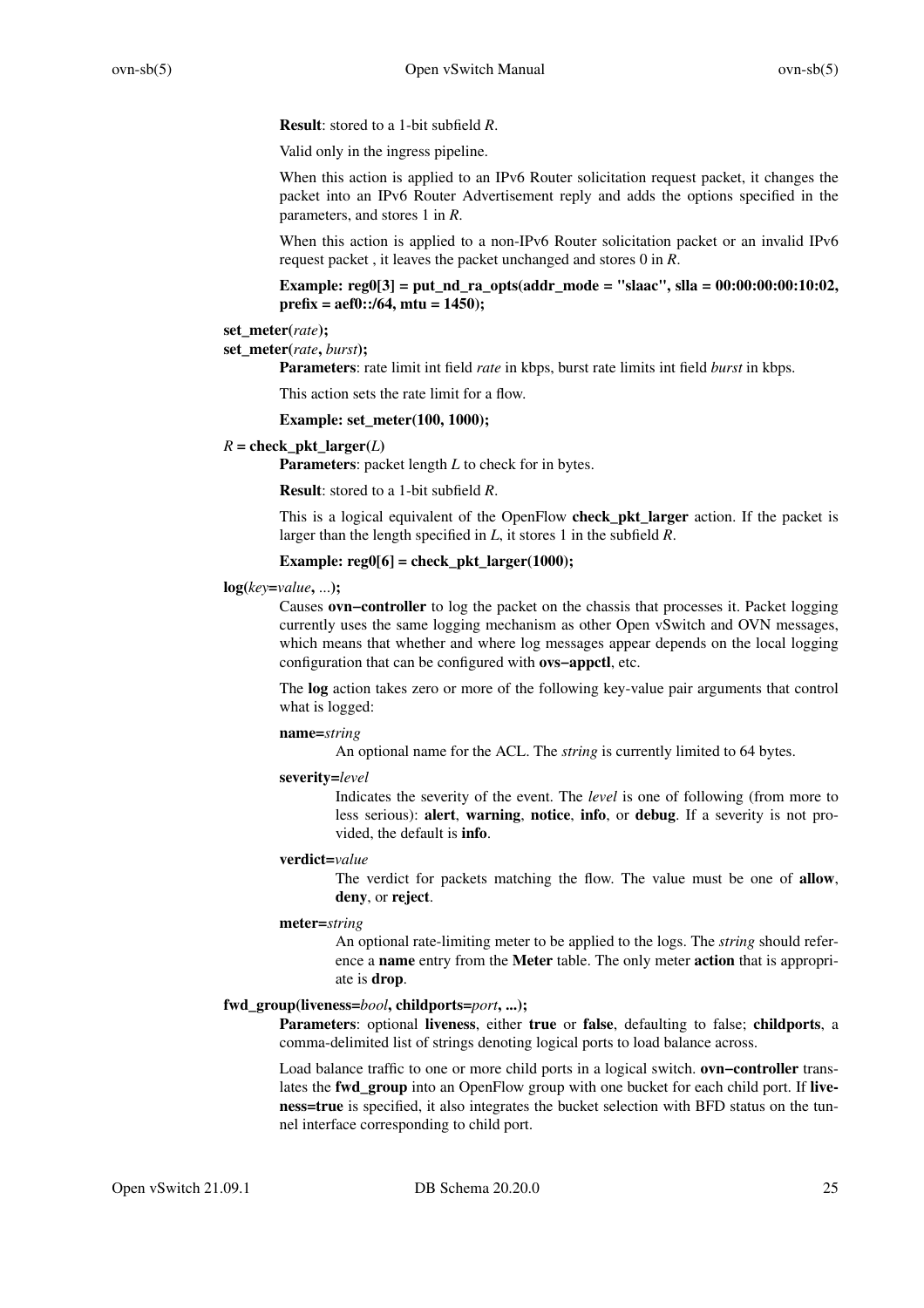# **Example: fwd\_group(liveness=true, childports="p1", "p2");**

# **icmp4 {** *action***;** ... **};**

**icmp4\_error {** *action***;** ... **};**

Temporarily replaces the IPv4 packet being processed by an ICMPv4 packet and executes each nested *action* on the ICMPv4 packet. Actions following these actions, if any, apply to the original, unmodified packet.

The ICMPv4 packet that these actions operates on is initialized based on the IPv4 packet being processed, as follows. These are default values that the nested actions will probably want to change. Ethernet and IPv4 fields not listed here are not changed:

- $ip.proto = 1$  (ICMP<sub>v4</sub>)
- **ip.frag = 0** (not a fragment)
- $ip.ttl = 255$
- $\mathbf{i} \text{cmp4.type} = 3$  (destination unreachable)
- $\mathbf{icmp4}.\mathbf{code} = 1$  (host unreachable)

**icmp4** error action is expected to be used to generate an ICMPv4 packet in response to an error in original IP packet. When this action generates the ICMPv4 packet, it also copies the original IP datagram following the ICMPv4 header as per RFC 1122: 3.2.2.

# **Prerequisite: ip4**

**icmp6 {** *action***;** ... **};**

**icmp6\_error {** *action***;** ... **};**

Temporarily replaces the IPv6 packet being processed by an ICMPv6 packet and executes each nested *action* on the ICMPv6 packet. Actions following the *icmp6* action, if any, apply to the original, unmodified packet.

The ICMPv6 packet that this action operates on is initialized based on the IPv6 packet being processed, as follows. These are default values that the nested actions will probably want to change. Ethernet and IPv6 fields not listed here are not changed:

- $ip.proto = 58$  (ICMP $v6$ )
- $i$ **p.ttl** = 255
- $\mathbf{i} \text{cmp6.type} = 1$  (destination unreachable)
- $icmp6.code = 1$  (administratively prohibited)

**icmp6\_error** action is expected to be used to generate an ICMPv6 packet in response to an error in original IPv6 packet.

# **Prerequisite: ip6**

# **tcp\_reset;**

This action transforms the current TCP packet according to the following pseudocode:

```
if (tcp.ack) {
     tcp.seq = tcp.ack;
} else {
     tcp.ack = tcp.seq + length(tcp.payload);
    tcp.seq = 0;
}
tcp.flags = RST;
```
Then, the action drops all TCP options and payload data, and updates the TCP checksum. IP ttl is set to 255.

# **Prerequisite: tcp**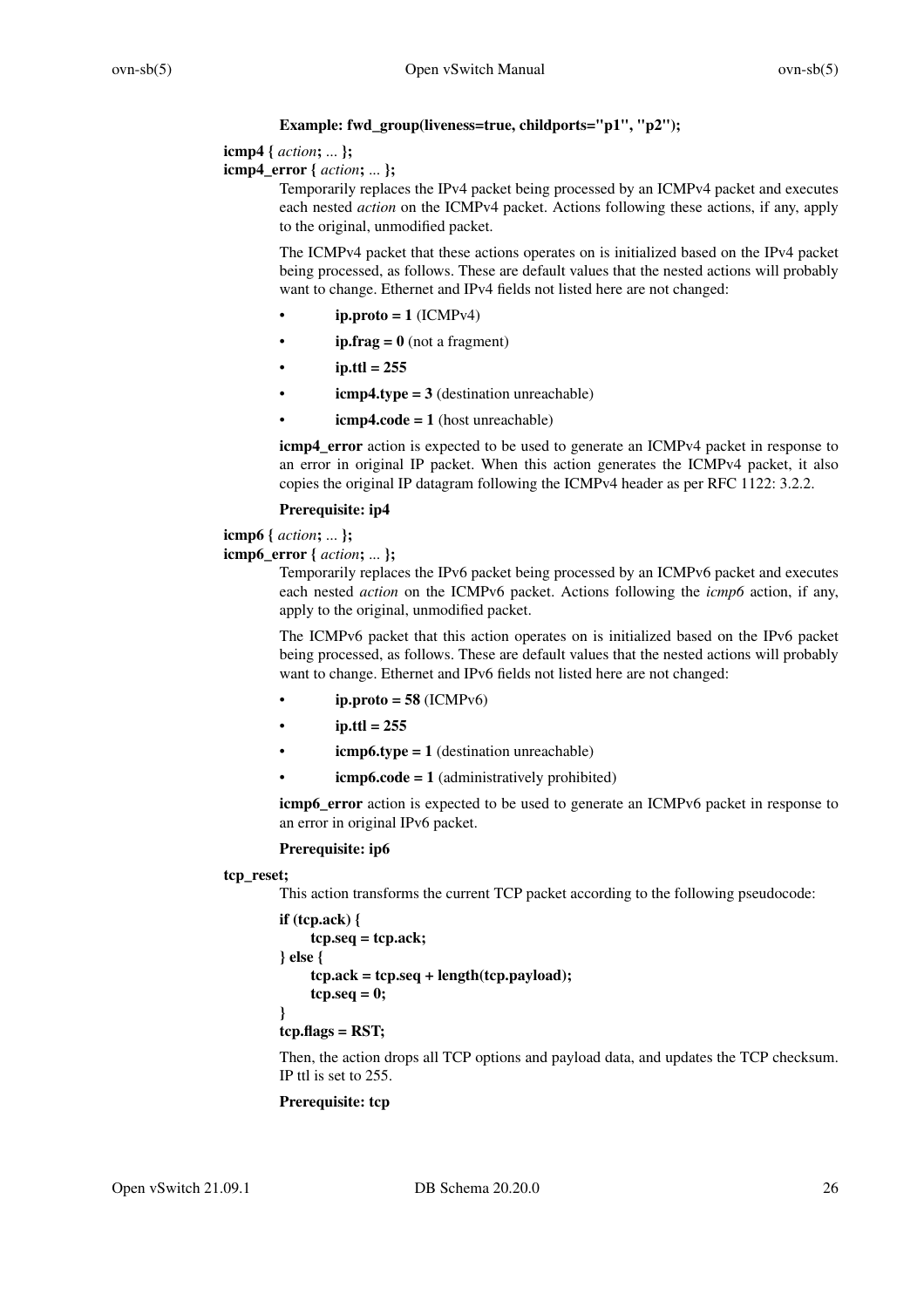### **reject {** *action***;** ... **};**

If the original packet is IPv4 or IPv6 TCP packet, it replaces it with IPv4 or IPv6 TCP RST packet and executes the inner actions. Otherwise it replaces it with an ICMPv4 or ICMPv6 packet and executes the inner actions.

The inner actions should not attempt to swap eth source with eth destination and IP source with IP destination as this action implicitly does that.

### **trigger\_event;**

This action is used to allow ovs-vswitchd to report CMS related events writing them in **Controller\_Event** table. It is possible to associate a meter to a each event in order to not overload pinctrl thread under heavy load; each meter is identified though a defined naming convention. Supported events:

- empty lb backends. This event is raised if a received packet is destined for a load balancer VIP that has no configured backend destinations. For this event, the event info includes the load balancer VIP, the load balancer UUID, and the transport protocol. Associated meter: **event–elb**
- **igmp;** This action sends the packet to **ovn−controller** for multicast snooping.

#### **Prerequisite: igmp**

### **bind** vport $(V, P)$ ;

**Parameters**: logical port string field *V* of type **virtual**, logical port string field *P*.

Binds the virtual logical port *V* and sets the **chassis** column and **virtual\_parent** of the table **Port\_Binding**. **virtual\_parent** is set to *P*.

### **handle** svc check $(P)$ :

**Parameters**: logical port string field *P*.

Handles the service monitor reply received from the VIF of the logical port *P*. **ovn−controller** periodically sends out the service monitor packets for the services configured in the **Service\_Monitor** table and this action updates the status of those services.

### **Example: handle\_svc\_check(inport);**

### **handle\_dhcpv6\_reply;**

Handle DHCPv6 prefix delegation advertisements/replies from a IPv6 delegation server. **ovn−controller** will add an entry **ipv6\_ra\_pd\_list** in the **options** table for each prefix received from the delegation server

### $R = \text{select}(N I[-W I], N2[-W 2], ...)$

**Parameters**: Integer *N1*, *N2*..., with optional weight *W1*, *W2*, ...

**Result**: stored to a logical field or subfield *R*.

Select from a list of integers  $N1$ ,  $N2$ ..., each within the range  $0 \degree 65535$ , and store the selected one in the field *R*. There must be 2 or more integers listed, each with an optional weight, which is an integer within the range  $1 \degree$  65535. If weight is not specified, it defaults to 100. The selection method is based on the 5-tuple hash of packet header.

Processing automatically moves on to the next table, as if **next;** were specified. The **select** action must be put as the last action of the logical flow when there are multiple actions (actions put after **select** will not take effect).

### **Example: reg8[16..31] = select(1=20, 2=30, 3=50);**

### **handle\_dhcpv6\_reply;**

This action is used to parse DHCPv6 replies from IPv6 Delegation Router and managed IPv6 Prefix delegation state machine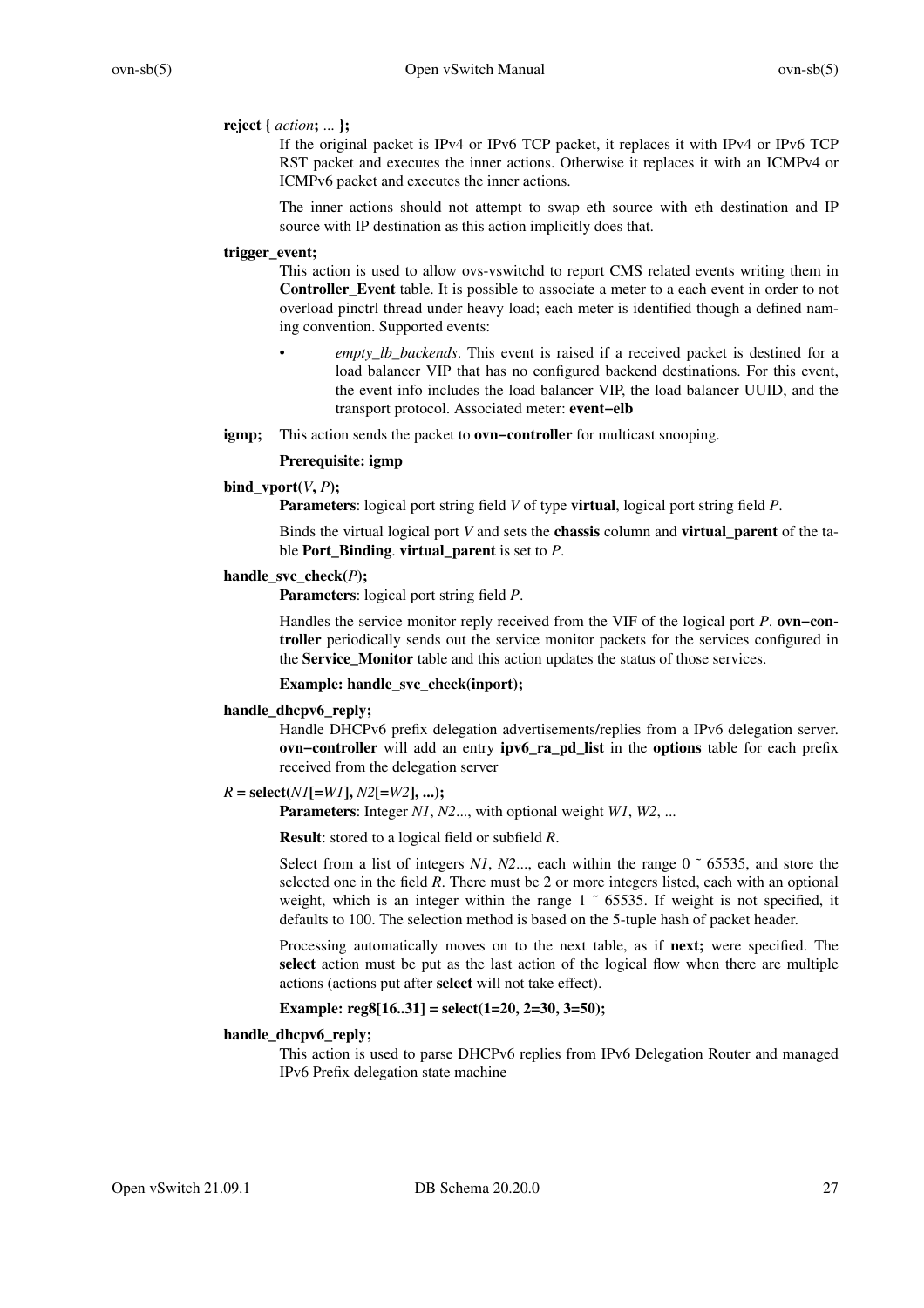### $R =$ chk\_lb\_hairpin();

This action checks if the packet under consideration was destined to a load balancer VIP and it is hairpinned, i.e., after load balancing the destination IP matches the source IP. If it is so, then the 1-bit destination register *R* is set to 1.

### $R =$ chk lb hairpin reply();

This action checks if the packet under consideration is from one of the backend IP of a load balancer VIP and the destination IP is the load balancer VIP. If it is so, then the 1-bit destination register *R* is set to 1.

### $R = ct\_snat_to\_vip;$

This action sends the packet through the SNAT zone to change the source IP address of the packet to the load balancer VIP if the original destination IP was load balancer VIP and commits the connection. This action applies successfully only for the hairpinned traffic i.e if the action **chk\_lb\_hairpin** returned success. This action doesn't take any arguments and it determines the SNAT IP internally. The packet is not automatically sent to the next table. The caller has to execute the **next;** action explicitly after this action to advance the packet to the next stage.

### **tags**: map of string-string pairs

Key-value pairs that provide additional information to help ovn-controller processing the logical flow. Below are the tags used by ovn-controller.

### in out port

In the logical flow's "match" column, if a logical port P is compared with "inport" and the logical flow is on a logical switch ingress pipeline, or if P is compared with "outport" and the logical flow is on a logical switch egress pipeline, and the expression is combined with other expressions (if any) using the operator  $\&\&$ , then the port P should be added as the value in this tag. If there are multiple logical ports meeting this criteria, one of them can be added. ovn-controller uses this information to skip parsing flows that are not needed on the chassis. Failing to add the tag will affect efficiency, while adding wrong value will affect correctness.

### **controller\_meter**: optional string

The name of the meter in table **Meter** to be used for all packets that the logical flow might send to **ovn−controller**.

### **external\_ids : stage-name**: optional string

Human-readable name for this flow's stage in the pipeline.

### **external ids : stage-hint**: optional string, containing an uuid

UUID of a **OVN\_Northbound** record that caused this logical flow to be created. Currently used only for attribute of logical flows to northbound **ACL** records.

### **external\_ids : source**: optional string

Source file and line number of the code that added this flow to the pipeline.

#### *Common Columns:*

The overall purpose of these columns is described under **Common Columns** at the beginning of this document.

**external\_ids**: map of string-string pairs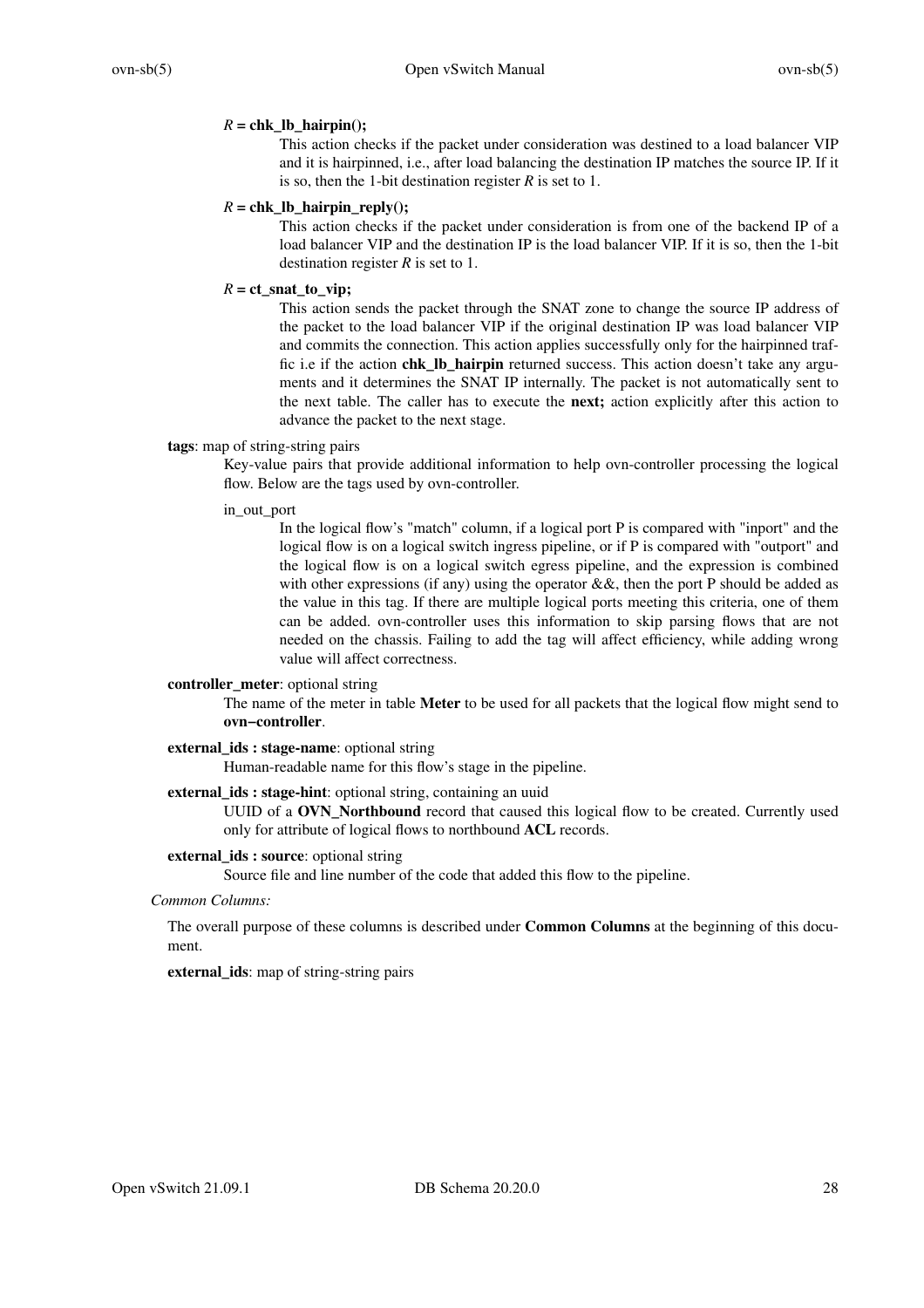# **Logical\_DP\_Group TABLE**

Each row in this table represents a group of logical datapaths referenced by the **logical\_dp\_group** column in the **Logical\_Flow** table.

# **Summary:**

set of weak reference to **Datapath\_Bindings** 

**Details:**

**datapaths**: set of weak reference to **Datapath\_Binding**s

List of **Datapath\_Binding** entries.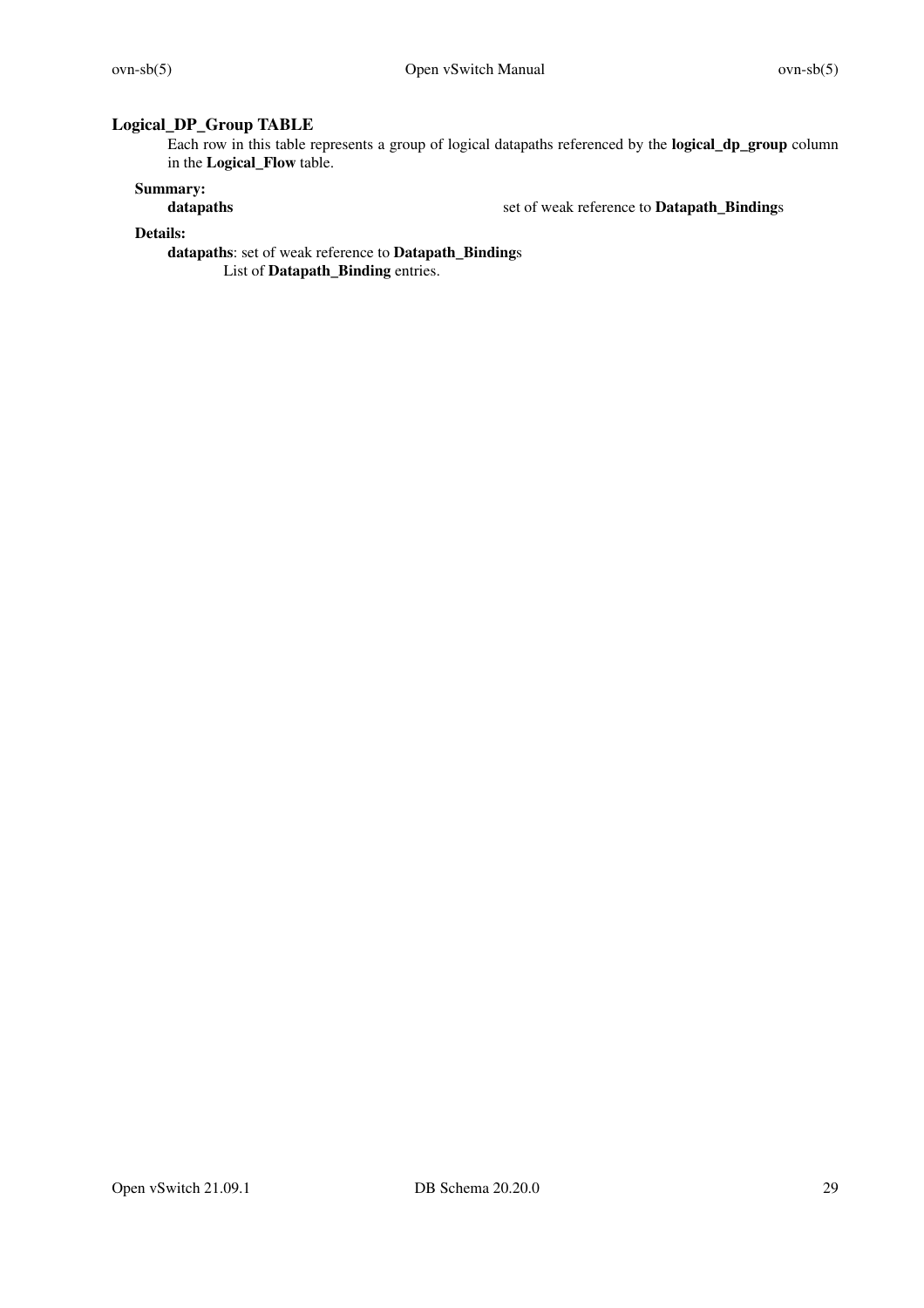# **Multicast\_Group TABLE**

The rows in this table define multicast groups of logical ports. Multicast groups allow a single packet transmitted over a tunnel to a hypervisor to be delivered to multiple VMs on that hypervisor, which uses bandwidth more efficiently.

Each row in this table defines a logical multicast group numbered **tunnel\_key** within **datapath**, whose logical ports are listed in the **ports** column.

| <b>Summary:</b> |  |
|-----------------|--|
|                 |  |

| datapath   | Datapath_Binding                              |
|------------|-----------------------------------------------|
| tunnel kev | integer, in range $32,768$ to $65,535$        |
| name       | string                                        |
| ports      | set of weak reference to <b>Port Bindings</b> |
|            |                                               |

## **Details:**

### **datapath**: **Datapath\_Binding**

The logical datapath in which the multicast group resides.

# **tunnel\_key**: integer, in range 32,768 to 65,535

The value used to designate this logical egress port in tunnel encapsulations. An index forces the key to be unique within the **datapath**. The unusual range ensures that multicast group IDs do not overlap with logical port IDs.

#### **name**: string

The logical multicast group's name. An index forces the name to be unique within the **datapath**. Logical flows in the ingress pipeline may output to the group just as for individual logical ports, by assigning the group's name to **outport** and executing an **output** action.

Multicast group names and logical port names share a single namespace and thus should not overlap (but the database schema cannot enforce this). To try to avoid conflicts, **ovn−northd** uses names that begin with **\_MC\_**.

#### **ports**: set of weak reference to **Port\_Binding**s

The logical ports included in the multicast group. All of these ports must be in the **datapath** logical datapath (but the database schema cannot enforce this).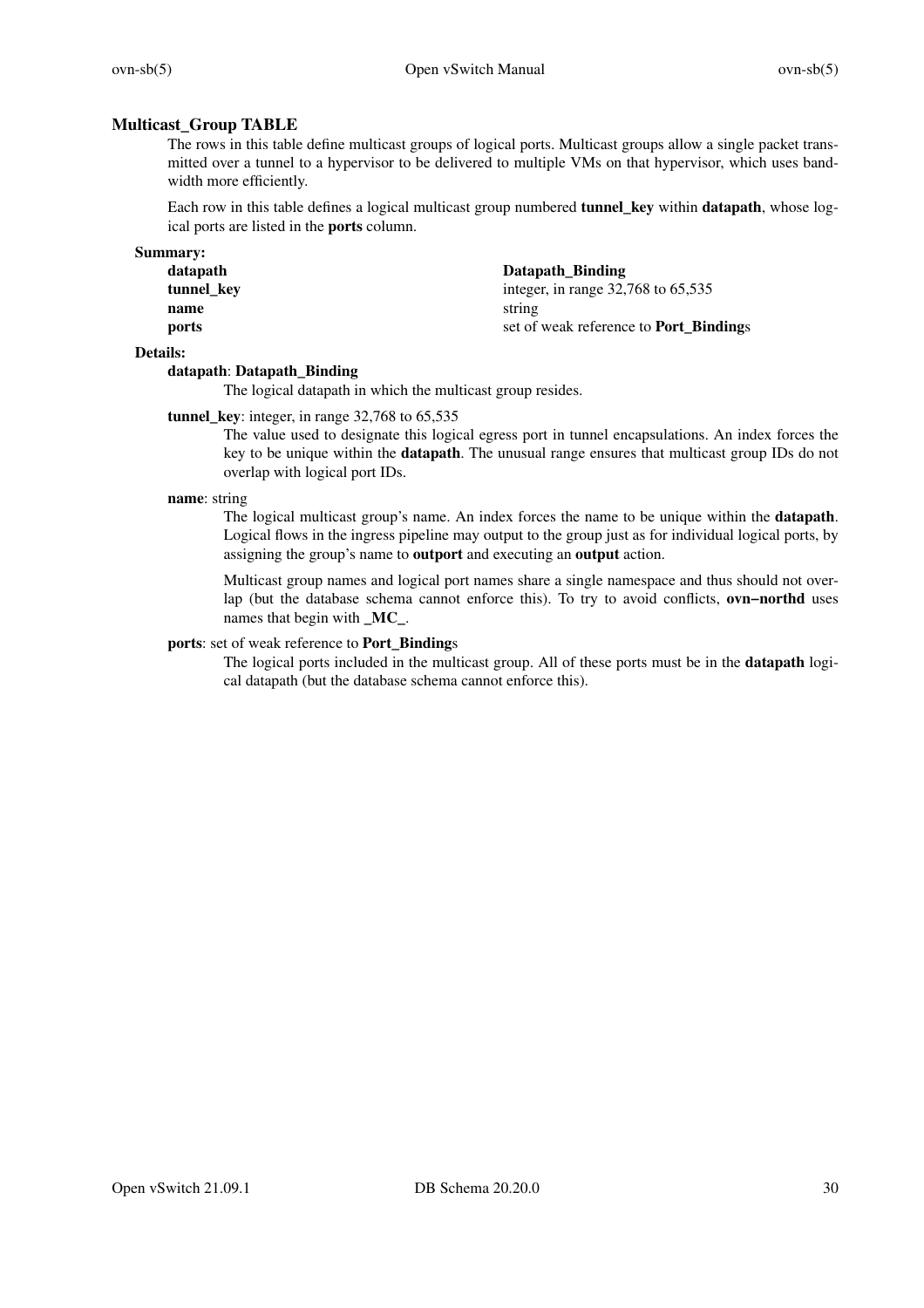# **Meter TABLE**

Each row in this table represents a meter that can be used for QoS or rate-limiting.

### **Summary:**

**name** string (must be unique within table) **unit** string, either **kbps** or **pktps bands** set of 1 or more **Meter Bands** 

# **Details:**

**name**: string (must be unique within table)

A name for this meter.

Names that begin with "  $\degree$ " (two underscores) are reserved for OVN internal use and should not be added manually.

### **unit**: string, either **kbps** or **pktps**

The unit for **rate** and **burst\_rate** parameters in the **bands** entry. **kbps** specifies kilobits per second, and **pktps** specifies packets per second.

# **bands**: set of 1 or more **Meter\_Band**s

The bands associated with this meter. Each band specifies a rate above which the band is to take the action **action**. If multiple bands' rates are exceeded, then the band with the highest rate among the exceeded bands is selected.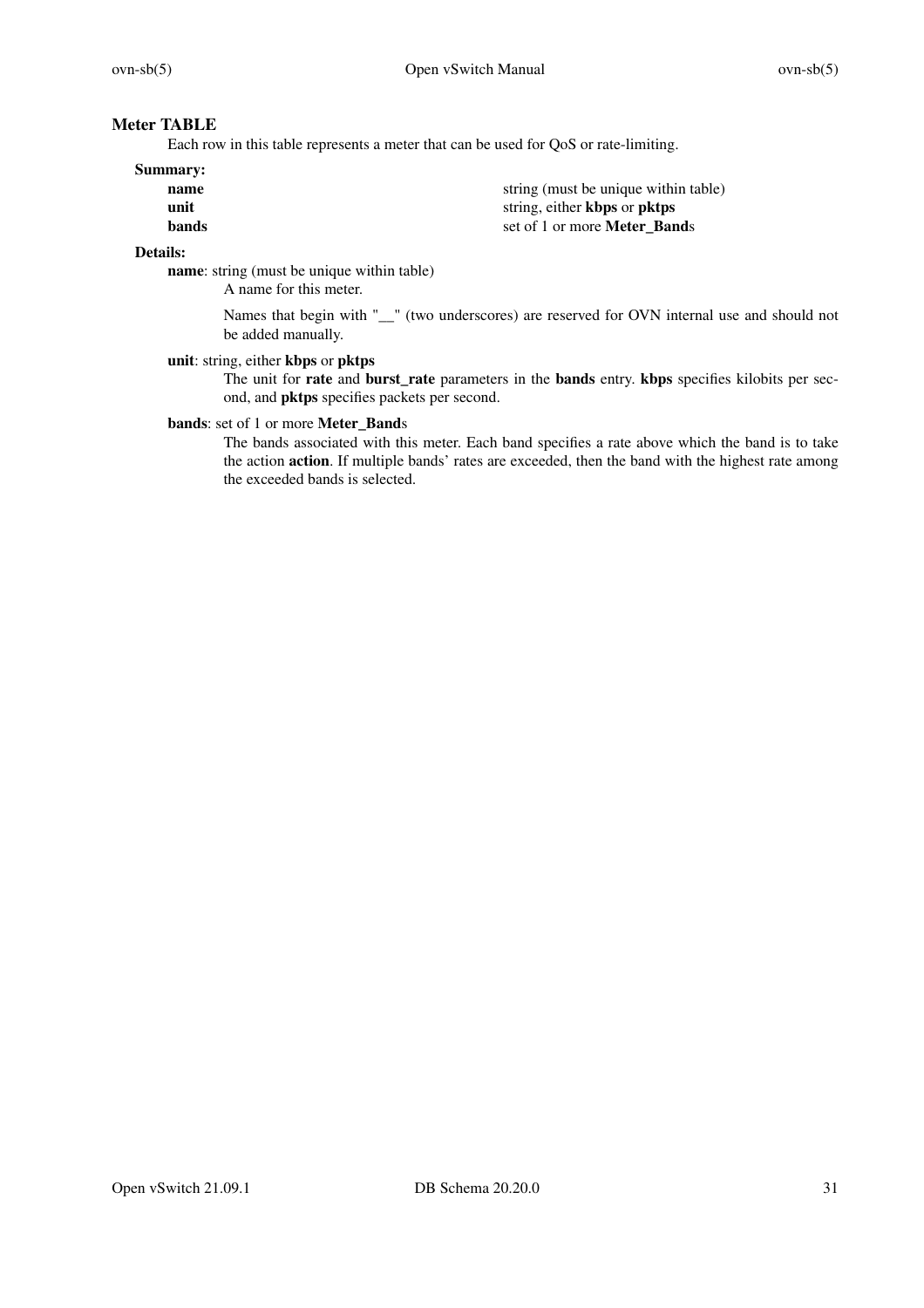# **Meter\_Band TABLE**

Each row in this table represents a meter band which specifies the rate above which the configured action should be applied. These bands are referenced by the **bands** column in the **Meter** table.

| Summary:   |                                      |
|------------|--------------------------------------|
| action     | string, must be <b>drop</b>          |
| rate       | integer, in range 1 to 4,294,967,295 |
| burst size | integer, in range 0 to 4,294,967,295 |

### **Details:**

**action**: string, must be **drop**

The action to execute when this band matches. The only supported action is **drop**.

**rate**: integer, in range 1 to 4,294,967,295

The rate limit for this band, in kilobits per second or bits per second, depending on whether the parent **Meter** entry's **unit** column specified **kbps** or **pktps**.

**burst\_size**: integer, in range 0 to 4,294,967,295

The maximum burst allowed for the band in kilobits or packets, depending on whether **kbps** or **pktps** was selected in the parent **Meter** entry's **unit** column. If the size is zero, the switch is free to select some reasonable value depending on its configuration.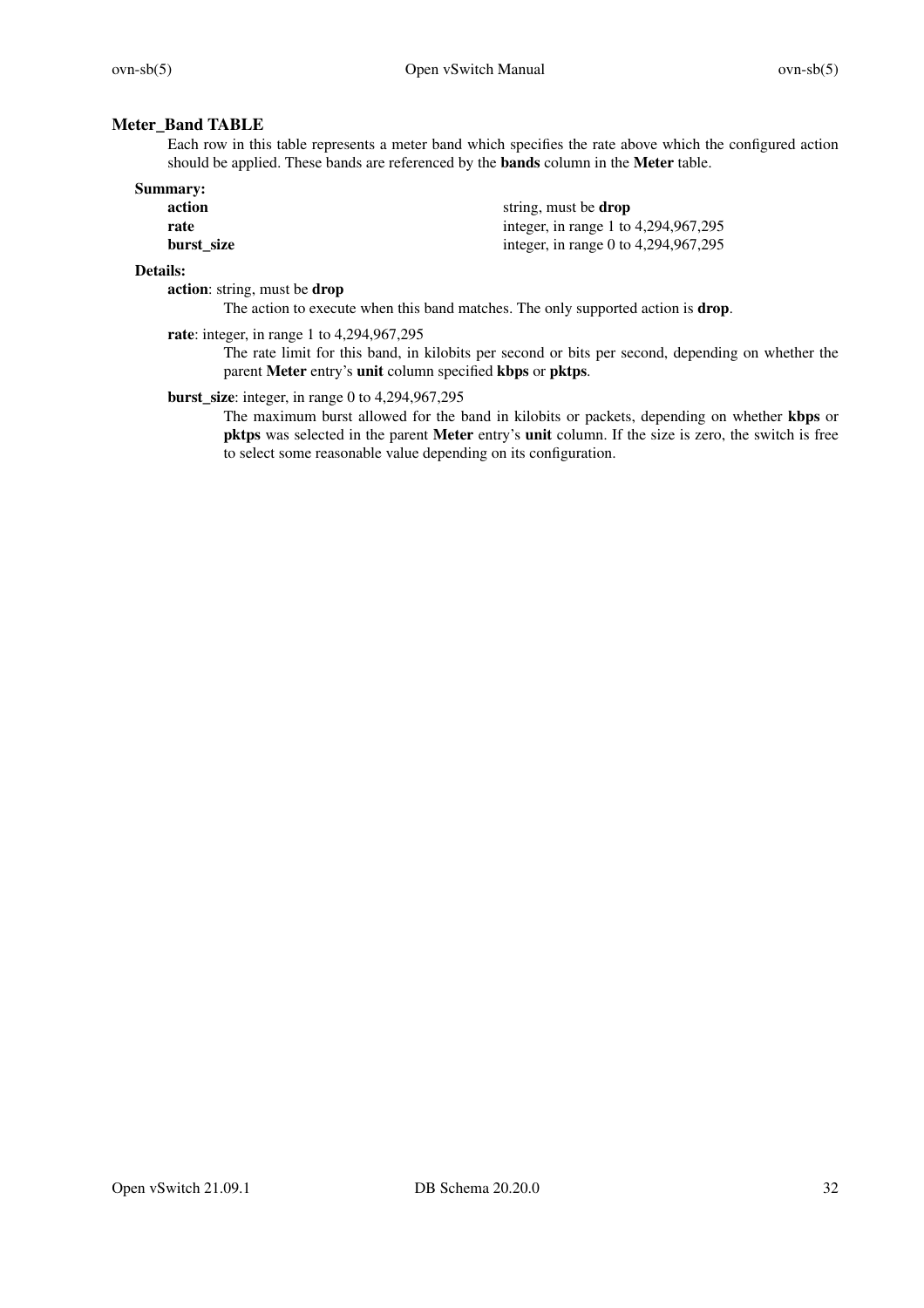# **Datapath\_Binding TABLE**

Each row in this table represents a logical datapath, which implements a logical pipeline among the ports in the **Port\_Binding** table associated with it. In practice, the pipeline in a given logical datapath implements either a logical switch or a logical router.

The main purpose of a row in this table is provide a physical binding for a logical datapath. A logical datapath does not have a physical location, so its physical binding information is limited: just **tunnel\_key**. The rest of the data in this table does not affect packet forwarding.

### **Summary:**

| tunnel_key                   | integer, in range 1 to $16,777,215$ (must be unique<br>within table) |
|------------------------------|----------------------------------------------------------------------|
| load balancers               | set of uuids                                                         |
|                              |                                                                      |
| OVN_Northbound Relationship: |                                                                      |
| external_ids: logical-switch | optional string, containing an uuid                                  |
| external_ids: logical-router | optional string, containing an uuid                                  |
| external ids: interconn-ts   | optional string                                                      |
| Naming:                      |                                                                      |
| external ids: name           | optional string                                                      |
| external_ids: name2          | optional string                                                      |
| Common Columns:              |                                                                      |
| external ids                 | map of string-string pairs                                           |

### **Details:**

**tunnel key**: integer, in range 1 to 16,777,215 (must be unique within table)

The tunnel key value to which the logical datapath is bound. The **Tunnel Encapsulation** section in **ovn−architecture**(7) describes how tunnel keys are constructed for each supported encapsulation.

### **load\_balancers**: set of uuids

Not used anymore; kept for backwards compatibility of the schema.

### *OVN\_Northbound Relationship:*

Each row in **Datapath\_Binding** is associated with some logical datapath. **ovn−northd** uses these keys to track the association of a logical datapath with concepts in the **OVN\_Northbound** database.

### **external\_ids : logical-switch**: optional string, containing an uuid

Foralogical datapath that represents a logical switch, **ovn−northd** stores in this key the UUID of the corresponding **Logical\_Switch** row in the **OVN\_Northbound** database.

### **external ids : logical-router**: optional string, containing an uuid

Foralogical datapath that represents a logical router, **ovn−northd** stores in this key the UUID of the corresponding **Logical\_Router** row in the **OVN\_Northbound** database.

### **external\_ids : interconn-ts**: optional string

For a logical datapath that represents a logical switch that represents a transit switch for interconnection, **ovn−northd** stores in this key the value of the same **interconn−ts** key of the **external\_ids** column of the corresponding **Logical\_Switch** row in the **OVN\_Northbound** database.

*Naming:*

**ovn−northd** copies these from the name fields in the **OVN\_Northbound** database, either from **name** and **external\_ids:neutron:router\_name** in the **Logical\_Router** table or from **name** and **external\_ids:neutron:network\_name** in the **Logical\_Switch** table.

- **external\_ids : name**: optional string A name for the logical datapath.
- **external\_ids : name2**: optional string Another name for the logical datapath.

*Common Columns:*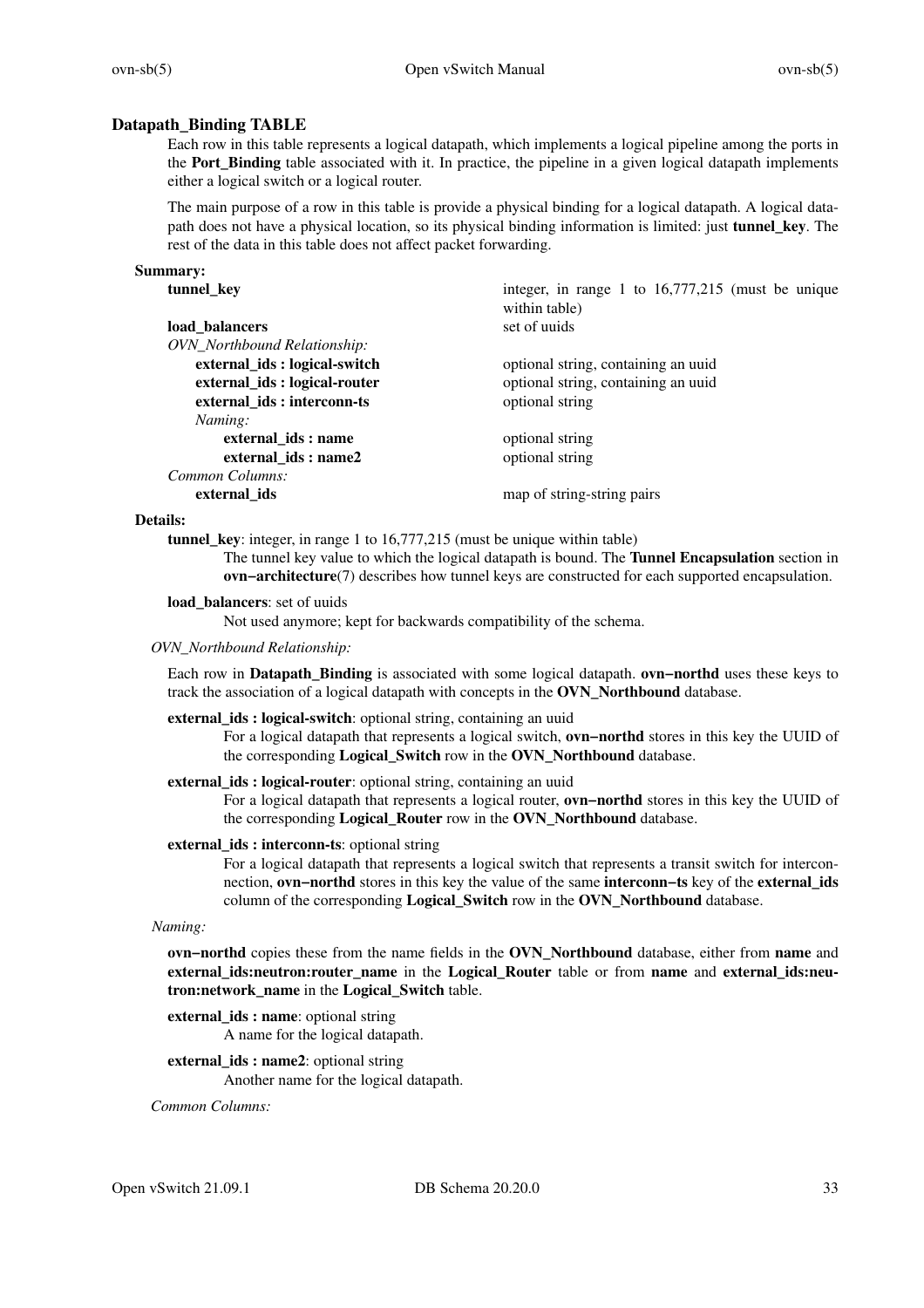The overall purpose of these columns is described under **Common Columns** at the beginning of this document.

**external\_ids**: map of string-string pairs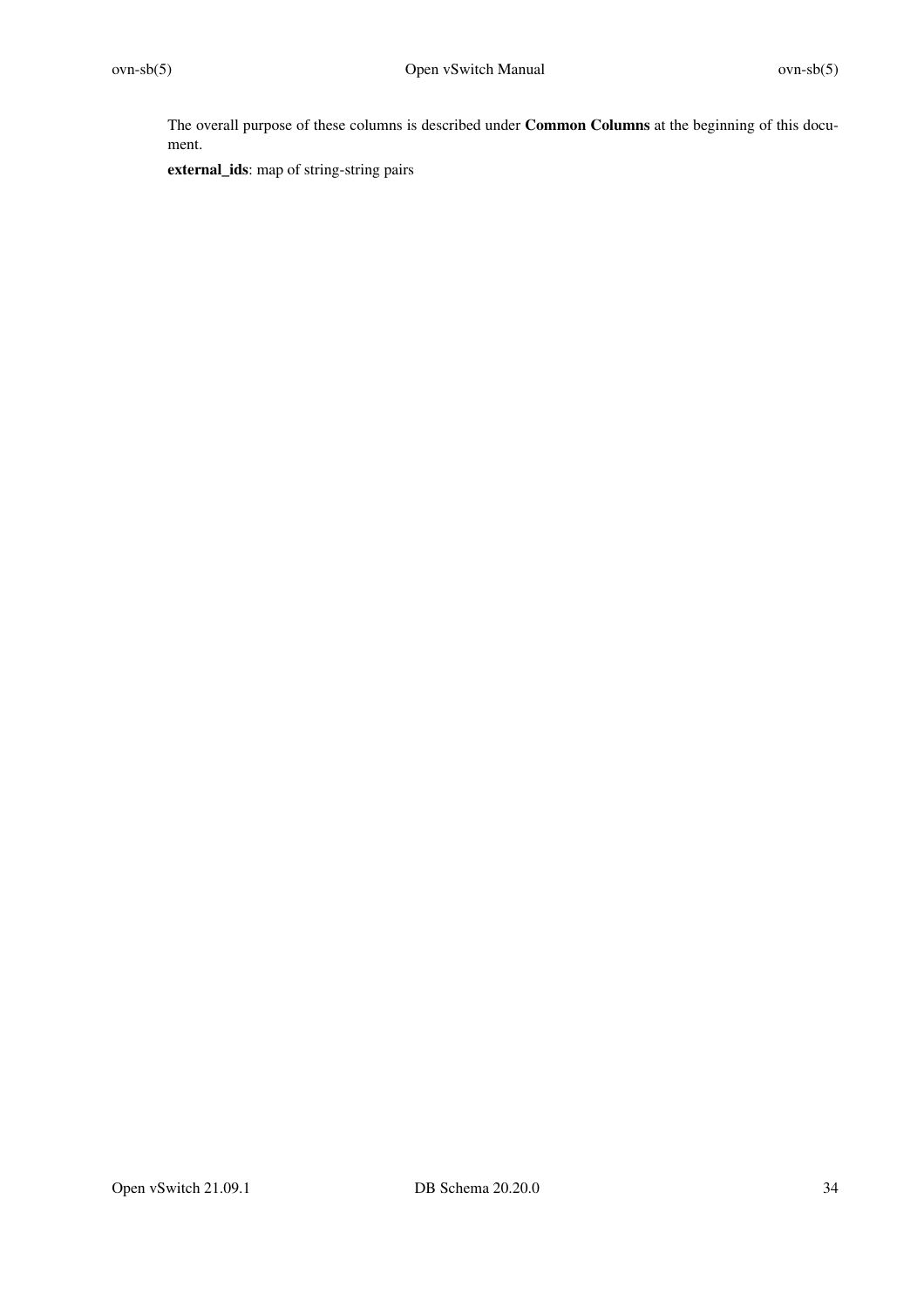# **Port\_Binding TABLE**

Each row in this table binds a logical port to a realization. For most logical ports, this means binding to some physical location, for example by binding a logical port to a VIF that belongs to a VM running on a particular hypervisor. Other logical ports, such as logical patch ports, can be realized without a specific physical location, but their bindings are still expressed through rows in this table.

For every **Logical\_Switch\_Port** record in **OVN\_Northbound** database, **ovn−northd** creates a record in this table. **ovn−northd** populates and maintains every column except the **chassis** and **virtual\_parent** columns, which it leaves empty in new records.

**ovn−controller**/**ovn−controller−vtep** populates the **chassis** column for the records that identify the logical ports that are located on its hypervisor/gateway, which **ovn−controller**/**ovn−controller−vtep** in turn finds out by monitoring the local hypervisor's Open\_vSwitch database, which identifies logical ports via the conventions described in **IntegrationGuide.rst**. (The exceptions are for **Port\_Binding** records with **type** of **l3gateway**, whose locations are identified by **ovn−northd** via the **options:l3gateway−chassis** column in this table. **ovn−controller** is still responsible to populate the **chassis** column.)

**ovn−controller** also populates the **virtual\_parent** column of records whose **type** is **virtual**.

When a chassis shuts down gracefully, it should clean up the **chassis** column that it previously had populated. (This is not critical because resources hosted on the chassis are equally unreachable regardless of whether their rows are present.) To handle the case where a VM is shut down abruptly on one chassis, then brought up again on a different one, **ovn−controller**/**ovn−controller−vtep** must overwrite the **chassis** column with new information.

#### **Summary:**

| Core Features:                |                                       |
|-------------------------------|---------------------------------------|
| datapath                      | Datapath_Binding                      |
| logical_port                  | string (must be unique within table)  |
| encap                         | optional weak reference to Encap      |
| chassis                       | optional weak reference to Chassis    |
| gateway_chassis               | set of Gateway_Chassises              |
| ha_chassis_group              | optional HA_Chassis_Group             |
| up                            | optional boolean                      |
| tunnel_key                    | integer, in range 1 to 32,767         |
| mac                           | set of strings                        |
| type                          | string                                |
| Patch Options:                |                                       |
| options : peer                | optional string                       |
| nat_addresses                 | set of strings                        |
| L3 Gateway Options:           |                                       |
| options : peer                | optional string                       |
| options: 13gateway-chassis    | optional string                       |
| nat addresses                 | set of strings                        |
| Localnet Options:             |                                       |
| options: network_name         | optional string                       |
| tag                           | optional integer, in range 1 to 4,095 |
| L2 Gateway Options:           |                                       |
| options: network_name         | optional string                       |
| options : l2gateway-chassis   | optional string                       |
| tag                           | optional integer, in range 1 to 4,095 |
| <b>VTEP</b> Options:          |                                       |
| options: vtep-physical-switch | optional string                       |
| options : vtep-logical-switch | optional string                       |
| VMI (or VIF) Options:         |                                       |
| options: requested-chassis    | optional string                       |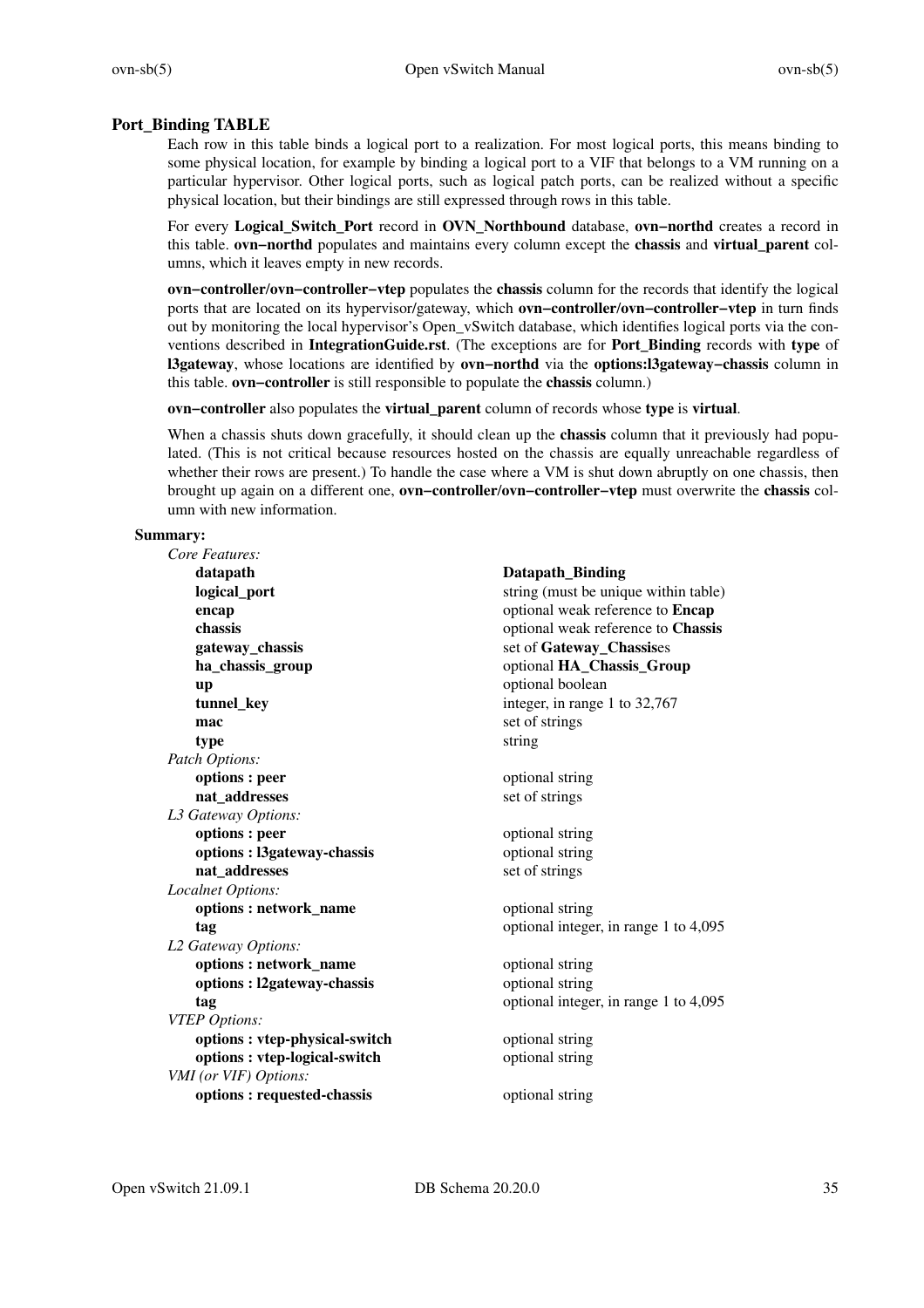| optional string                                                 |
|-----------------------------------------------------------------|
| optional string                                                 |
| optional string                                                 |
| optional string, containing an integer, in range 1 to<br>61,440 |
|                                                                 |
| optional string                                                 |
|                                                                 |
| optional string                                                 |
| optional string                                                 |
| optional string                                                 |
|                                                                 |
| optional string                                                 |
| optional integer, in range 1 to 4,095                           |
|                                                                 |
| optional string                                                 |
|                                                                 |
| optional string                                                 |
|                                                                 |
| map of string-string pairs                                      |
|                                                                 |

### **Details:**

*Core Features:*

### **datapath**: **Datapath\_Binding**

The logical datapath to which the logical port belongs.

**logical\_port**: string (must be unique within table)

A logical port. For a logical switch port, this is taken from **name** in the OVN\_Northbound database's **Logical\_Switch\_Port** table. For a logical router port, this is taken from **name** in the OVN\_Northbound database's **Logical\_Router\_port** table. (This means that logical switch ports and router port names must not share names in an OVN deployment.) OVN does not prescribe a particular format for the logical port ID.

### **encap**: optional weak reference to **Encap**

Points to supported encapsulation configurations to transmit logical dataplane packets to this chassis. Each entry is a **Encap** record that describes the configuration.

#### **chassis**: optional weak reference to **Chassis**

The meaning of this column depends on the value of the **type** column. This is the meaning for each **type**

### (empty string)

The physical location of the logical port. To successfully identify a chassis, this column must be a **Chassis** record. This is populated by **ovn−controller**.

vtep The physical location of the hardware\_vtep gateway. To successfully identify a chassis, this column must be a **Chassis** record. This is populated by **ovn−controller−vtep**.

### localnet

Always empty.Alocalnet port is realized on every chassis that has connectivity to the corresponding physical network.

#### localport

Always empty.Alocalport port is present on every chassis.

l3gateway

The physical location of the L3 gateway. To successfully identify a chassis, this column must be a **Chassis** record. This is populated by **ovn−controller** based on the value of the **options:l3gateway−chassis** column in this table.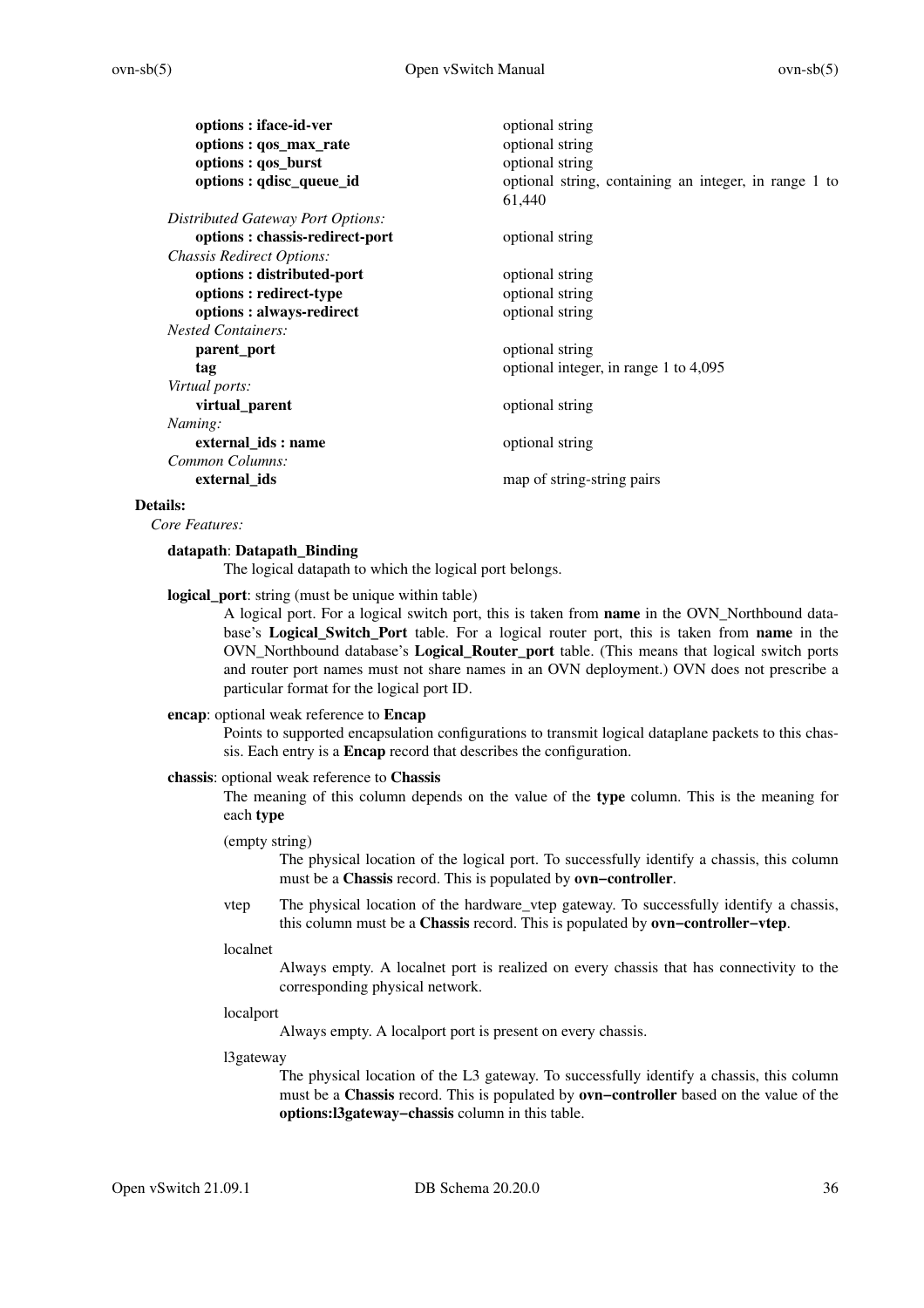### l2gateway

The physical location of this L2 gateway. To successfully identify a chassis, this column must be a **Chassis** record. This is populated by **ovn−controller** based on the value of the **options:l2gateway−chassis** column in this table.

#### **gateway\_chassis**: set of **Gateway\_Chassis**es

#### A list of **Gateway\_Chassis**.

This should only be populated for ports with **type** set to **chassisredirect**. This column defines the list of chassis used as gateways where traffic will be redirected through.

### **ha\_chassis\_group**: optional **HA\_Chassis\_Group**

This should only be populated for ports with **type** set to **chassisredirect**. This column defines the HA chassis group with a list of HA chassis used as gateways where traffic will be redirected through.

### **up**: optional boolean

This is set to **true** whenever all OVS flows required by this Port\_Binding have been installed. This is populated by **ovn−controller**.

#### **tunnel\_key**: integer, in range 1 to 32,767

A number that represents the logical port in the key (e.g. STT key or Geneve TLV) field carried within tunnel protocol packets.

The tunnel ID must be unique within the scope of a logical datapath.

#### **mac**: set of strings

This column is a misnomer as it may contain MAC addresses and IP addresses. It is copied from the **addresses** column in the **Logical\_Switch\_Port** table in the Northbound database. It follows the same format as that column.

#### **type**: string

A type for this logical port. Logical ports can be used to model other types of connectivity into an OVN logical switch. The following types are defined:

### (empty string)

VM (or VIF) interface.

**patch** One of a pair of logical ports that act as if connected by a patch cable. Useful for connecting two logical datapaths, e.g. to connect a logical router to a logical switch or to another logical router.

#### **l3gateway**

One of a pair of logical ports that act as if connected by a patch cable across multiple chassis. Useful for connecting a logical switch with a Gateway router (which is only resident on a particular chassis).

#### **localnet**

A connection to a locally accessible network from **ovn−controller** instances that have a corresponding bridge mapping. A logical switch can have multiple **localnet** ports attached. This type is used to model direct connectivity to existing networks. In this case, each chassis should have a mapping for one of the physical networks only. Note: nothing said above implies that a chassis cannot be plugged to multiple physical networks as long as they belong to different switches.

#### **localport**

A connection to a local VIF. Traffic that arrives on a **localport** is never forwarded over a tunnel to another chassis. These ports are present on every chassis and have the same address in all of them. This is used to model connectivity to local services that run on every hypervisor.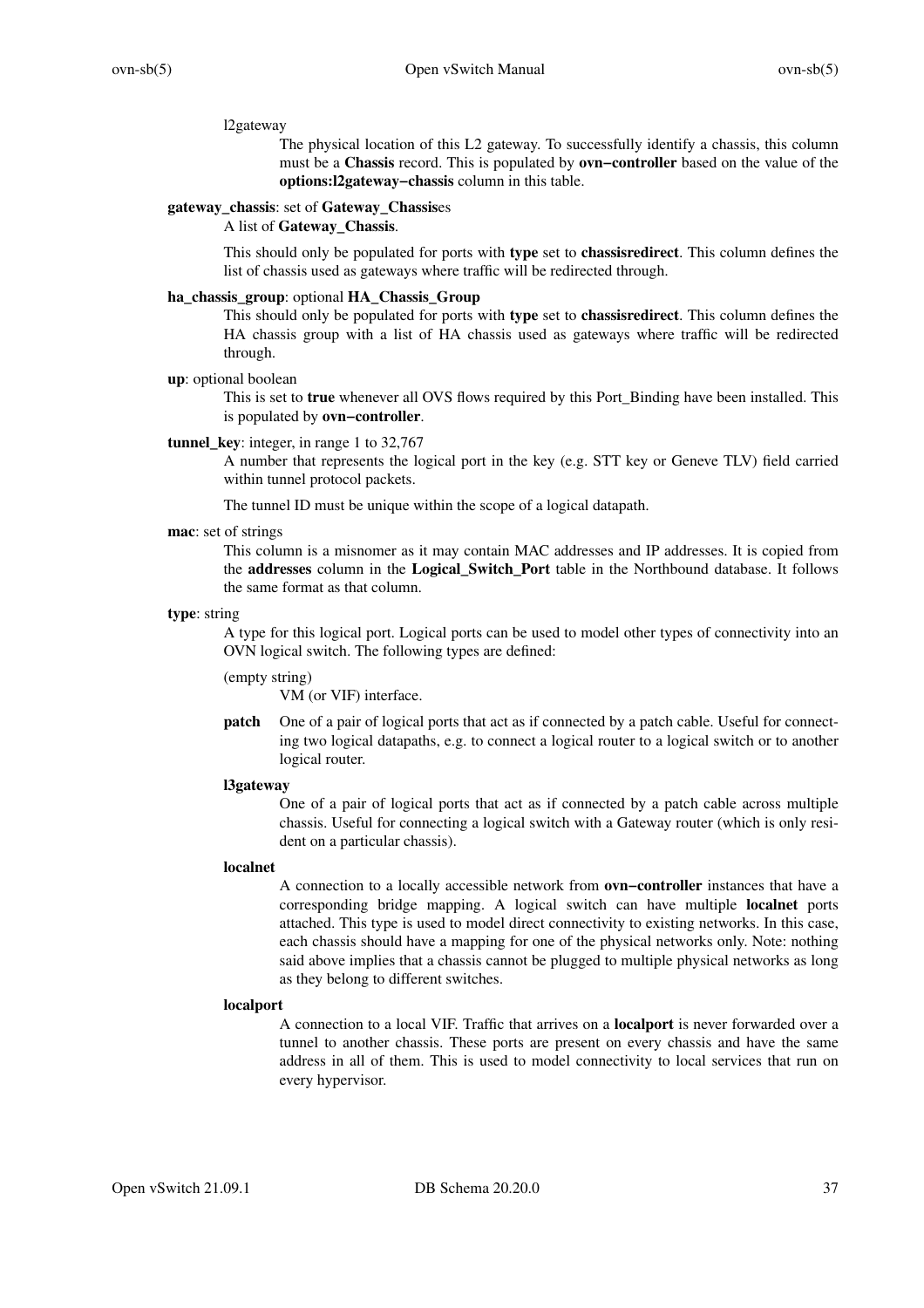#### **l2gateway**

An L2 connection to a physical network. The chassis this **Port\_Binding** is bound to will serve as an L2 gateway to the network named by **options**:**network\_name**.

**vtep** A port to a logical switch on a VTEP gateway chassis. In order to get this port correctly recognized by the OVN controller, the **options**:**vtep−physical−switch** and **options**:**vtep−logical−switch** must also be defined.

#### **chassisredirect**

A logical port that represents a particular instance, bound to a specific chassis, of an otherwise distributed parent port (e.g. of type **patch**). A **chassisredirect** port should never be used as an **inport**. When an ingress pipeline sets the **outport**, it may set the value to a logical port of type **chassisredirect**. This will cause the packet to be directed to a specific chassis to carry out the egress pipeline. At the beginning of the egress pipeline, the **outport** will be reset to the value of the distributed port.

**virtual** Represents a logical port with an **virtual ip**. This **virtual ip** can be configured on a logical port (which is refered as virtual parent).

### *Patch Options:*

These options apply to logical ports with **type** of **patch**.

#### **options : peer**: optional string

The **logical\_port** in the **Port\_Binding** record for the other side of the patch. The named **logical\_port** must specify this **logical\_port** in its own **peer** option. That is, the two patch logical ports must have reversed **logical\_port** and **peer** values.

### **nat\_addresses**: set of strings

MAC address followed by a list of SNAT and DNAT external IP addresses, followed by **is chassis\_resident("***lport***")**, where *lport* is the name of a logical port on the same chassis where the corresponding NAT rules are applied. This is used to send gratuitous ARPs for SNAT and DNAT external IP addresses via **localnet**, from the chassis where *lport* resides. Example: **80:fa:5b:06:72:b7 158.36.44.22 158.36.44.24 is\_chassis\_resident("foo1")**. This would result in generation of gratuitous ARPs for IP addresses 158.36.44.22 and 158.36.44.24 with a MAC address of 80:fa:5b:06:72:b7 from the chassis where the logical port "foo1" resides.

### *L3 Gateway Options:*

These options apply to logical ports with **type** of **l3gateway**.

**options : peer**: optional string

The **logical\_port** in the **Port\_Binding** record for the other side of the 'l3gateway' port. The named **logical\_port** must specify this **logical\_port** in its own **peer** option. That is, the two 'l3gateway' logical ports must have reversed **logical\_port** and **peer** values.

### **options : l3gateway-chassis**: optional string

The **chassis** in which the port resides.

#### **nat\_addresses**: set of strings

MAC address of the **l3gateway** port followed by a list of SNAT and DNAT external IP addresses. This is used to send gratuitous ARPs for SNAT and DNAT external IP addresses via **localnet**. Example: **80:fa:5b:06:72:b7 158.36.44.22 158.36.44.24**. This would result in generation of gratuitous ARPs for IP addresses 158.36.44.22 and 158.36.44.24 with a MAC address of 80:fa:5b:06:72:b7. This is used in OVS version 2.8 and later versions.

#### *Localnet Options:*

These options apply to logical ports with **type** of **localnet**.

## **options : network\_name**: optional string

Required. **ovn−controller** uses the configuration entry **ovn−bridge−mappings** to determine how to connect to this network. **ovn−bridge−mappings** is a list of network names mapped to a local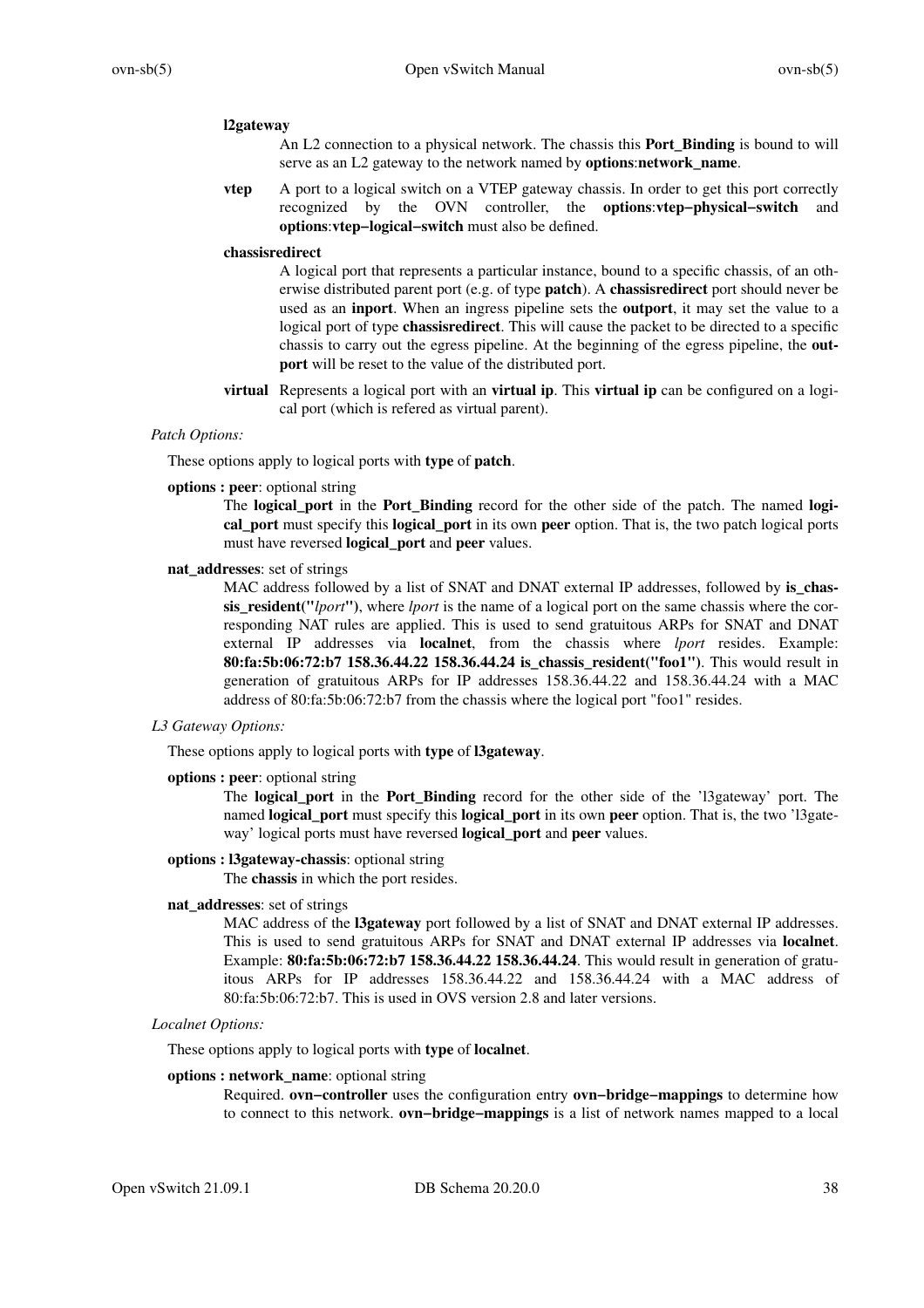OVS bridge that provides access to that network. An example of configuring **ovn−bridge−mappings** would be: .IP

### **\$ ovs−vsctl set open . external−ids:ovn−bridge−mappings=physnet1:br−eth0,physnet2:br−eth1**

When a logical switch has a **localnet** port attached, every chassis that may have a local vif attached to that logical switch must have a bridge mapping configured to reach that **localnet**. Traffic that arrives on a **localnet** port is never forwarded overatunnel to another chassis. If there are multiple **localnet** ports in a logical switch, each chassis should only have a single bridge mapping for one of the physical networks. Note: In case of multiple **localnet** ports, to provide interconnectivity between all VIFs located on different chassis with different fabric connectivity, the fabric should implement some form of routing between the segments.

### **tag**: optional integer, in range 1 to 4,095

If set, indicates that the port represents a connection to a specific VLAN on a locally accessible network. The VLAN ID is used to match incoming traffic and is also added to outgoing traffic.

#### *L2 Gateway Options:*

These options apply to logical ports with **type** of **l2gateway**.

### **options : network\_name**: optional string

Required. **ovn−controller** uses the configuration entry **ovn−bridge−mappings** to determine how to connect to this network. **ovn−bridge−mappings** is a list of network names mapped to a local OVS bridge that provides access to that network. An example of configuring **ovn−bridge−mappings** would be: .IP

### **\$ ovs−vsctl set open . external−ids:ovn−bridge−mappings=physnet1:br−eth0,physnet2:br−eth1**

When a logical switch has a **l2gateway** port attached, the chassis that the **l2gateway** port is bound to must have a bridge mapping configured to reach the network identified by **network\_name**.

### **options : l2gateway-chassis**: optional string

Required. The **chassis** in which the port resides.

#### **tag**: optional integer, in range 1 to 4,095

If set, indicates that the gateway is connected to a specific VLAN on the physical network. The VLAN ID is used to match incoming traffic and is also added to outgoing traffic.

#### *VTEP Options:*

These options apply to logical ports with **type** of **vtep**.

### **options : vtep-physical-switch**: optional string

Required. The name of the VTEP gateway.

### **options : vtep-logical-switch**: optional string

Required. A logical switch name connected by the VTEP gateway. Must be set when **type** is **vtep**.

### *VMI (or VIF) Options:*

These options apply to logical ports with **type** having (empty string)

### **options : requested-chassis**: optional string

If set, identifies a specific chassis (by name or hostname) that is allowed to bind this port. Using this option will prevent thrashing between two chassis trying to bind the same port during a live migration. It can also prevent similar thrashing due to a mis-configuration, if a port is accidentally created on more than one chassis.

### **options : iface-id-ver**: optional string

If set, this port will be bound by **ovn−controller** only if this same key and value is configured in the **external\_ids** column in the Open\_vSwitch database's **Interface** table.

#### **options : qos\_max\_rate**: optional string

If set, indicates the maximum rate for data sent from this interface, in bit/s. The traffic will be shaped according to this limit.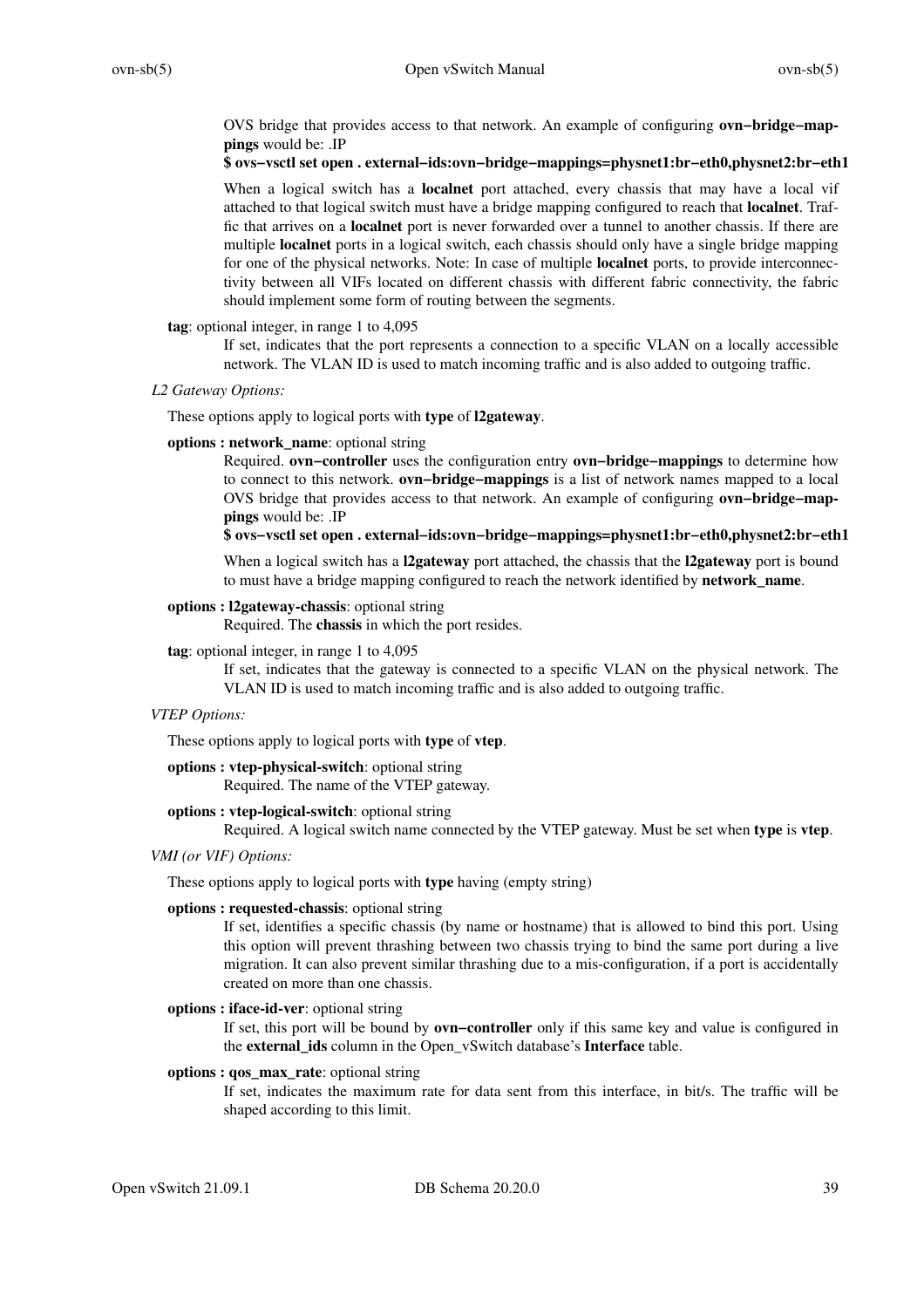### **options : qos\_burst**: optional string

If set, indicates the maximum burst size for data sent from this interface, in bits.

**options : qdisc\_queue\_id**: optional string, containing an integer, in range 1 to 61,440 Indicates the queue number on the physical device. This is same as the **queue\_id** used in Open-Flow in **struct ofp\_action\_enqueue**.

### *Distributed Gateway Port Options:*

These options apply to the distributed parent ports of logical ports with **type** of **chasssisredirect**.

#### **options : chassis-redirect-port**: optional string

The name of the chassis redirect port derived from this port if this port is a distributed parent of a chassis redirect port.

### *Chassis Redirect Options:*

These options apply to logical ports with **type** of **chassisredirect**.

#### **options : distributed-port**: optional string

The name of the distributed port for which this **chassisredirect** port represents a particular instance.

### **options : redirect-type**: optional string

The value is copied from the column **options** in the OVN\_Northbound database's **Logical\_Router\_Port** table for the distributed parent of this port.

### **options : always-redirect**: optional string

A boolean option that is set to true if the distributed parent of this chassis redirect port does not need distributed processing.

#### *Nested Containers:*

These columns support containers nested within a VM. Specifically, they are used when **type** is empty and **logical\_port** identifies the interface of a container spawned inside a VM. They are empty for containers or VMs that run directly on a hypervisor.

### **parent\_port**: optional string

This is taken from **parent\_name** in the OVN\_Northbound database's **Logical\_Switch\_Port** table.

### **tag**: optional integer, in range 1 to 4,095

Identifies the VLAN tag in the network traffic associated with that container's network interface.

This column is used for a different purpose when **type** is **localnet** (see **Localnet Options**, above) or **l2gateway** (see **L2 Gateway Options**, above).

### *Virtual ports:*

#### **virtual\_parent**: optional string

This column is set by **ovn−controller** with one of the value from the **options:virtual-parents** in the OVN\_Northbound database's **Logical\_Switch\_Port** table when the OVN action **bind\_vport** is executed. **ovn−controller** also sets the **chassis** column when it executes this action with its chassis id.

**ovn−controller** sets this column only if the **type** is "virtual".

### *Naming:*

### **external\_ids : name**: optional string

For a logical switch port, **ovn−northd** copies this from **external\_ids:neutron:port\_name** in the **Logical\_Switch\_Port** table in the OVN\_Northbound database, if it is a nonempty string.

Foralogical switch port, **ovn−northd** does not currently set this key.

### *Common Columns:*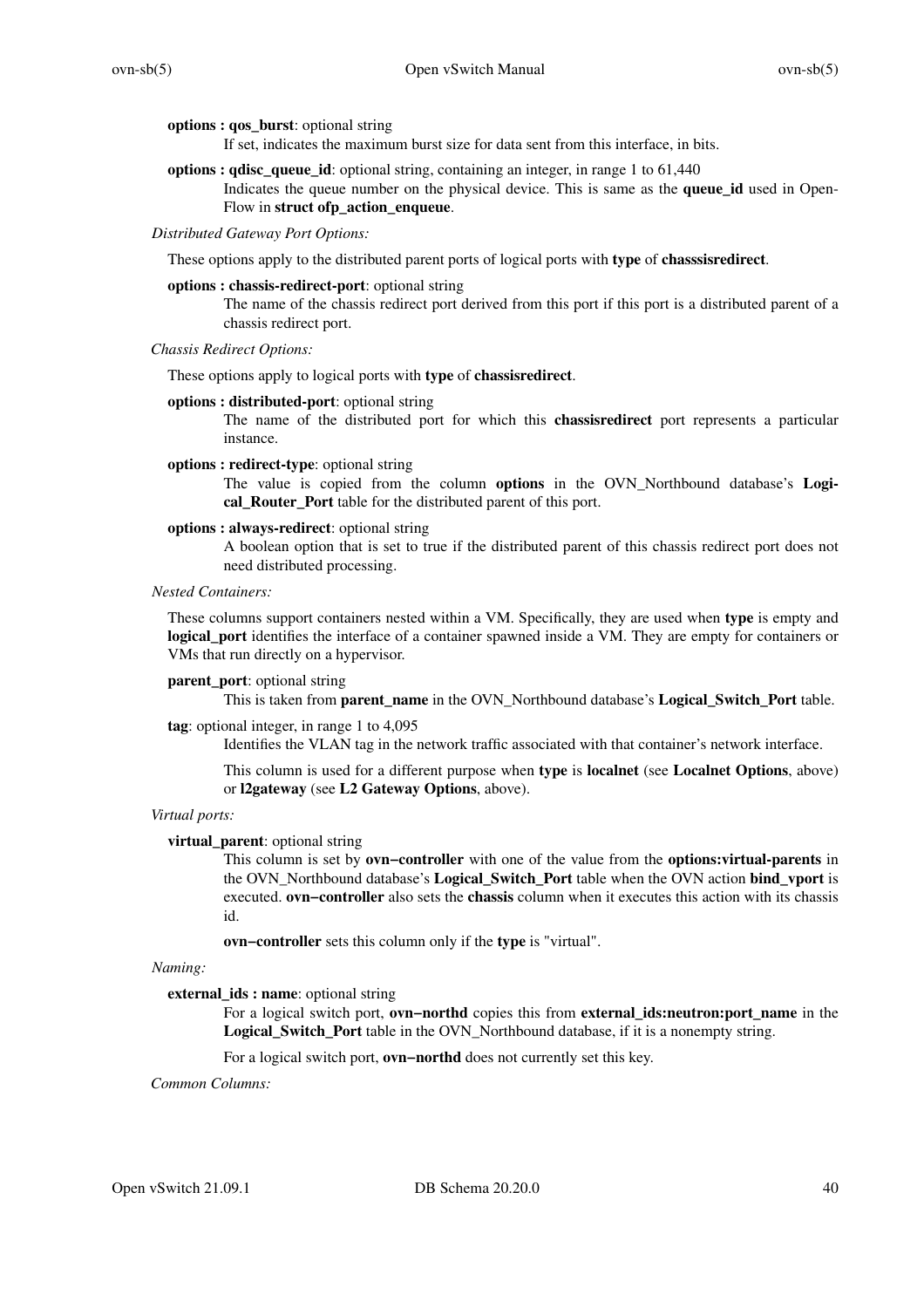**external\_ids**: map of string-string pairs

See **External IDs** at the beginning of this document.

The **ovn−northd** program populates this column with all entries into the **external\_ids** column of the **Logical\_Switch\_Port** table of the **OVN\_Northbound** database.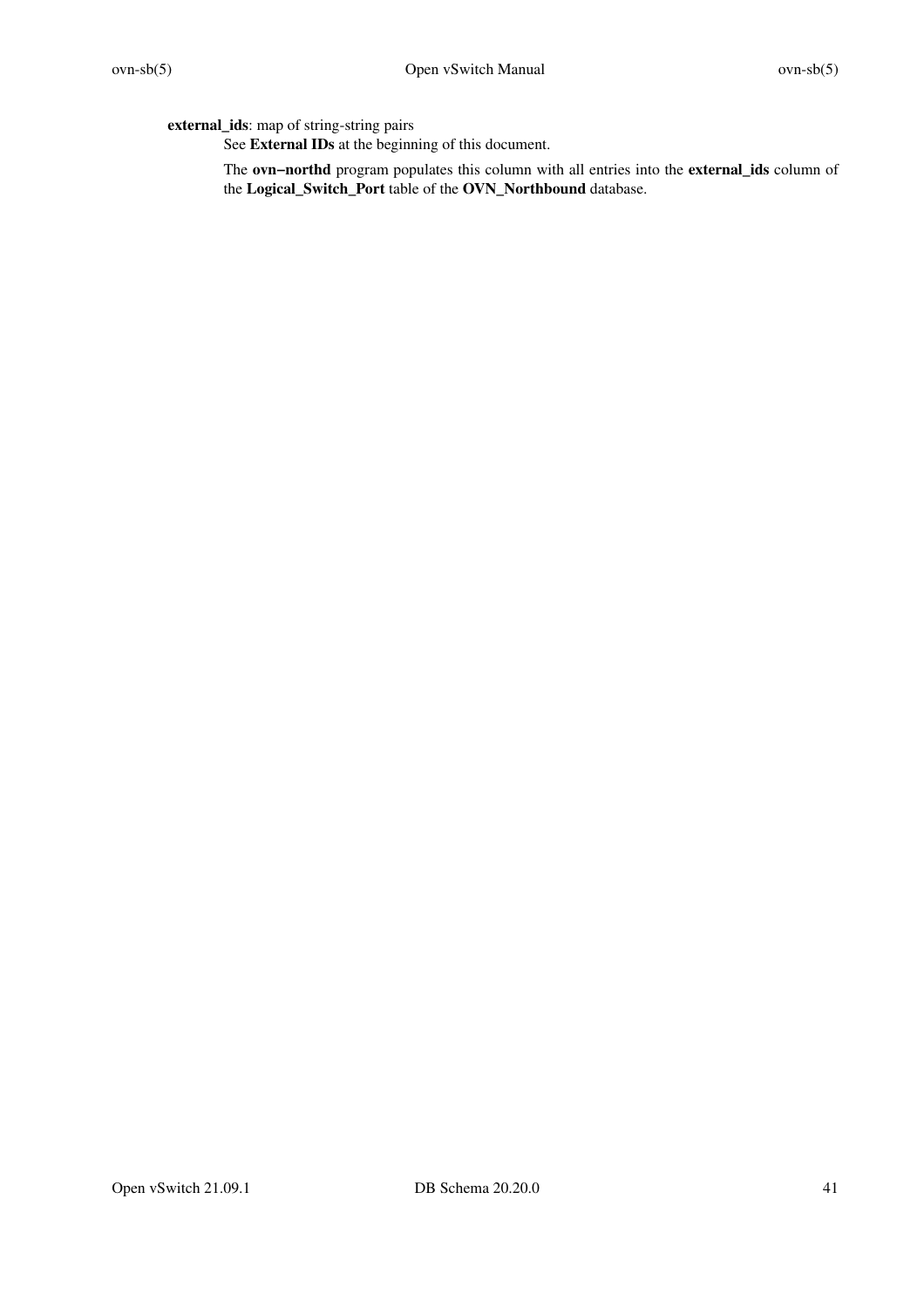### **MAC\_Binding TABLE**

Each row in this table specifies a binding from an IP address to an Ethernet address that has been discovered through ARP (for IPv4) or neighbor discovery (for IPv6). This table is primarily used to discover bindings on physical networks, because IP-to-MAC bindings for virtual machines are usually populated statically into the **Port\_Binding** table.

This table expresses a functional relationship: **MAC\_Binding**(**logical\_port**, **ip**) = **mac**.

In outline, the lifetime of a logical router's MAC binding looks like this:

- 1. On hypervisor 1, a logical router determines that a packet should be forwarded to IP address *A* on one of its router ports. It uses its logical flow table to determine that *A* lacks a static IP-to-MAC binding and the **get\_arp** action to determine that it lacks a dynamic IPto-MAC binding.
- 2. Using an OVN logical **arp** action, the logical router generates and sends a broadcast ARP request to the router port. It drops the IP packet.
- 3. The logical switch attached to the router port delivers the ARP request to all of its ports. (It might make sense to deliver it only to ports that have no static IP-to-MAC bindings, but this could also be surprising behavior.)
- 4. A host or VM on hypervisor 2 (which might be the same as hypervisor 1) attached to the logical switch owns the IP address in question. It composes an ARP reply and unicasts it to the logical router port's Ethernet address.
- 5. The logical switch delivers the ARP reply to the logical router port.
- 6. The logical router flow table executes a **put\_arp** action. To record the IP-to-MAC binding, **ovn−controller** adds a row to the **MAC\_Binding** table.
- 7. On hypervisor 1, **ovn−controller** receives the updated **MAC\_Binding** table from the OVN southbound database. The next packet destined to *A* through the logical router is sent directly to the bound Ethernet address.

### **Summary:**

| datapath     | Datapath_Binding |
|--------------|------------------|
| mac          | string           |
| ip           | string           |
| logical_port | string           |

### **Details:**

**logical\_port**: string

The logical port on which the binding was discovered.

### **ip**: string

The bound IP address.

### **mac**: string

The Ethernet address to which the IP is bound.

### **datapath**: **Datapath\_Binding**

The logical datapath to which the logical port belongs.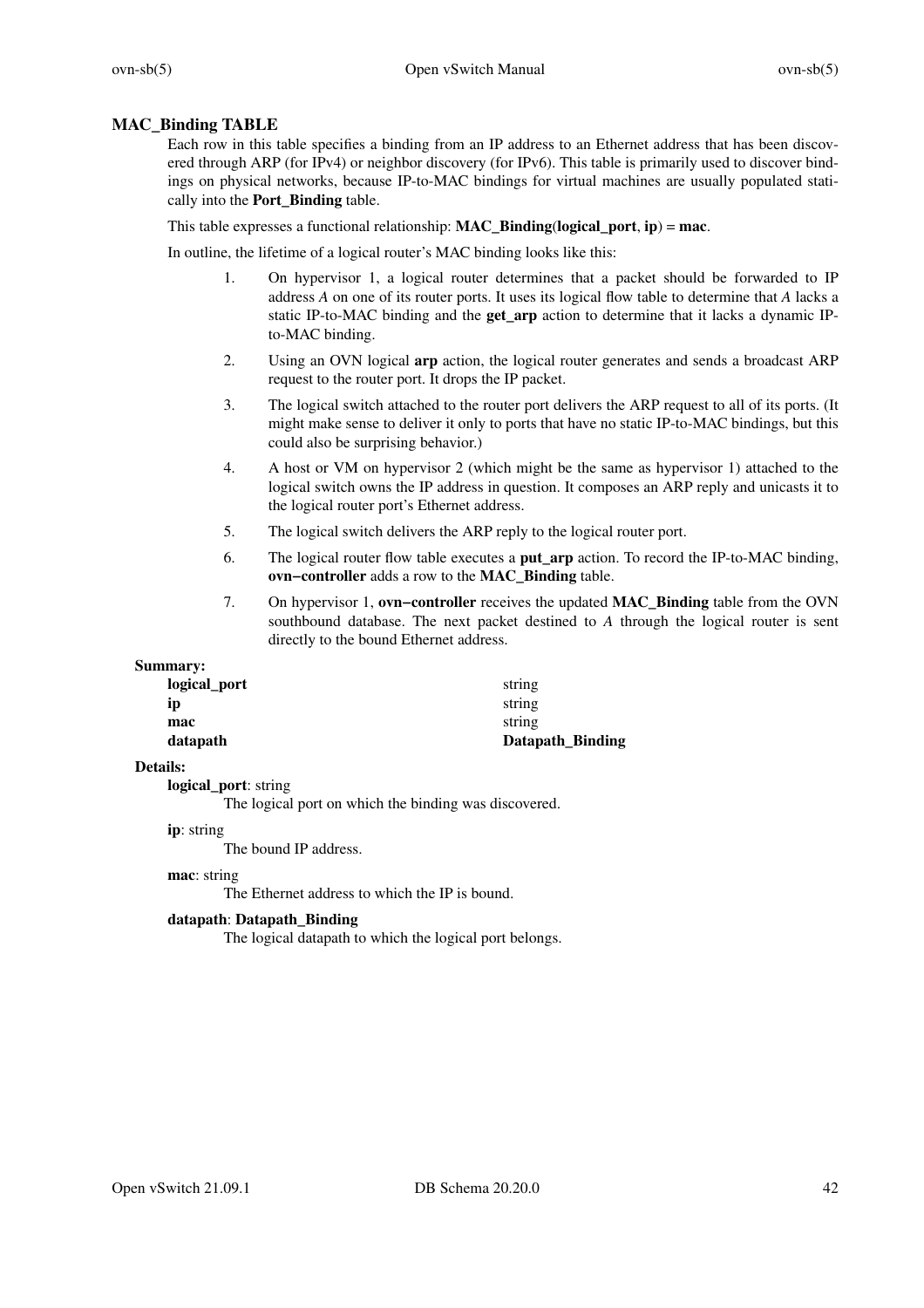# **DHCP\_Options TABLE**

Each row in this table stores the DHCP Options supported by native OVN DHCP. **ovn−northd** populates this table with the supported DHCP options. **ovn−controller** looks up this table to get the DHCP codes of the DHCP options defined in the "put\_dhcp\_opts" action. Please refer to the RFC 2132 **"https://tools.ietf.org/html/rfc2132"** for the possible list of DHCP options that can be defined here.

| Summary: |                                              |
|----------|----------------------------------------------|
| name     | string                                       |
| code     | integer, in range 0 to $254$                 |
| tvpe     | string, one of bool, domains, host id, ipv4, |
|          | static_routes, str, uint16, uint32, or uint8 |

#### **Details:**

**name**: string

Name of the DHCP option.

Example. name="router"

**code**: integer, in range 0 to 254

DHCP option code for the DHCP option as defined in the RFC 2132.

Example. code=3

**type**: string, one of **bool**, **domains**, **host\_id**, **ipv4**, **static\_routes**, **str**, **uint16**, **uint32**, or **uint8** Data type of the DHCP option code.

#### **value: bool**

This indicates that the value of the DHCP option is a bool.

Example. "name=ip\_forward\_enable", "code=19", "type=bool".

put\_dhcp\_opts(..., ip\_forward\_enable = 1,...)

### **value: uint8**

This indicates that the value of the DHCP option is an unsigned int8 (8 bits)

Example. "name=default\_ttl", "code=23", "type=uint8".

put\_dhcp\_opts $(...,$  default\_ttl = 50,...)

### **value: uint16**

This indicates that the value of the DHCP option is an unsigned int16 (16 bits).

Example. "name=mtu", "code=26", "type=uint16".

put\_dhcp\_opts $(...,$  mtu = 1450,...)

#### **value: uint32**

This indicates that the value of the DHCP option is an unsigned int32 (32 bits).

Example. "name=lease\_time", "code=51", "type=uint32".

put\_dhcp\_opts $(..., \text{lease\_time} = 86400,...)$ 

#### **value: ipv4**

This indicates that the value of the DHCP option is an IPv4 address or addresses.

Example. "name=router", "code=3", "type=ipv4".

put\_dhcp\_opts $(..., router = 10.0.0.1,...)$ 

Example. "name=dns\_server", "code=6", "type=ipv4".

put\_dhcp\_opts(..., dns\_server =  $\{8.8.8.8.7.7.7.7\}...$ )

#### **value: static\_routes**

This indicates that the value of the DHCP option contains a pair of IPv4 route and next hop addresses.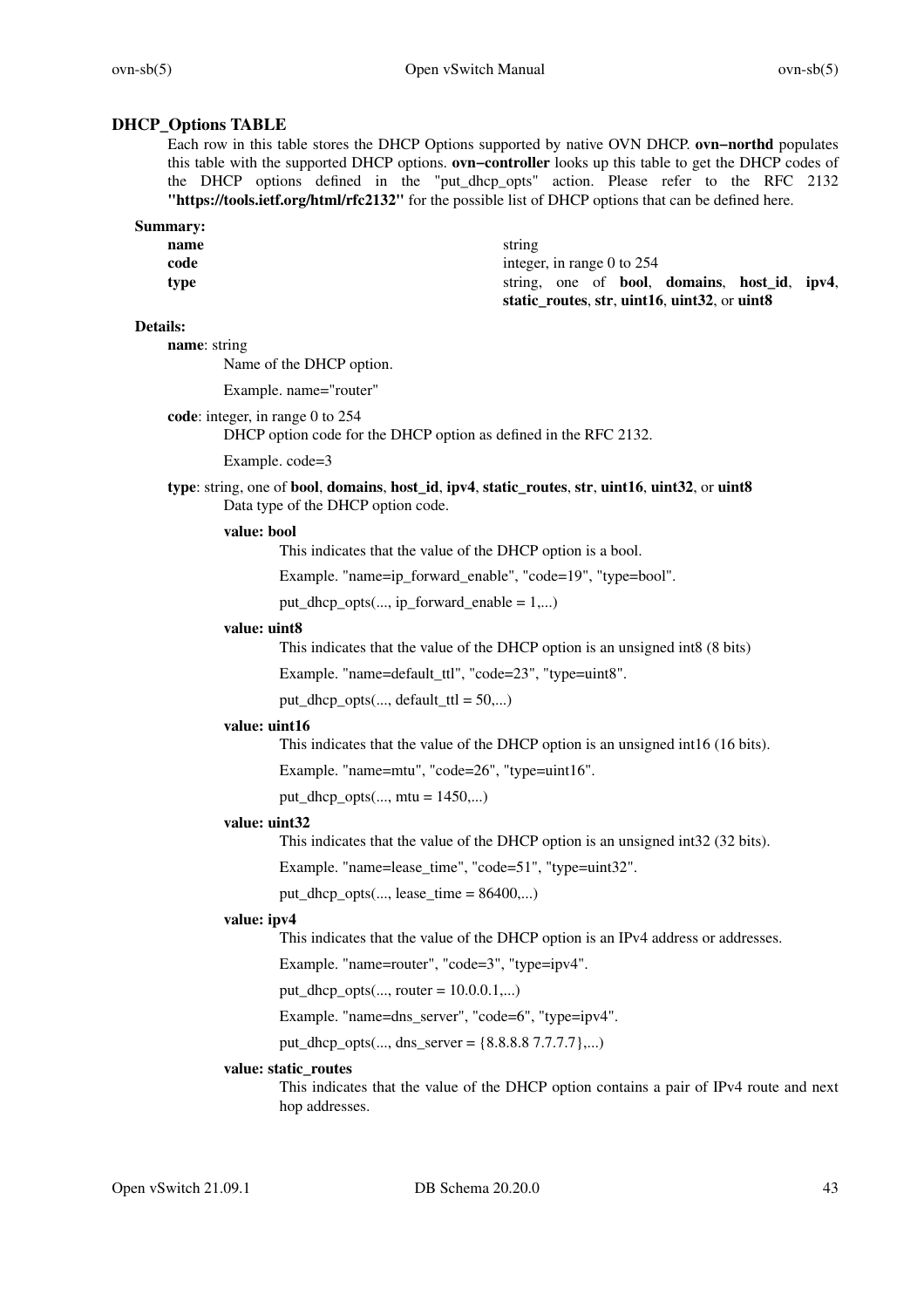Example. "name=classless\_static\_route", "code=121", "type=static\_routes".

put dhcp opts(..., classless static route = { $30.0.0.0/24,10.0.0.4,0.0.0.0/0,10.0.0.1$ }...)

### **value: str**

This indicates that the value of the DHCP option is a string.

Example. "name=host\_name", "code=12", "type=str".

# **value: host\_id**

This indicates that the value of the DHCP option is a host\_id. It can either be a host\_name or an IP address.

Example. "name=tftp\_server", "code=66", "type=host\_id".

### **value: domains**

This indicates that the value of the DHCP option is a domain name or a comma separated list of domain names.

Example. "name=domain\_search\_list", "code=119", "type=domains".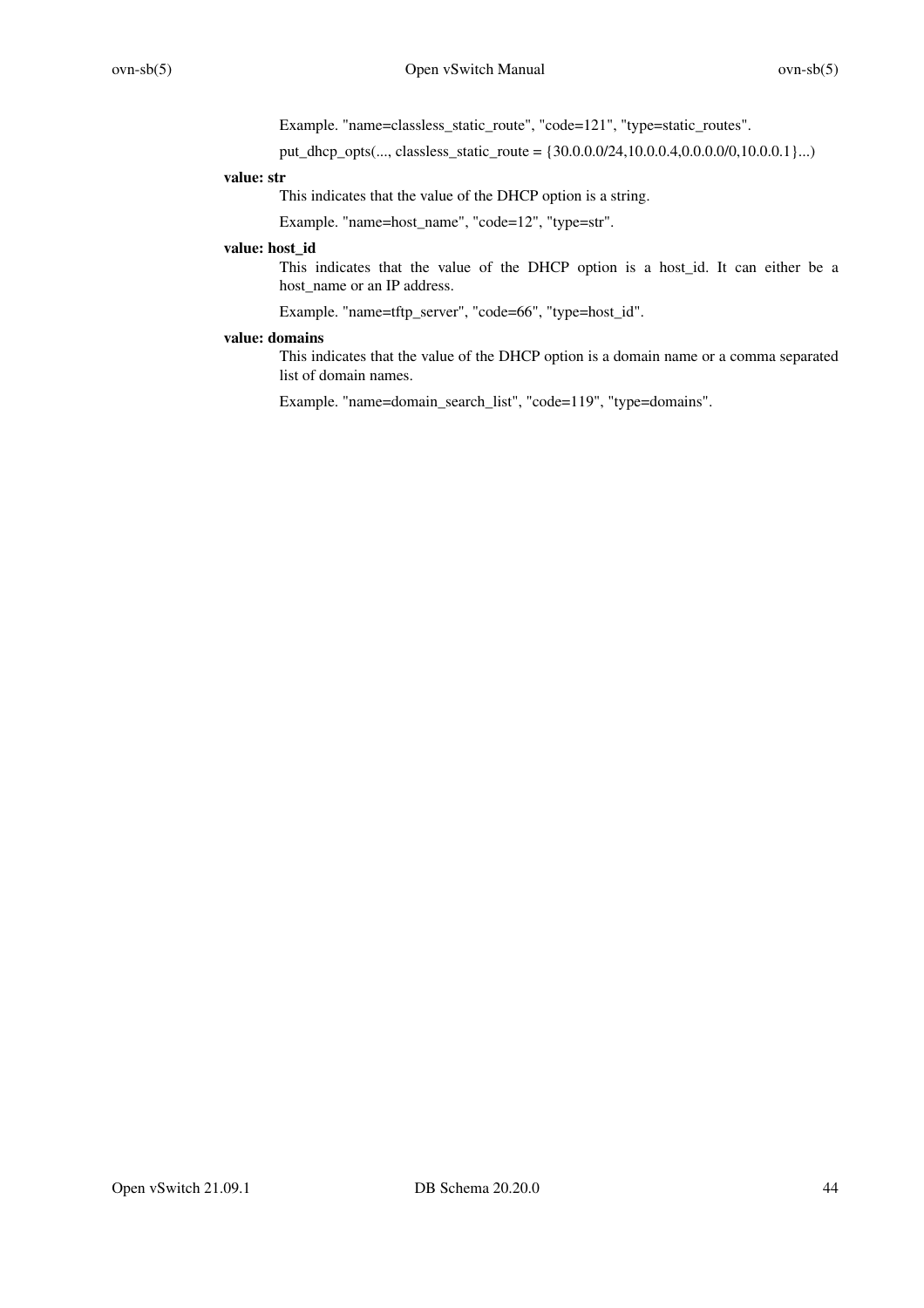# **DHCPv6\_Options TABLE**

Each row in this table stores the DHCPv6 Options supported by native OVN DHCPv6. **ovn−northd** populates this table with the supported DHCPv6 options. **ovn−controller** looks up this table to get the DHCPv6 codes of the DHCPv6 options defined in the **put\_dhcpv6\_opts** action. Please refer to RFC 3315 and RFC 3646 for the list of DHCPv6 options that can be defined here.

| Summary: |                                          |
|----------|------------------------------------------|
| name     | string                                   |
| code     | integer, in range 0 to $254$             |
| type     | string, one of <b>ipv6</b> , mac, or str |

### **Details:**

**name**: string

Name of the DHCPv6 option.

Example. name="ia\_addr"

**code**: integer, in range 0 to 254

DHCPv6 option code for the DHCPv6 option as defined in the appropriate RFC.

Example. code=3

### **type**: string, one of **ipv6**, **mac**, or **str**

Data type of the DHCPv6 option code.

### **value: ipv6**

This indicates that the value of the DHCPv6 option is an IPv6 address(es).

Example. "name=ia\_addr", "code=5", "type=ipv6".

put\_dhcpv6\_opts $(..., ia\_addr = ae70::4,...)$ 

#### **value: str**

This indicates that the value of the DHCPv6 option is a string.

Example. "name=domain\_search", "code=24", "type=str".

put\_dhcpv6\_opts(..., domain\_search = ovn.domain,...)

### **value: mac**

This indicates that the value of the DHCPv6 option is a MAC address.

Example. "name=server\_id", "code=2", "type=mac".

put\_dhcpv6\_opts(..., server\_id = 01:02:03:04L05:06,...)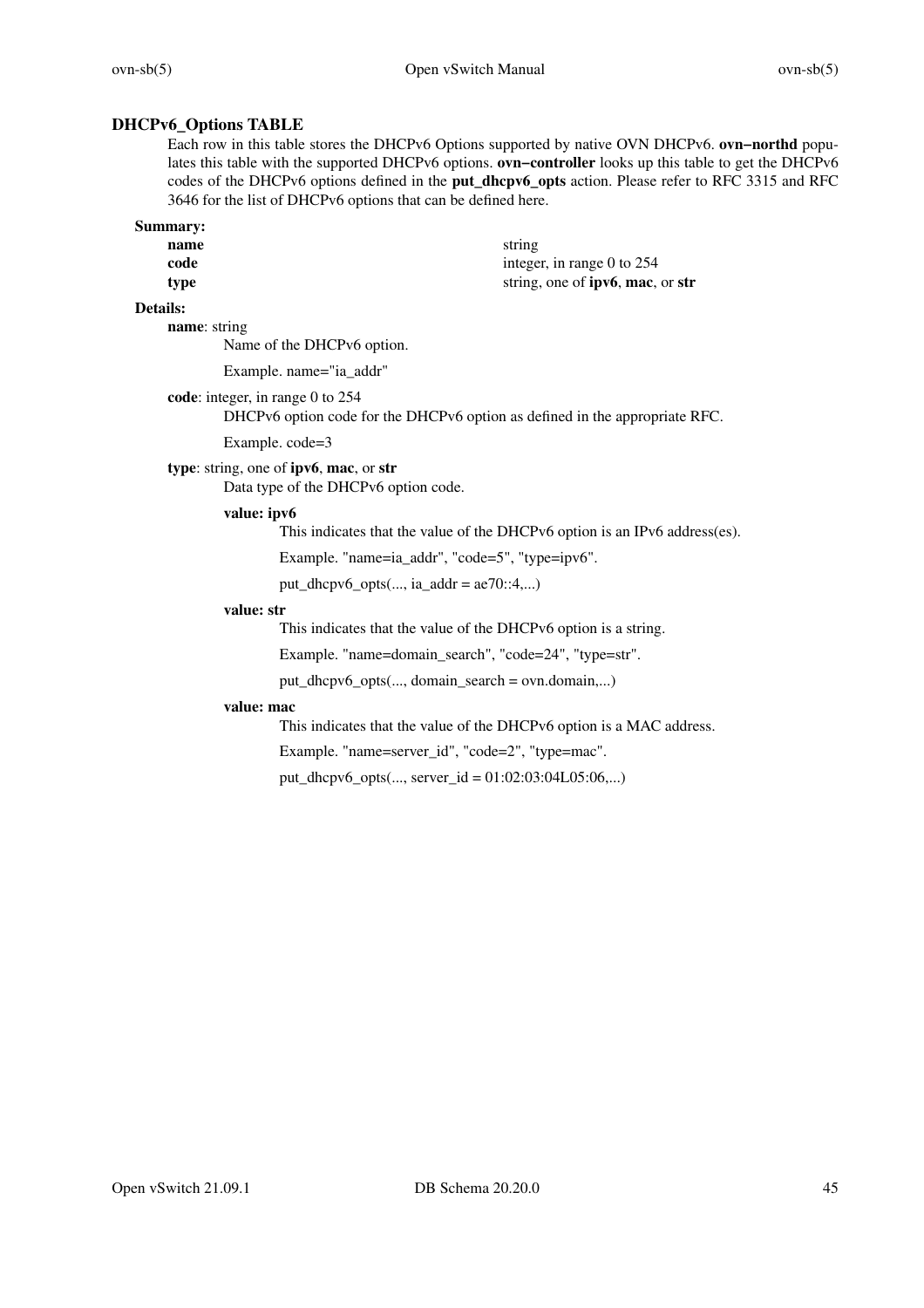# **Connection TABLE**

Configuration for a database connection to an Open vSwitch database (OVSDB) client.

This table primarily configures the Open vSwitch database server (**ovsdb−server**).

The Open vSwitch database server can initiate and maintain active connections to remote clients. It can also listen for database connections.

#### **Summary:**

| Core Features:                         |                                                                      |
|----------------------------------------|----------------------------------------------------------------------|
| target                                 | string (must be unique within table)                                 |
| read_only                              | boolean                                                              |
| role                                   | string                                                               |
| Client Failure Detection and Handling: |                                                                      |
| max_backoff                            | optional integer, at least 1,000                                     |
| inactivity_probe                       | optional integer                                                     |
| Status:                                |                                                                      |
| is_connected                           | boolean                                                              |
| status : last_error                    | optional string                                                      |
| status : state                         | optional string, one of <b>ACTIVE</b> , <b>BACKOFF</b> , <b>CON-</b> |
|                                        | <b>NECTING, IDLE, or VOID</b>                                        |
| status : sec_since_connect             | optional string, containing an integer, at least 0                   |
| status: sec_since_disconnect           | optional string, containing an integer, at least 0                   |
| status: locks_held                     | optional string                                                      |
| status : locks_waiting                 | optional string                                                      |
| status : locks_lost                    | optional string                                                      |
| status : n_connections                 | optional string, containing an integer, at least 2                   |
| status: bound_port                     | optional string, containing an integer                               |
| Common Columns:                        |                                                                      |
| external ids                           | map of string-string pairs                                           |
| other_config                           | map of string-string pairs                                           |

#### **Details:**

*Core Features:*

**target**: string (must be unique within table) Connection methods for clients.

The following connection methods are currently supported:

**ssl:***host*[**:***port*]

The specified SSL *port* on the given *host*, which can either be a DNS name (if built with unbound library) or an IP address. A valid SSL configuration must be provided when this form is used, this configuration can be specified via command-line options or the **SSL** table.

If *port* is not specified, it defaults to 6640.

SSL support is an optional feature that is not always built as part of Open vSwitch.

#### **tcp:***host*[**:***port*]

The specified TCP *port* on the given *host*, which can either be a DNS name (if built with unbound library) or an IP address (IPv4 or IPv6). If *host* is an IPv6 address, wrap it in square brackets, e.g. **tcp:[::1]:6640**.

If *port* is not specified, it defaults to 6640.

#### **pssl:**[*port*][**:***host*]

Listens for SSL connections on the specified TCP *port*. Specify 0 for *port* to have the kernel automatically choose an available port. If *host*, which can either be a DNS name (if built with unbound library) or an IP address, is specified, then connections are restricted to the resolved or specified local IP address (either IPv4 or IPv6 address). If *host* is an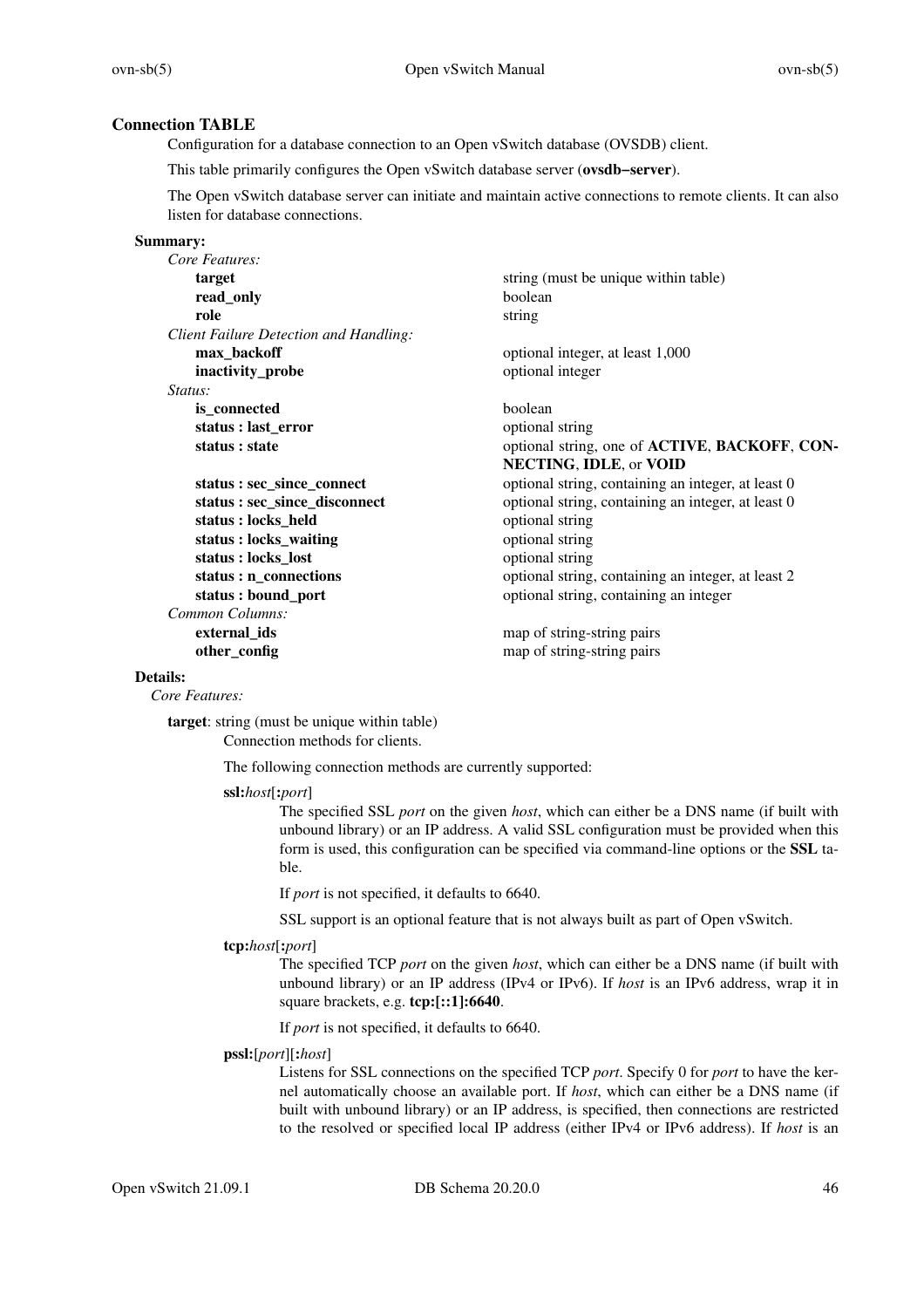IPv6 address, wrap in square brackets, e.g. **pssl:6640:[::1]**. If *host* is not specified then it listens only on IPv4 (but not IPv6) addresses. A valid SSL configuration must be provided when this form is used, this can be specified either via command-line options or the **SSL** table.

If *port* is not specified, it defaults to 6640.

SSL support is an optional feature that is not always built as part of Open vSwitch.

#### **ptcp:**[*port*][**:***host*]

Listens for connections on the specified TCP *port*. Specify 0 for *port* to have the kernel automatically choose an available port. If *host*, which can either be a DNS name (if built with unbound library) or an IP address, is specified, then connections are restricted to the resolved or specified local IP address (either IPv4 or IPv6 address). If *host* is an IPv6 address, wrap it in square brackets, e.g. **ptcp:6640:[::1]**. If *host* is not specified then it listens only on IPv4 addresses.

If *port* is not specified, it defaults to 6640.

When multiple clients are configured, the **target** values must be unique. Duplicate **target** values yield unspecified results.

### **read\_only**: boolean

**true** to restrict these connections to read-only transactions, **false** to allow them to modify the database.

#### **role**: string

String containing role name for this connection entry.

### *Client Failure Detection and Handling:*

### **max\_backoff**: optional integer, at least 1,000

Maximum number of milliseconds to wait between connection attempts. Default is implementation-specific.

#### **inactivity\_probe**: optional integer

Maximum number of milliseconds of idle time on connection to the client before sending an inactivity probe message. If Open vSwitch does not communicate with the client for the specified number of seconds, it will send a probe. If a response is not received for the same additional amount of time, Open vSwitch assumes the connection has been broken and attempts to reconnect. Default is implementation-specific. A value of 0 disables inactivity probes.

#### *Status:*

Key-value pair of **is\_connected** is always updated. Other key-value pairs in the status columns may be updated depends on the **target** type.

When **target** specifies a connection method that listens for inbound connections (e.g. **ptcp:** or **punix:**), both **n\_connections** and **is\_connected** may also be updated while the remaining key-value pairs are omitted.

On the other hand, when **target** specifies an outbound connection, all key-value pairs may be updated, except the above-mentioned two key-value pairs associated with inbound connection targets. They are omitted.

## **is** connected: boolean

**true** if currently connected to this client, **false** otherwise.

### **status : last\_error**: optional string

A human-readable description of the last error on the connection to the manager; i.e. **strerror(errno)**. This key will exist only if an error has occurred.

**status : state**: optional string, one of **ACTIVE**, **BACKOFF**, **CONNECTING**, **IDLE**, or **VOID** The state of the connection to the manager: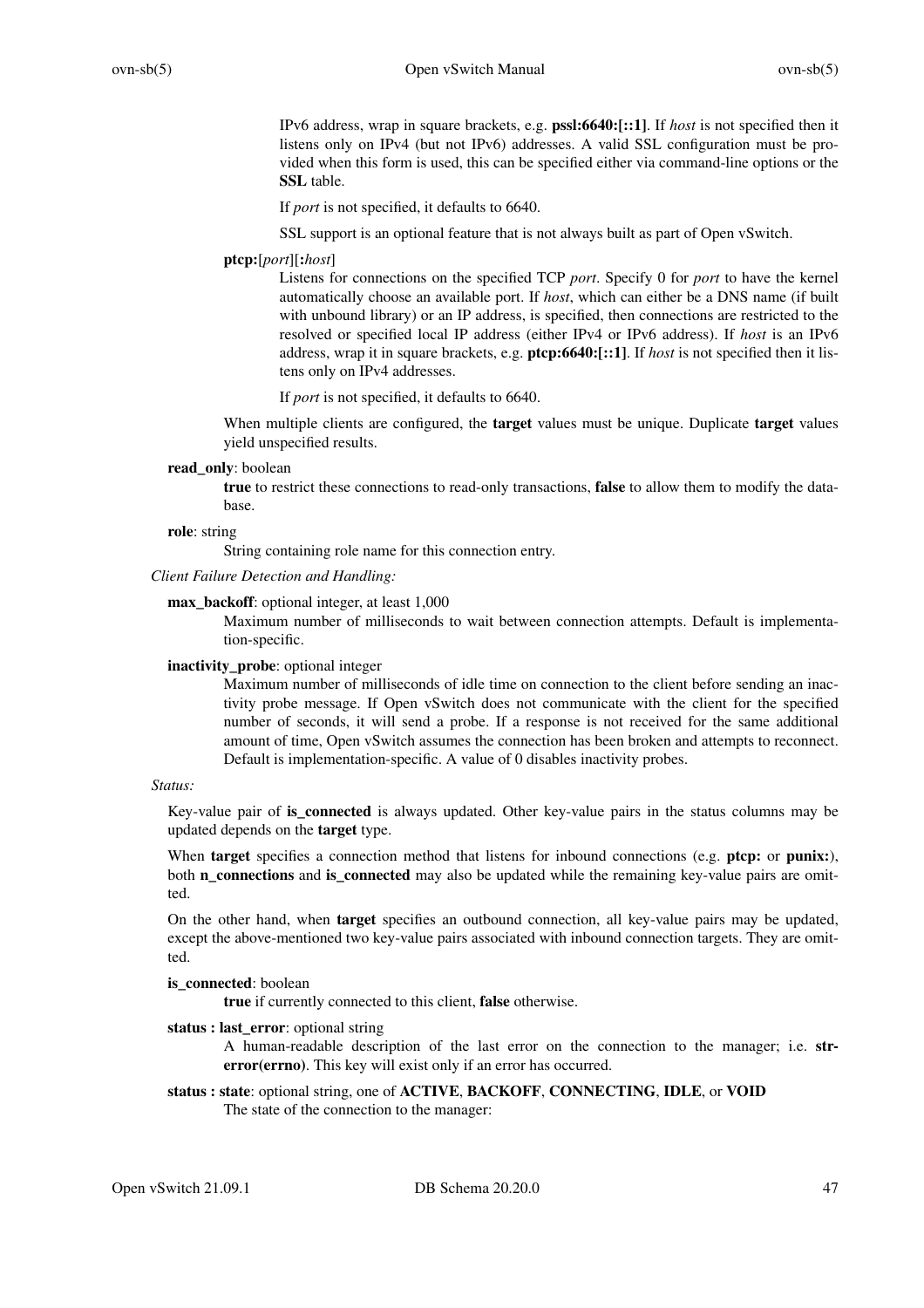#### **VOID** Connection is disabled.

### **BACKOFF**

Attempting to reconnect at an increasing period.

### **CONNECTING**

Attempting to connect.

### **ACTIVE**

Connected, remote host responsive.

**IDLE** Connection is idle. Waiting for response to keep-alive.

These values may change in the future. They are provided only for human consumption.

### **status : sec\_since\_connect**: optional string, containing an integer, at least 0

The amount of time since this client last successfully connected to the database (in seconds). Value is empty if client has never successfully been connected.

- **status : sec\_since\_disconnect**: optional string, containing an integer, at least 0 The amount of time since this client last disconnected from the database (in seconds). Value is
	- empty if client has never disconnected.
- status : locks held: optional string

Space-separated list of the names of OVSDB locks that the connection holds. Omitted if the connection does not hold any locks.

**status : locks\_waiting**: optional string

Space-separated list of the names of OVSDB locks that the connection is currently waiting to acquire. Omitted if the connection is not waiting for any locks.

**status : locks\_lost**: optional string

Space-separated list of the names of OVSDB locks that the connection has had stolen by another OVSDB client. Omitted if no locks have been stolen from this connection.

**status : n\_connections**: optional string, containing an integer, at least 2

When **target** specifies a connection method that listens for inbound connections (e.g. **ptcp:** or **pssl:**) and more than one connection is actually active, the value is the number of active connections. Otherwise, this key-value pair is omitted.

### **status : bound\_port**: optional string, containing an integer

When **target** is **ptcp:** or **pssl:**, this is the TCP port on which the OVSDB server is listening. (This is particularly useful when **target** specifies a port of 0, allowing the kernel to choose any available port.)

*Common Columns:*

The overall purpose of these columns is described under **Common Columns** at the beginning of this document.

**external\_ids**: map of string-string pairs

**other\_config**: map of string-string pairs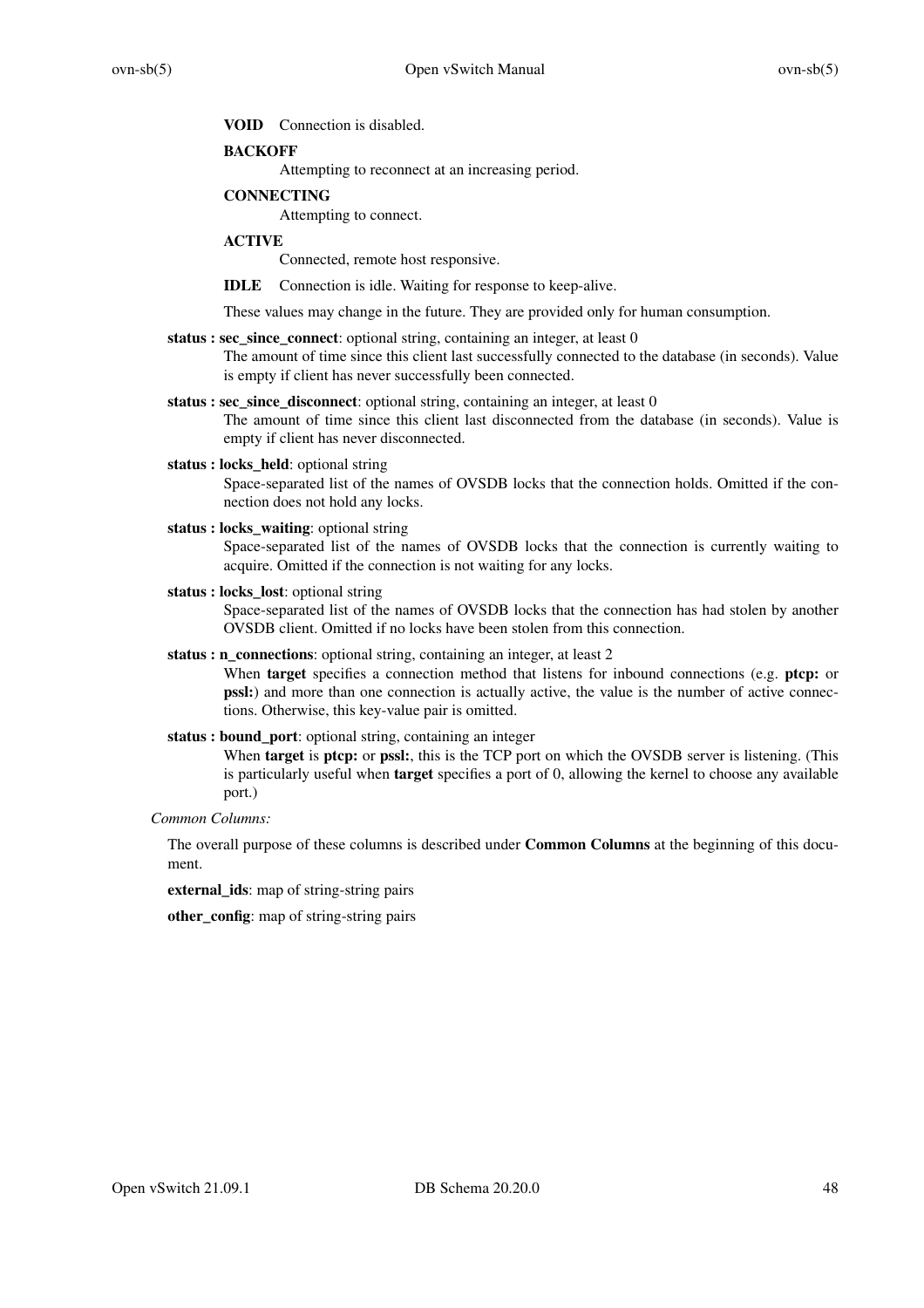# **SSL TABLE**

SSL configuration for ovn-sb database access.

| Summary:          |                            |
|-------------------|----------------------------|
| private_key       | string                     |
| certificate       | string                     |
| ca cert           | string                     |
| bootstrap_ca_cert | boolean                    |
| ssl_protocols     | string                     |
| ssl_ciphers       | string                     |
| Common Columns:   |                            |
| external ids      | map of string-string pairs |

#### **Details:**

### **private\_key**: string

Name of a PEM file containing the private key used as the switch's identity for SSL connections to the controller.

### **certificate**: string

Name of a PEM file containing a certificate, signed by the certificate authority (CA) used by the controller and manager, that certifies the switch's private key, identifying a trustworthy switch.

#### **ca\_cert**: string

Name of a PEM file containing the CA certificate used to verify that the switch is connected to a trustworthy controller.

### **bootstrap\_ca\_cert**: boolean

If set to **true**, then Open vSwitch will attempt to obtain the CA certificate from the controller on its first SSL connection and save it to the named PEM file. If it is successful, it will immediately drop the connection and reconnect, and from then on all SSL connections must be authenticated by a certificate signed by the CA certificate thus obtained. **This option exposes the SSL connection to a man−in−the−middle attack obtaining the initial CA certificate.** It may still be useful for bootstrapping.

## **ssl\_protocols**: string

List of SSL protocols to be enabled for SSL connections. The default when this option is omitted is **TLSv1,TLSv1.1,TLSv1.2**.

### **ssl\_ciphers**: string

List of ciphers (in OpenSSL cipher string format) to be supported for SSL connections. The default when this option is omitted is **HIGH:!aNULL:!MD5**.

### *Common Columns:*

The overall purpose of these columns is described under **Common Columns** at the beginning of this document.

**external\_ids**: map of string-string pairs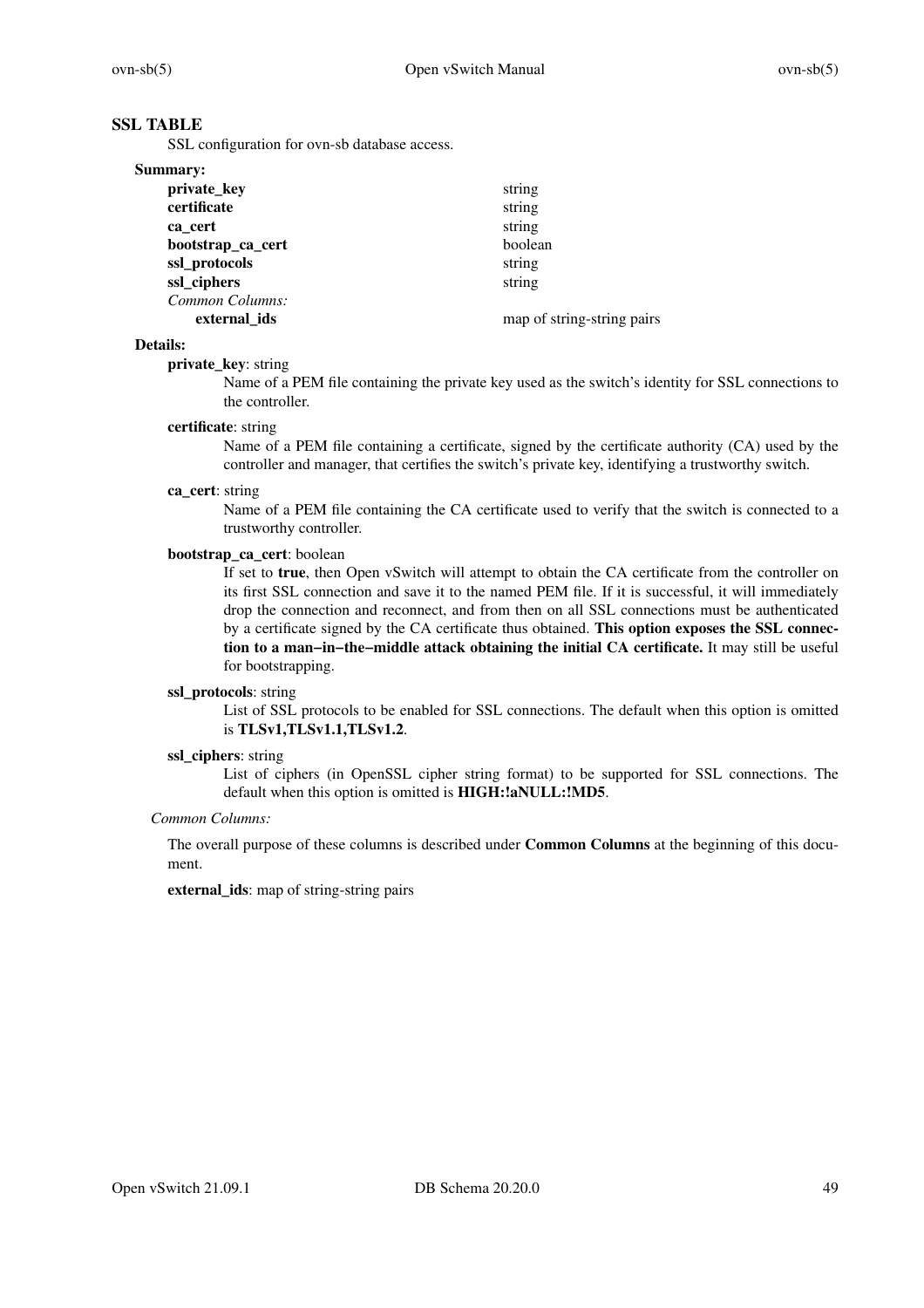# **DNS TABLE**

Each row in this table stores the DNS records. The OVN action **dns\_lookup** uses this table for DNS resolution.

| <b>Summary:</b> |                                           |
|-----------------|-------------------------------------------|
| records         | map of string-string pairs                |
| datapaths       | set of 1 or more <b>Datapath Bindings</b> |
| Common Columns: |                                           |
| external ids    | map of string-string pairs                |

### **Details:**

**records**: map of string-string pairs

Key-value pair of DNS records with **DNS query name** as the key and a string of IP address(es) separated by comma or space as the value. ovn-northd stores the DNS query name in all lowercase in order to facilitate case-insensitive lookups.

**Example:** "vm1.ovn.org" = "10.0.0.4 aef0::4"

### **datapaths**: set of 1 or more **Datapath\_Binding**s

The DNS records defined in the column **records** will be applied only to the DNS queries originating from the datapaths defined in this column.

*Common Columns:*

**external\_ids**: map of string-string pairs

See **External IDs** at the beginning of this document.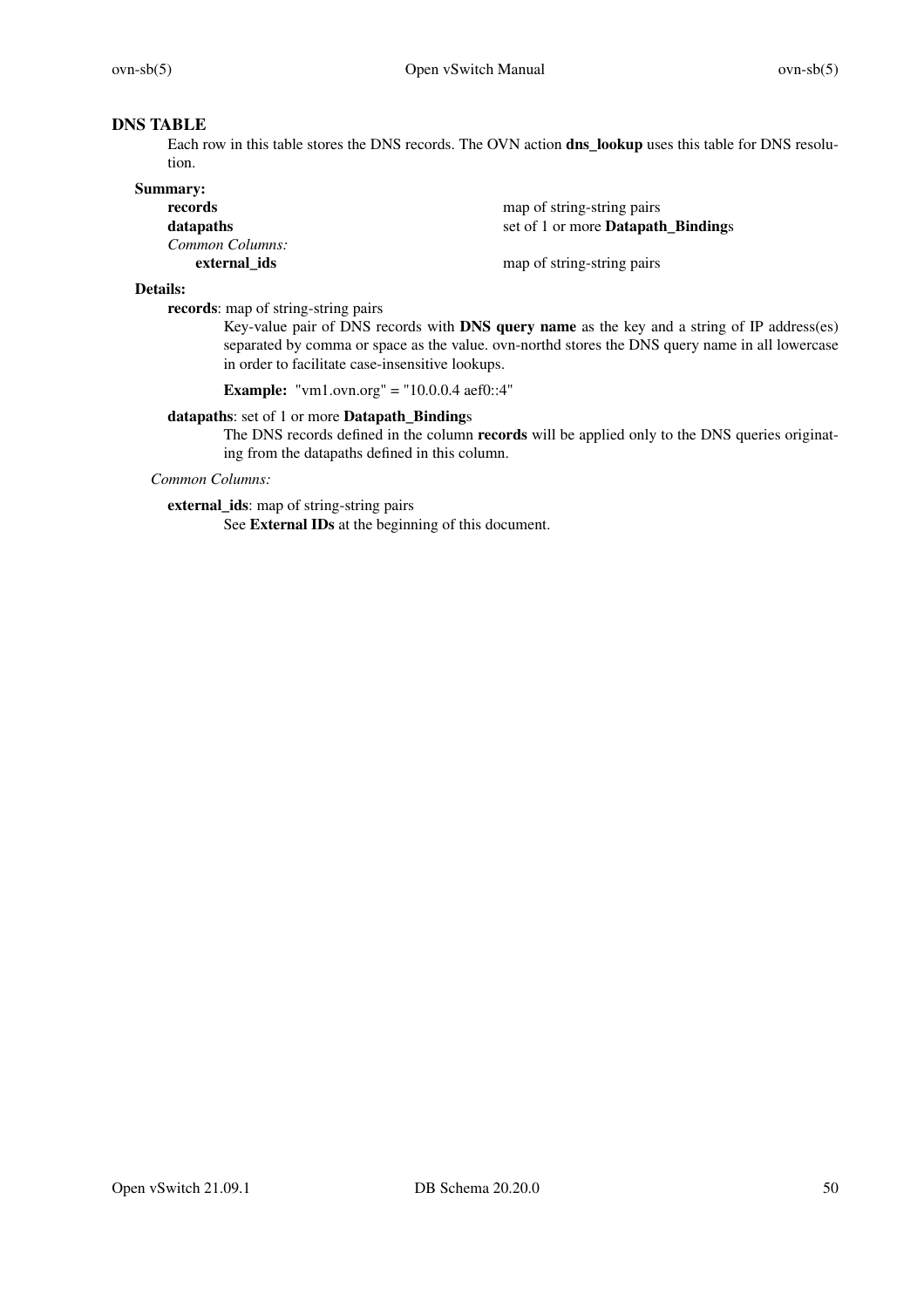# **RBAC\_Role TABLE**

Role table for role-based access controls.

# **Summary:**

**name** string

**permissions** map of string-weak reference to **RBAC\_Permission** pairs

# **Details:**

**name**: string

The role name, corresponding to the **role** column in the **Connection** table.

**permissions**: map of string-weak reference to **RBAC\_Permission** pairs A mapping of table names to rows in the **RBAC\_Permission** table.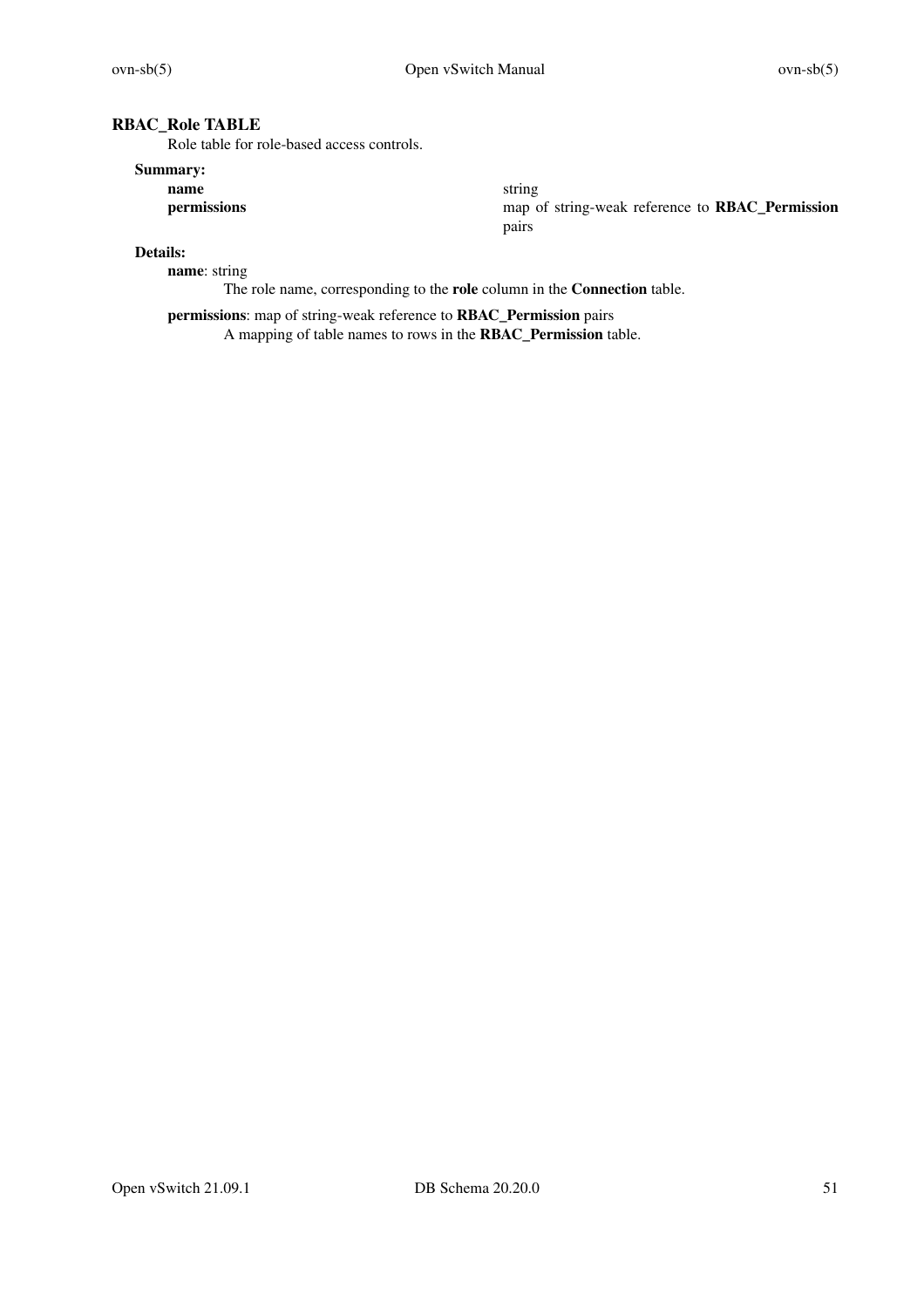# **RBAC\_Permission TABLE**

Permissions table for role-based access controls.

| <b>Summary:</b> |                |
|-----------------|----------------|
| table           | string         |
| authorization   | set of strings |
| insert delete   | boolean        |
| update          | set of strings |

# **Details:**

**table**: string

Name of table to which this row applies.

### **authorization**: set of strings

Set of strings identifying columns and column:key pairs to be compared with client ID. At least one match is required in order to be authorized. A zero-length string is treated as a special value indicating all clients should be considered authorized.

# **insert\_delete**: boolean

When "true", row insertions and authorized row deletions are permitted.

#### **update**: set of strings

Set of strings identifying columns and column:key pairs that authorized clients are allowed to modify.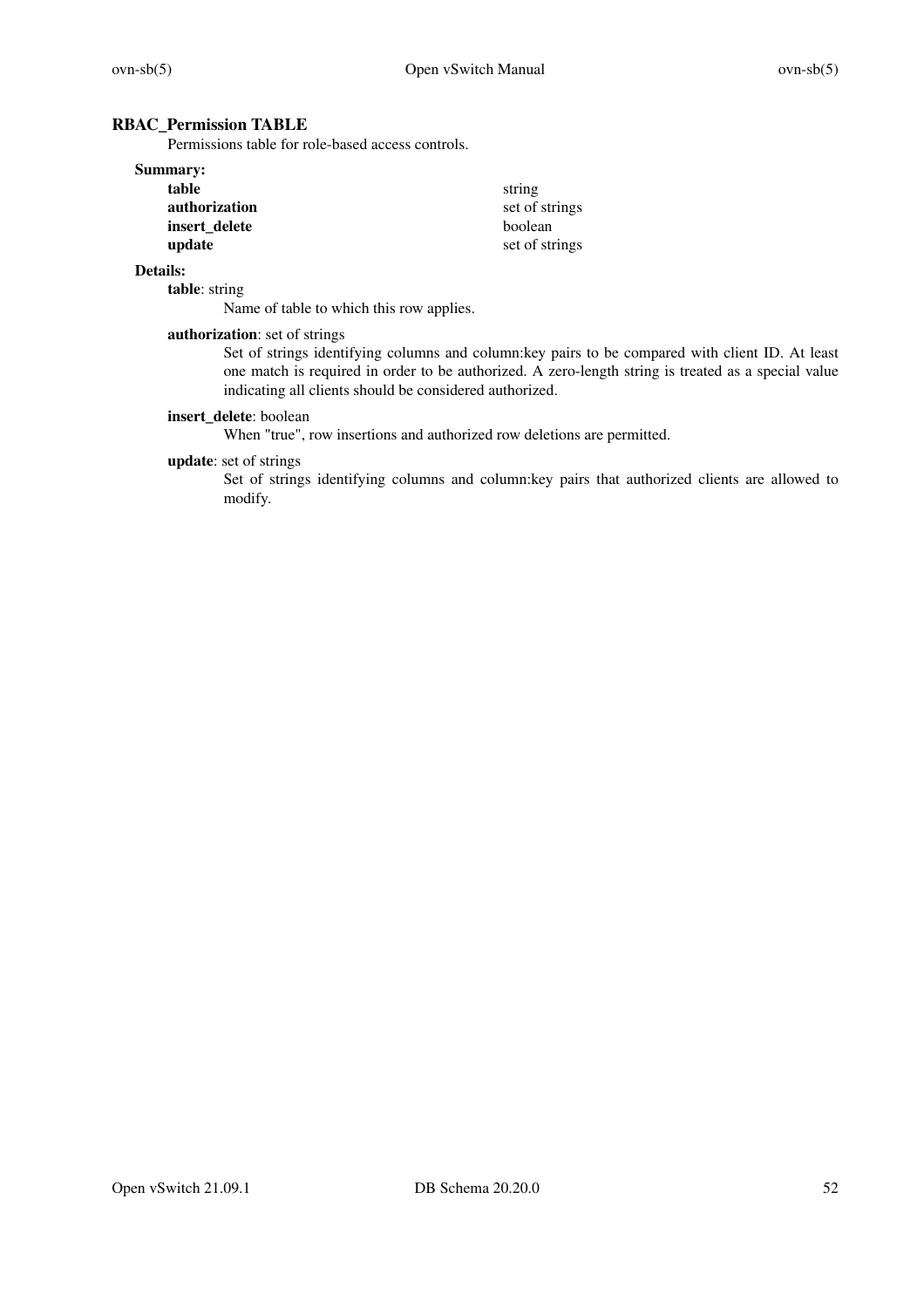### **Gateway\_Chassis TABLE**

Association of **Port\_Binding** rows of **type chassisredirect** to a **Chassis**. The traffic going out through a specific **chassisredirect** port will be redirected to a chassis, or a set of them in high availability configurations.

| <b>Summary:</b> |                                      |
|-----------------|--------------------------------------|
| name            | string (must be unique within table) |
| chassis         | optional weak reference to Chassis   |
| priority        | integer, in range 0 to $32,767$      |
| options         | map of string-string pairs           |
| Common Columns: |                                      |
| external ids    | map of string-string pairs           |

#### **Details:**

**name**: string (must be unique within table) Name of the **Gateway\_Chassis**.

A suggested, but not required naming convention is **\${port\_name}\_\${chassis\_name}**.

**chassis**: optional weak reference to **Chassis** The **Chassis** to which we send the traffic.

### **priority**: integer, in range 0 to 32,767

This is the priority the specific **Chassis** among all Gateway\_Chassis belonging to the same **Port\_Binding**.

**options**: map of string-string pairs Reserved for future use.

## *Common Columns:*

The overall purpose of these columns is described under **Common Columns** at the beginning of this document.

**external\_ids**: map of string-string pairs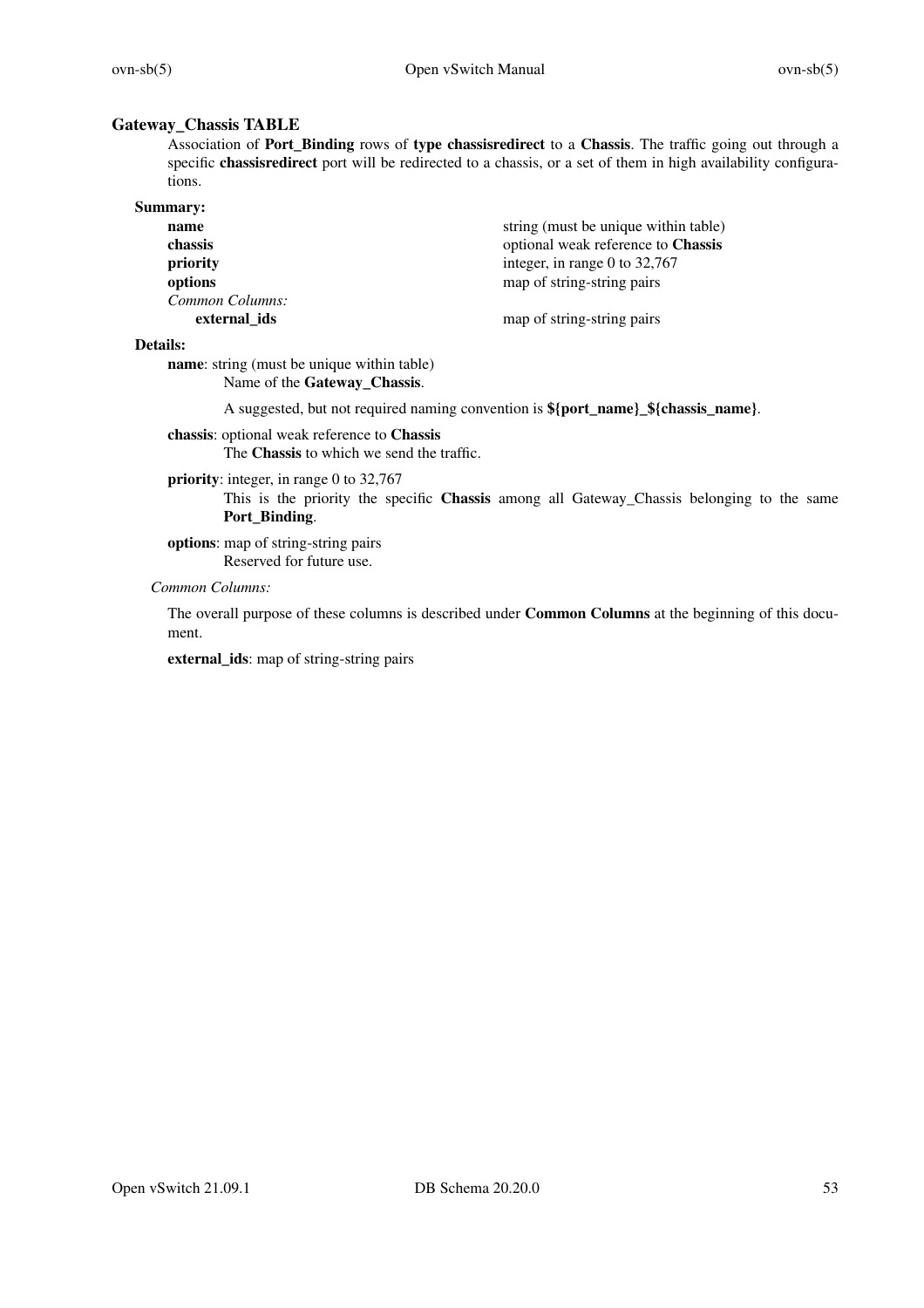# **HA\_Chassis TABLE**

# **Summary:**

| chassis         | optional weak reference to <b>Chassis</b> |
|-----------------|-------------------------------------------|
| priority        | integer, in range 0 to $32,767$           |
| Common Columns: |                                           |
| external ids    | map of string-string pairs                |

# **Details:**

**chassis**: optional weak reference to **Chassis**

The **Chassis** which provides the HA functionality.

**priority**: integer, in range 0 to 32,767

Priority of the HA chassis. Chassis with highest priority will be the master in the HA chassis group.

*Common Columns:*

**external\_ids**: map of string-string pairs

See **External IDs** at the beginning of this document.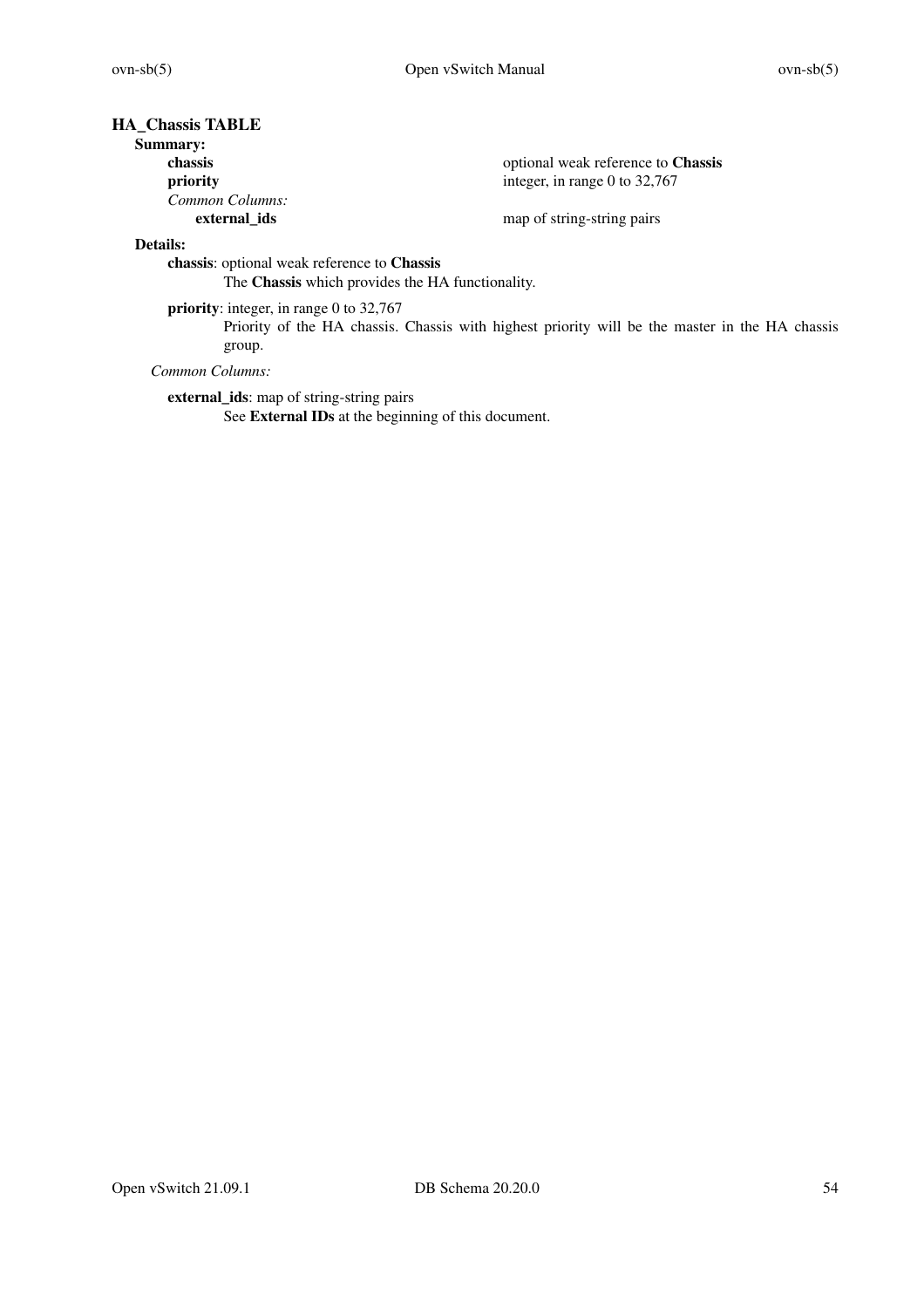# **HA\_Chassis\_Group TABLE**

Table representing a group of chassis which can provide High availability services. Each chassis in the group is represented by the table **HA\_Chassis**. The HA chassis with highest priority will be the master of this group. If the master chassis failover is detected, the HA chassis with the next higher priority takes over the responsibility of providing the HA. If **ha\_chassis\_group** column of the table **Port\_Binding** references this table, then this HA chassis group provides the gateway functionality and redirects the gateway traffic to the master of this group.

| <b>Summary:</b> |                                         |
|-----------------|-----------------------------------------|
| name            | string (must be unique within table)    |
| ha chassis      | set of HA Chassises                     |
| ref chassis     | set of weak reference to <b>Chassis</b> |
| Common Columns: |                                         |
| external ids    | map of string-string pairs              |

### **Details:**

**name**: string (must be unique within table)

Name of the **HA\_Chassis\_Group**. Name should be unique.

### **ha\_chassis**: set of **HA\_Chassis**es

A list of **HA\_Chassis** which belongs to this group.

#### **ref\_chassis**: set of weak reference to **Chassis**

The set of **Chassis** that reference this HA chassis group. To determine the correct **Chassis**, find the **chassisredirect** type **Port\_Binding** that references this **HA\_Chassis\_Group**. This **Port\_Binding** is derived from some particular logical router. Starting from that LR, find the set of all logical switches and routers connected to it, directly or indirectly, across router ports that link one LRP to another or to a LSP. For each LSP in these logical switches, find the corresponding **Port\_Binding** and add its bound **Chassis** (if any) to **ref\_chassis**.

#### *Common Columns:*

**external\_ids**: map of string-string pairs

See **External IDs** at the beginning of this document.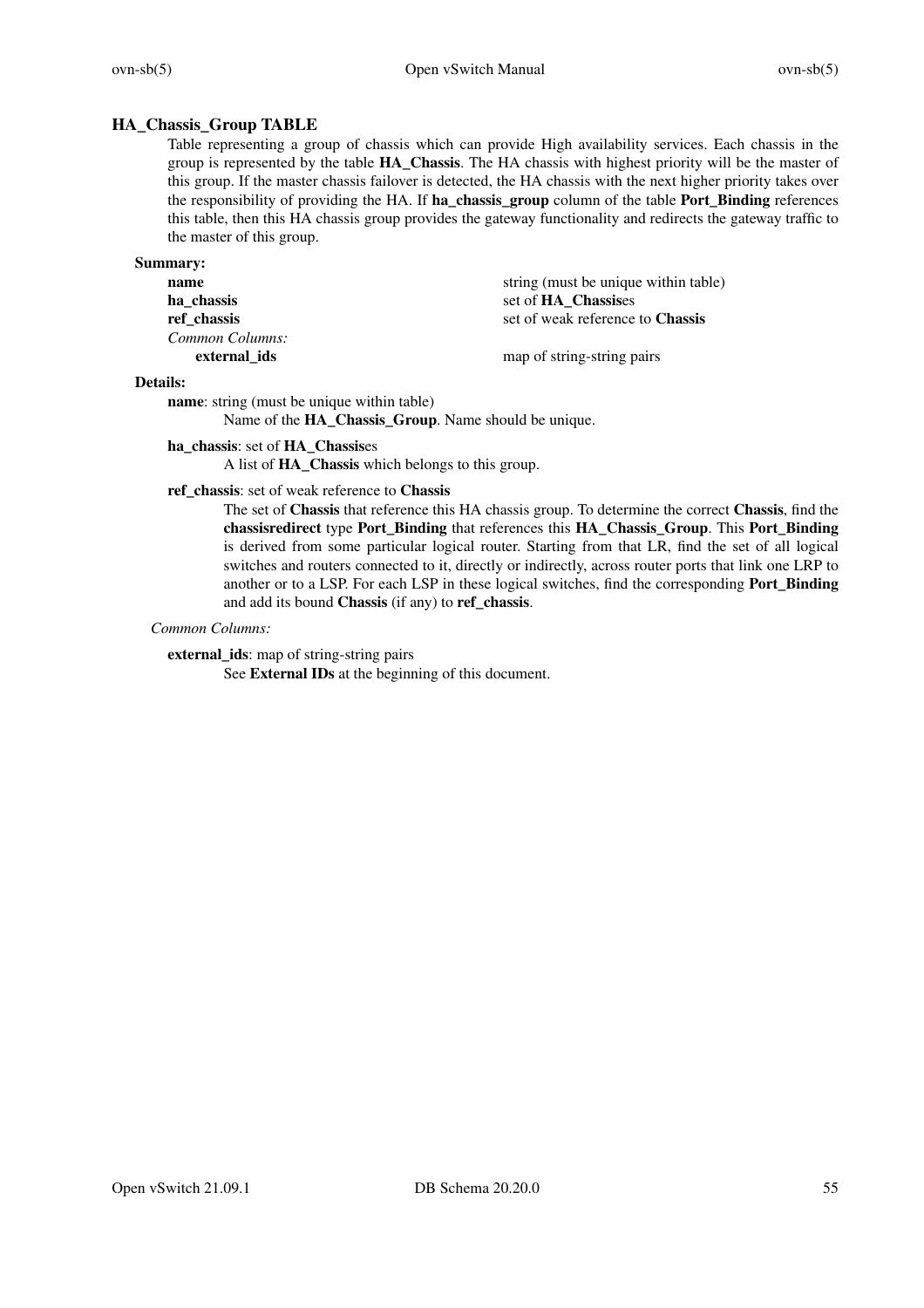# **Controller\_Event TABLE**

Database table used by **ovn−controller** to report CMS related events. Please note there is no guarantee a given event is written exactly once in the db. It is CMS responsibility to squash duplicated lines or to filter out duplicated events

| <b>Summary:</b> |                                           |
|-----------------|-------------------------------------------|
| event_type      | string, must be <b>empty_lb_backends</b>  |
| event_info      | map of string-string pairs                |
| chassis         | optional weak reference to <b>Chassis</b> |
| seq num         | integer                                   |

### **Details:**

**ev ent\_type**: string, must be **empty\_lb\_backends** Event type occurred

**event** info: map of string-string pairs

Key-value pairs used to specify event info to the CMS. Possible values are:

- **vip**: VIP reported for the **empty\_lb\_backends** event
- protocol: Transport protocol reported for the **empty\_lb\_backends** event
- **load\_balancer**: UUID of the load balancer reported for the **empty\_lb\_backends** event

### **chassis**: optional weak reference to **Chassis**

This column is a **Chassis** record to identify the chassis that has managed a given event.

### **seq\_num**: integer

Event sequence number. Global counter for controller generated events. It can be used by the CMS to detect possible duplication of the same event.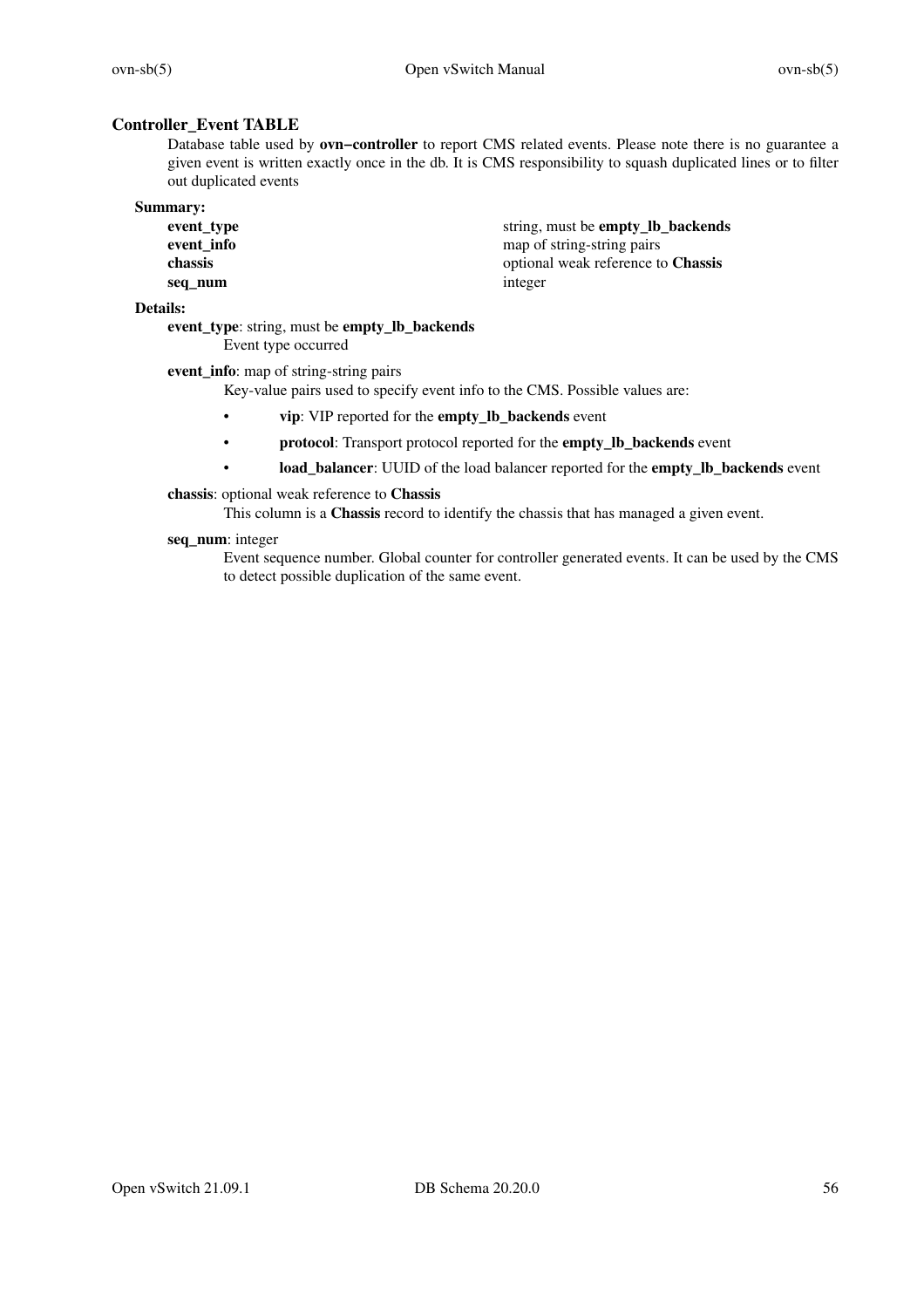# **IP\_Multicast TABLE**

IP Multicast configuration options. For now only applicable to IGMP.

| Summary:                       |                                                                            |
|--------------------------------|----------------------------------------------------------------------------|
| datapath                       | weak reference to <b>Datapath</b> Binding (must be<br>unique within table) |
| enabled                        | optional boolean                                                           |
| querier                        | optional boolean                                                           |
| table size                     | optional integer                                                           |
| idle timeout                   | optional integer                                                           |
| query_interval                 | optional integer                                                           |
| seq_no                         | integer                                                                    |
| Querier configuration options: |                                                                            |
| eth src                        | string                                                                     |
| ip4_src                        | string                                                                     |
| ip6_src                        | string                                                                     |
| query_max_resp                 | optional integer                                                           |

### **Details:**

**datapath**: weak reference to **Datapath Binding** (must be unique within table) **Datapath\_Binding** entry for which these configuration options are defined.

## **enabled**: optional boolean

Enables/disables multicast snooping. Default: disabled.

**querier**: optional boolean

Enables/disables multicast querying. If **enabled** then multicast querying is enabled by default.

### **table\_size**: optional integer

Limits the number of multicast groups that can be learned. Default: 2048 groups per datapath.

### **idle\_timeout**: optional integer

Configures the idle timeout (in seconds) for IP multicast groups if multicast snooping is enabled. Default: 300 seconds.

### **query\_interval**: optional integer

Configures the interval (in seconds) for sending multicast queries if snooping and querier are enabled. Default: **idle\_timeout**/2 seconds.

#### **seq\_no**: integer

**ovn−controller** reads this value and flushes all learned multicast groups when it detects that **seq\_no** was changed.

### *Querier configuration options:*

The **ovn−controller** process that runs on OVN hypervisor nodes uses the following columns to determine field values in IGMP/MLD queries that it originates:

## **eth\_src**: string

Source Ethernet address.

**ip4\_src**: string

Source IPv4 address.

**ip6\_src**: string

Source IPv6 address.

# **query\_max\_resp**: optional integer

Value (in seconds) to be used as "max-response" field in multicast queries. Default: 1 second.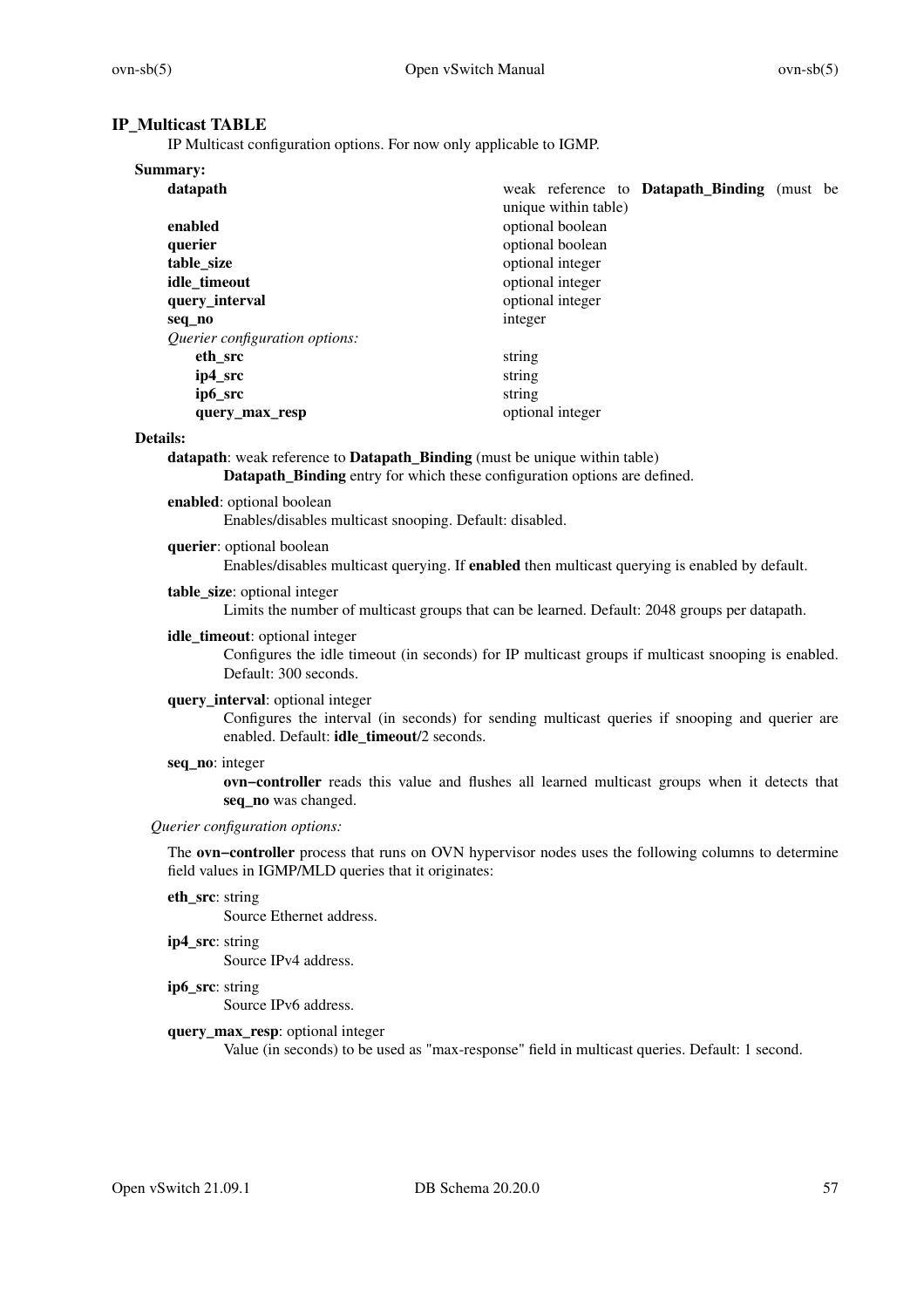# **IGMP\_Group TABLE**

Contains learned IGMP groups indexed by address/datapath/chassis.

### **Summary:**

**address** string

**datapath** optional weak reference to **Datapath\_Binding chassis** optional weak reference to **Chassis ports** set of weak reference to **Port\_Bindings** 

# **Details:**

**address**: string

Destination IPv4 address for the IGMP group.

# **datapath**: optional weak reference to **Datapath\_Binding** Datapath to which this IGMP group belongs.

**chassis**: optional weak reference to **Chassis** Chassis to which this IGMP group belongs.

### **ports**: set of weak reference to **Port\_Binding**s

The destination port bindings for this IGMP group.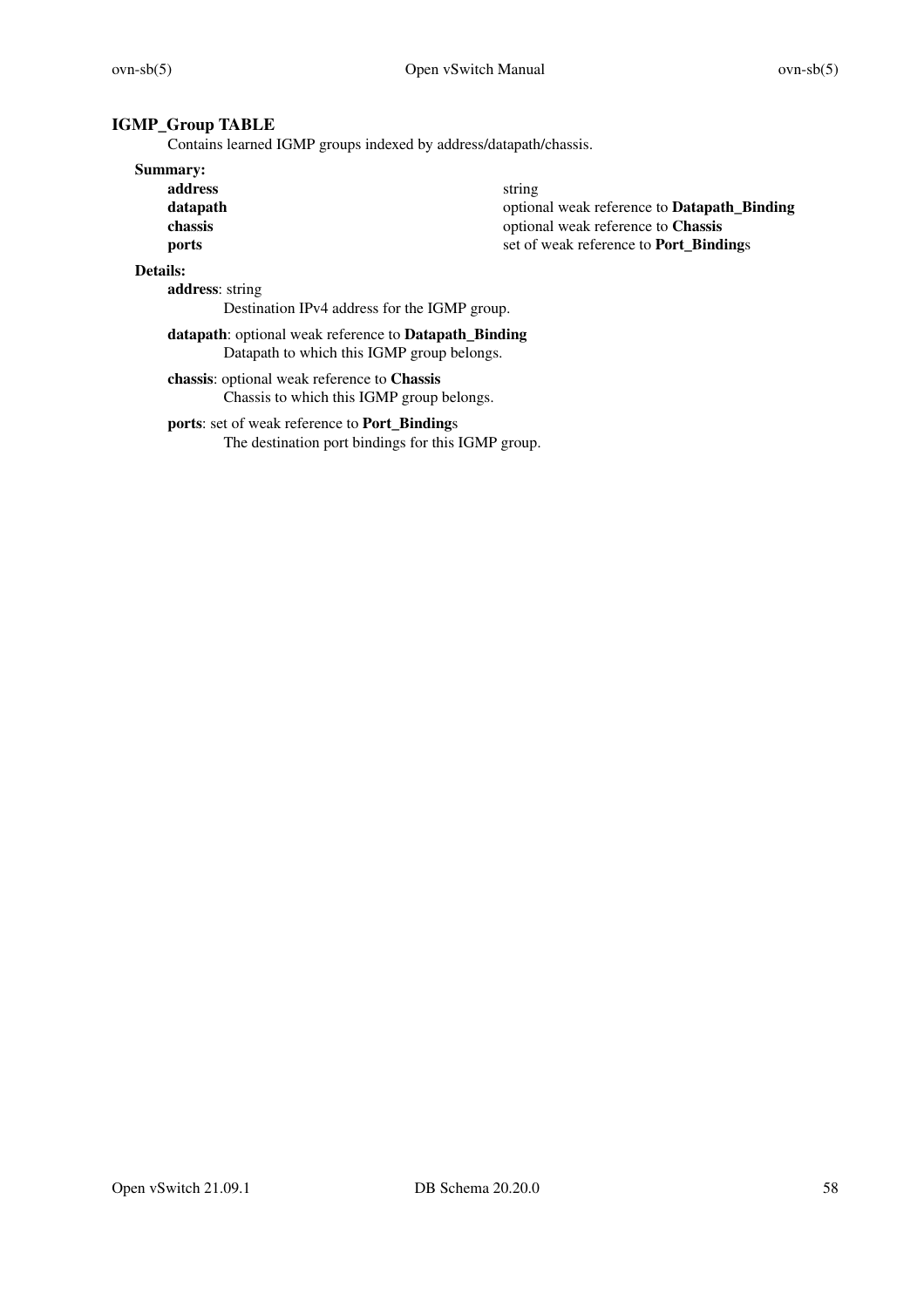### **Service\_Monitor TABLE**

Each row in this table configures monitoring a service for its liveness. The service can be an IPv4 TCP or UDP service. **ovn−controller** periodically sends out service monitor packets and updates the status of the service. Service monitoring for IPv6 services is not supported.

**ovn−northd** uses this feature to implement the load balancer health check feature offered to the CMS through the northbound database.

#### **Summary:**

| Configuration:           |                                                                          |
|--------------------------|--------------------------------------------------------------------------|
| ip                       | string                                                                   |
| protocol                 | optional string, either tcp or udp                                       |
| port                     | integer, in range 0 to $65,535$                                          |
| logical_port             | string                                                                   |
| src mac                  | string                                                                   |
| src ip                   | string                                                                   |
| options : interval       | optional string, containing an integer                                   |
| options : timeout        | optional string, containing an integer                                   |
| options : success_count  | optional string, containing an integer                                   |
| options: failure_count   | optional string, containing an integer                                   |
| <b>Status Reporting:</b> |                                                                          |
| status                   | optional string, one of <b>error</b> , <b>offline</b> , or <b>online</b> |
| Common Columns:          |                                                                          |
| external ids             | map of string-string pairs                                               |
|                          |                                                                          |

#### **Details:**

*Configuration:*

**ovn−northd** sets these columns and values to configure the service monitor.

#### **ip**: string

IP of the service to be monitored. Only IPv4 is supported.

**protocol**: optional string, either **tcp** or **udp**

The protocol of the service.

# **port**: integer, in range 0 to 65,535

The TCP or UDP port of the service.

### **logical\_port**: string

The VIF of the logical port on which the service is running. The **ovn−controller** that binds this **logical** port monitors the service by sending periodic monitor packets.

### **src\_mac**: string

Source Ethernet address to use in the service monitor packet.

### **src\_ip**: string

Source IPv4 address to use in the service monitor packet.

- **options : interval**: optional string, containing an integer The interval, in seconds, between service monitor checks.
- **options : timeout**: optional string, containing an integer The time, in seconds, after which the service monitor check times out.
- **options : success\_count**: optional string, containing an integer The number of successful checks after which the service is considered **online**.
- **options : failure count**: optional string, containing an integer The number of failure checks after which the service is considered **offline**.

### *Status Reporting:*

The **ovn−controller** on the chassis that hosts the **logical\_port** updates this column to report the service's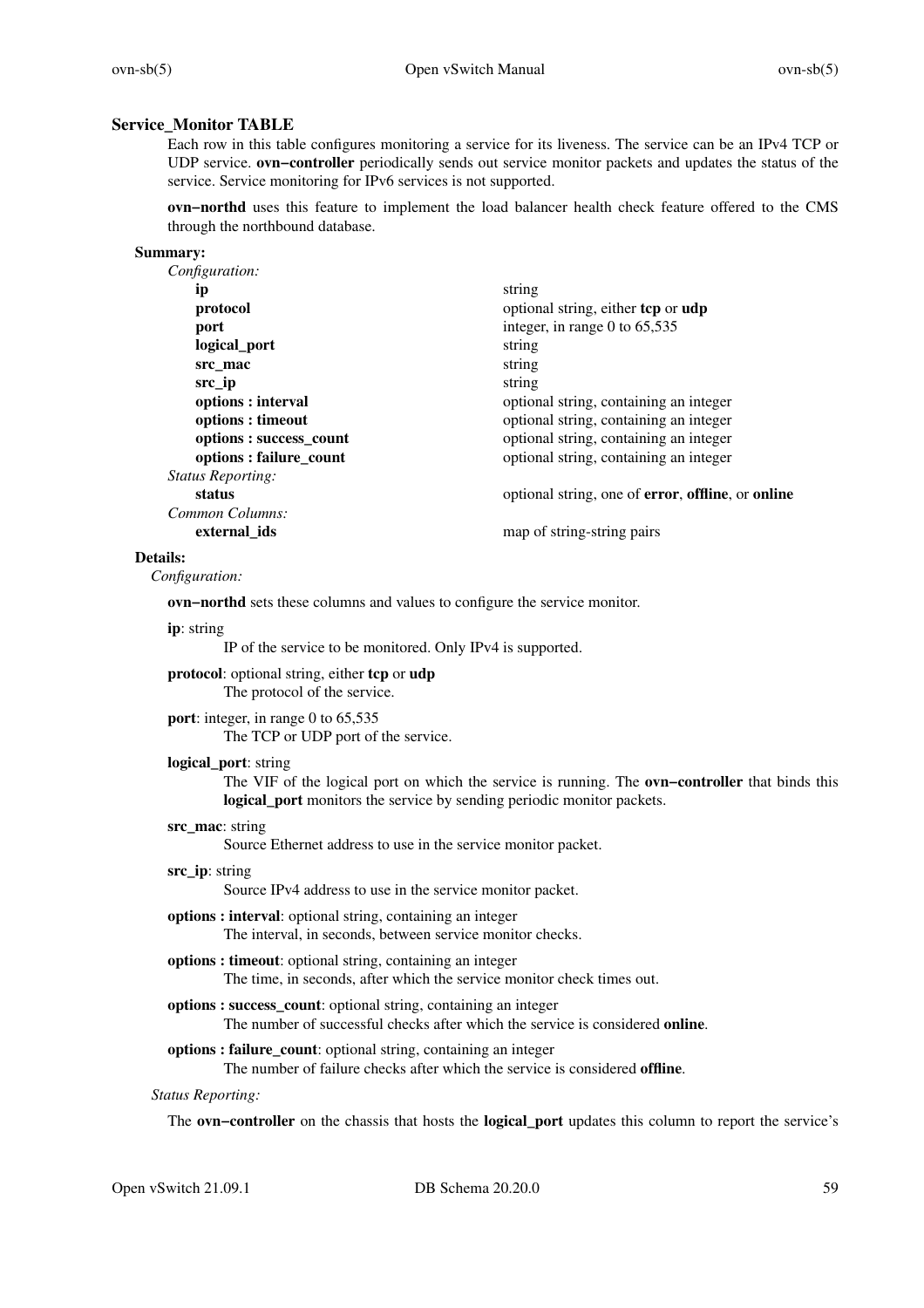status.

**status**: optional string, one of **error**, **offline**, or **online**

For TCP service, **ovn−controller** sends a SYN to the service and expects an ACK response to consider the service to be **online**.

For UDP service, **ovn−controller** sends a UDP packet to the service and doesn't expect any reply. If it receives an ICMP reply, then it considers the service to be **offline**.

*Common Columns:*

**external\_ids**: map of string-string pairs

See **External IDs** at the beginning of this document.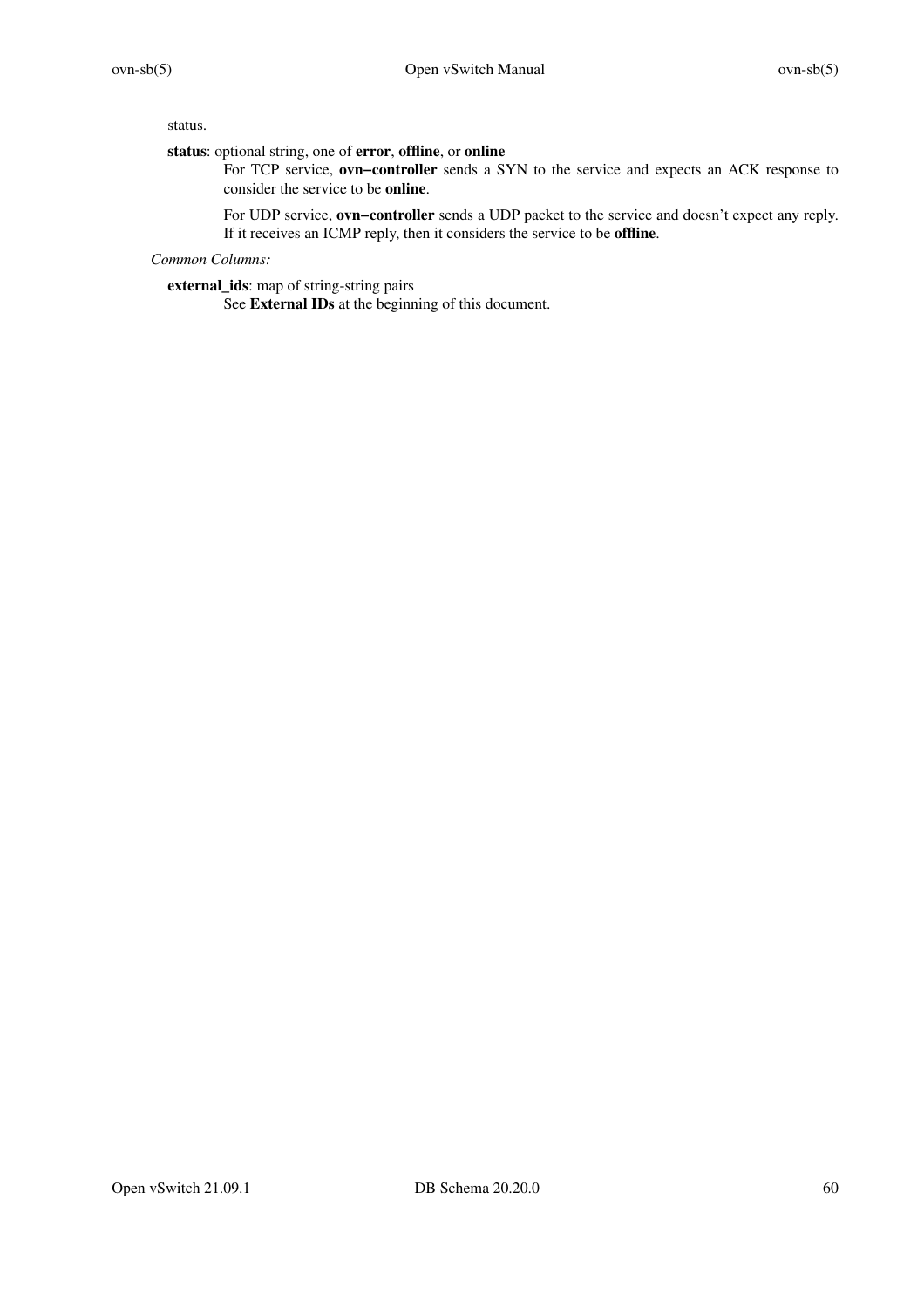### **Load\_Balancer TABLE**

Each row represents a load balancer.

### **Summary:**

| name                        | string                                    |
|-----------------------------|-------------------------------------------|
| vips                        | map of string-string pairs                |
| protocol                    | optional string, one of sctp, tcp, or udp |
| datapaths                   | set of Datapath_Bindings                  |
| Load_Balancer options:      |                                           |
| options : hairpin_snat_ip   | optional string                           |
| options: hairpin_orig_tuple | optional string, either true or false     |
| Common Columns:             |                                           |
| external ids                | map of string-string pairs                |

# **Details:**

#### **name**: string

A name for the load balancer. This name has no special meaning or purpose other than to provide convenience for human interaction with the ovn-nb database.

### **vips**: map of string-string pairs

A map of virtual IP addresses (and an optional port number with **:** as a separator) associated with this load balancer and their corresponding endpoint IP addresses (and optional port numbers with **:** as separators) separated by commas.

### **protocol**: optional string, one of **sctp**, **tcp**, or **udp**

Valid protocols are **tcp**, **udp**, or **sctp**. This column is useful when a port number is provided as part of the **vips** column. If this column is empty and a port number is provided as part of **vips** column, OVN assumes the protocol to be **tcp**.

#### **datapaths**: set of **Datapath\_Binding**s

Datapaths to which this load balancer applies to.

# *Load\_Balancer options:*

#### **options : hairpin\_snat\_ip**: optional string

IP to be used as source IP for packets that have been hair-pinned after load balancing. This value is automatically populated by **ovn−northd**.

### **options : hairpin\_orig\_tuple**: optional string, either **true** or **false**

This value is automatically set to **true** by **ovn−northd** when original destination IP and transport port of the load balanced packets are stored in registers **reg1, reg2, xxreg1**.

### *Common Columns:*

### **external\_ids**: map of string-string pairs

See **External IDs** at the beginning of this document.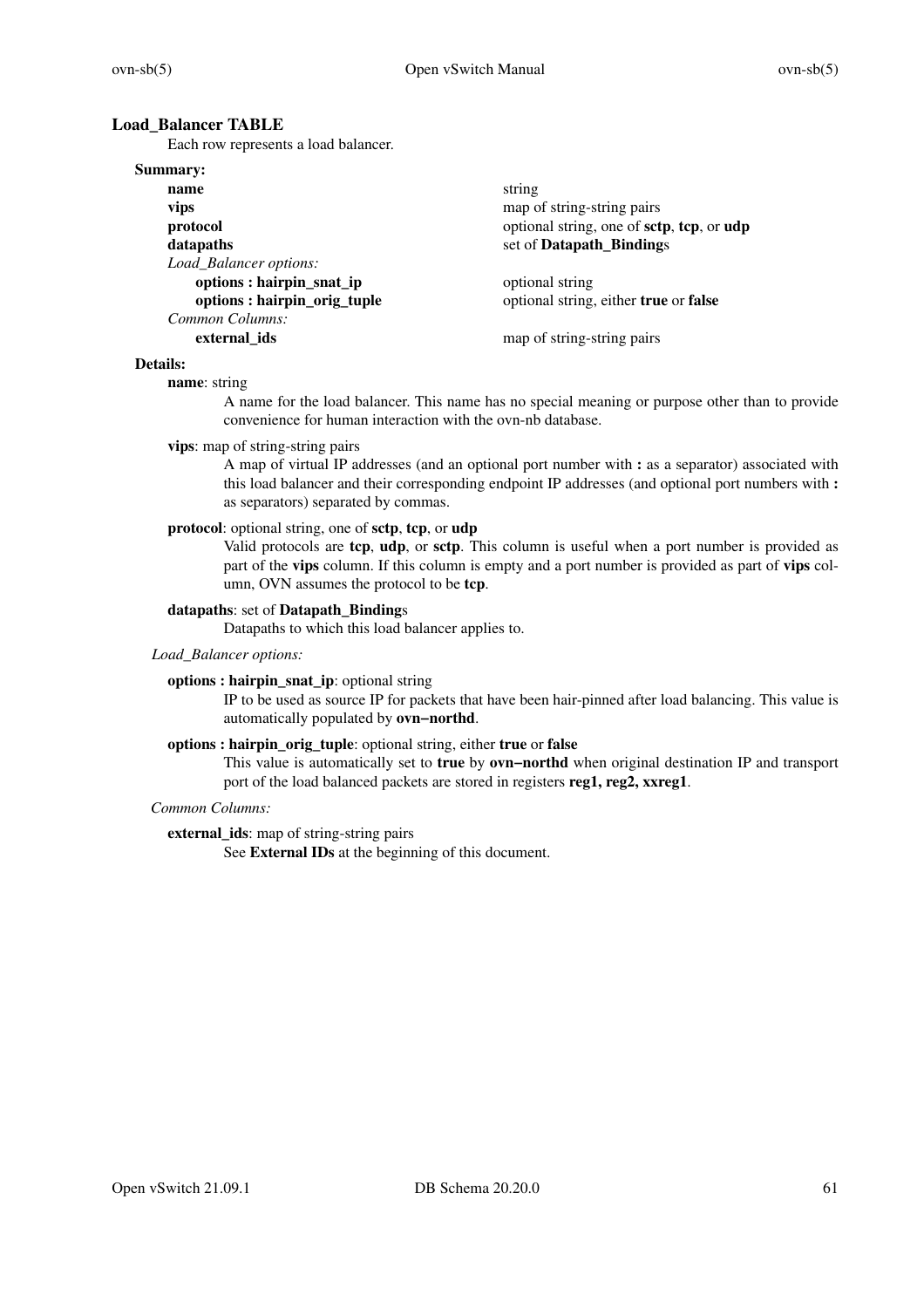# **BFD TABLE**

Contains BFD parameter for ovn-controller bfd configuration.

#### **Summary:**

| Configuration:           |                                                                             |
|--------------------------|-----------------------------------------------------------------------------|
| src port                 | integer, in range 49,152 to 65,535                                          |
| disc                     | integer                                                                     |
| logical_port             | string                                                                      |
| dst ip                   | string                                                                      |
| $min_{x}$                | integer                                                                     |
| min rx                   | integer                                                                     |
| detect_mult              | integer                                                                     |
| options                  | map of string-string pairs                                                  |
| external ids             | map of string-string pairs                                                  |
| <i>Status Reporting:</i> |                                                                             |
| status                   | string, one of <b>admin_down</b> , <b>down</b> , <b>init</b> , or <b>up</b> |

### **Details:**

*Configuration:*

#### **src\_port**: integer, in range 49,152 to 65,535

udp source port used in bfd control packets. The source port MUST be in the range 49152 through 65535 (RFC5881 section 4).

#### **disc**: integer

A unique, nonzero discriminator value generated by the transmitting system, used to demultiplex multiple BFD sessions between the same pair of systems.

#### **logical\_port**: string

OVN logical port when BFD engine is running.

### **dst\_ip**: string

BFD peer IP address.

### **min\_tx**: integer

This is the minimum interval, in milliseconds, that the local system would like to use when transmitting BFD Control packets, less any jitter applied. The value zero is reserved.

### **min\_rx**: integer

This is the minimum interval, in milliseconds, between received BFD Control packets that this system is capable of supporting, less any jitter applied by the sender. If this value is zero, the transmitting system does not want the remote system to send any periodic BFD Control packets.

### **detect\_mult**: integer

Detection time multiplier. The negotiated transmit interval, multiplied by this value, provides the Detection Time for the receiving system in Asynchronous mode.

#### **options**: map of string-string pairs Reserved for future use.

# **external\_ids**: map of string-string pairs

See **External IDs** at the beginning of this document.

### *Status Reporting:*

### **status**: string, one of **admin\_down**, **down**, **init**, or **up**

BFD port logical states. Possible values are:

- **admin\_down**
- **down**
- **init**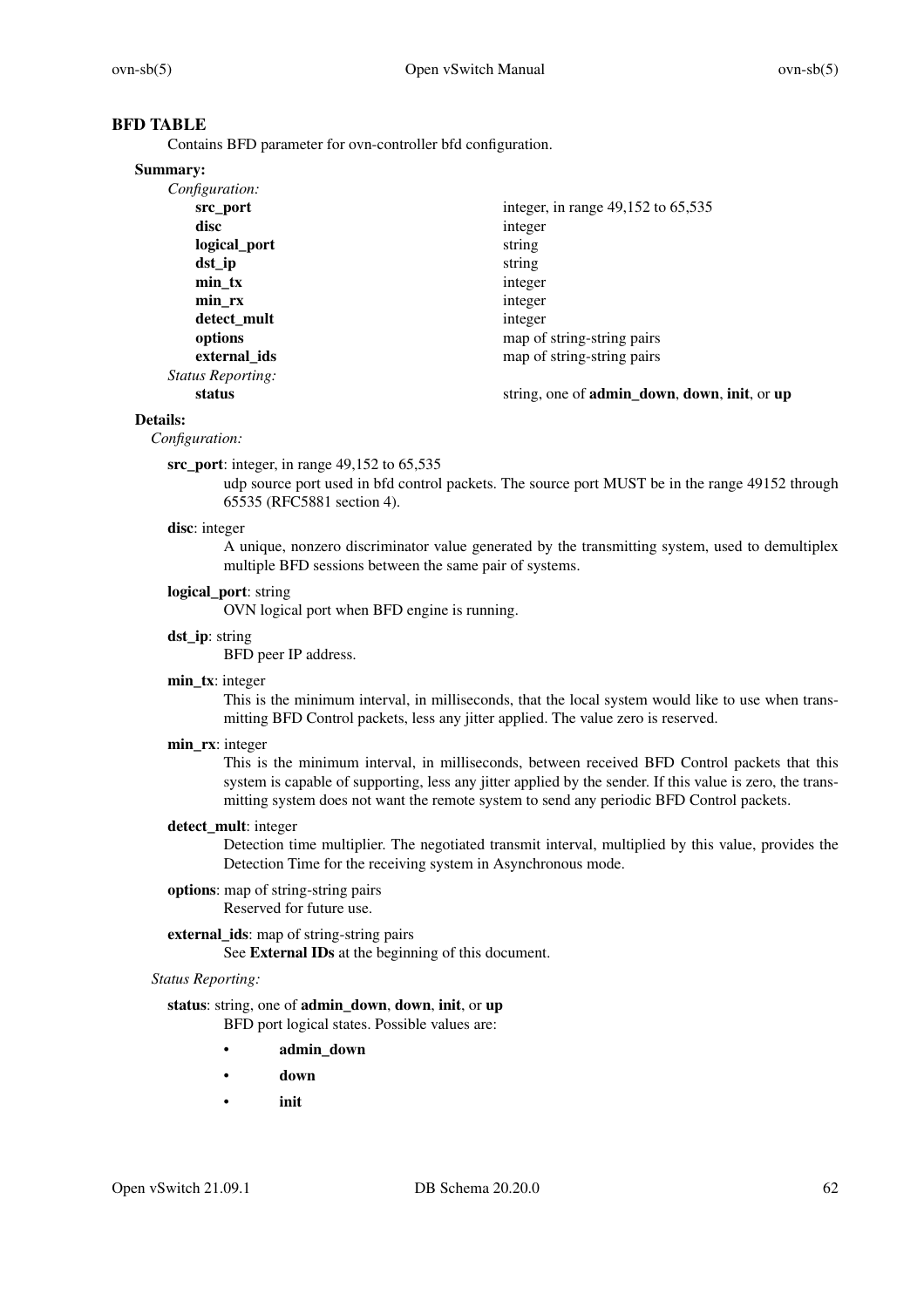• **up**